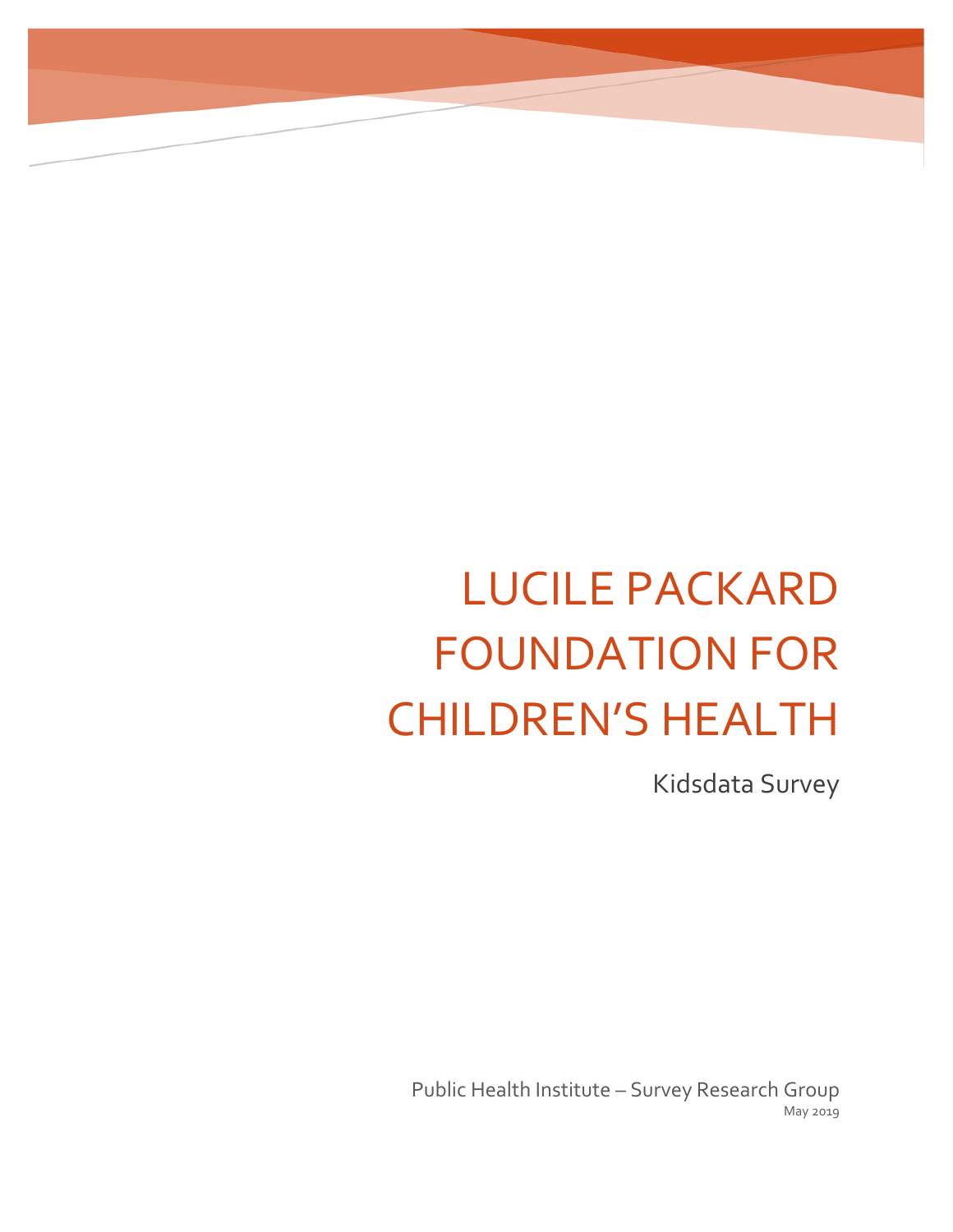## **Prepared for**

Kidsdata - Lucile Packard Foundation for Children's Health

### **Prepared by**

Public Health Institute – Survey Research Group

#### **Correspondence**

Rebecca L. Garrow, MPH 916-779-0323 [rebecca.garrow@phi.org](mailto:rebecca.garrow@phi.org)

#### **Report Authors**

Rebecca L Garrow, MPH Kyli Gallington, MPH Suzanne Ryan-Ibarra, PhD Eric Stewart Marta Induni, PhD

**Submitted: May 23rd, 2019**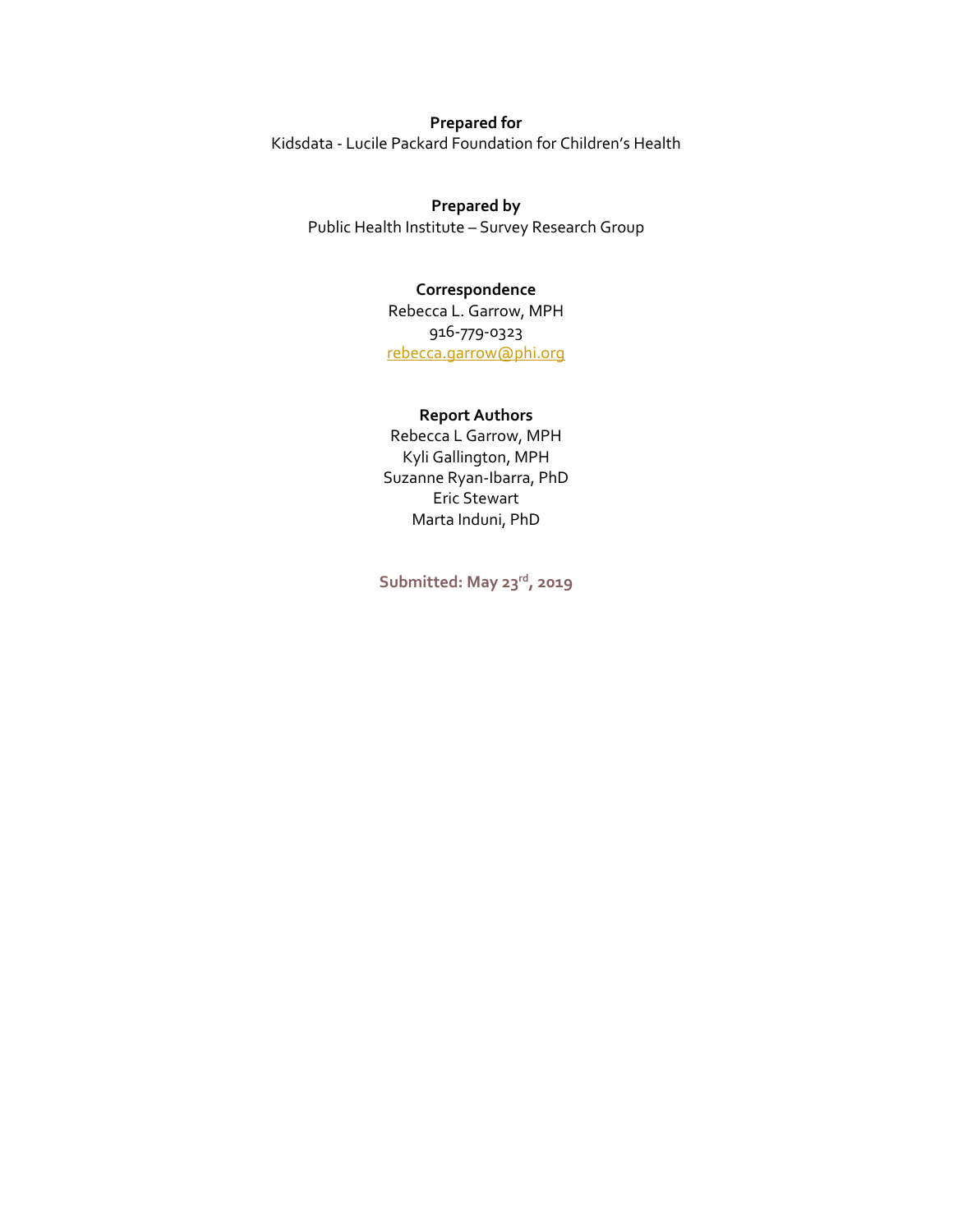# Contents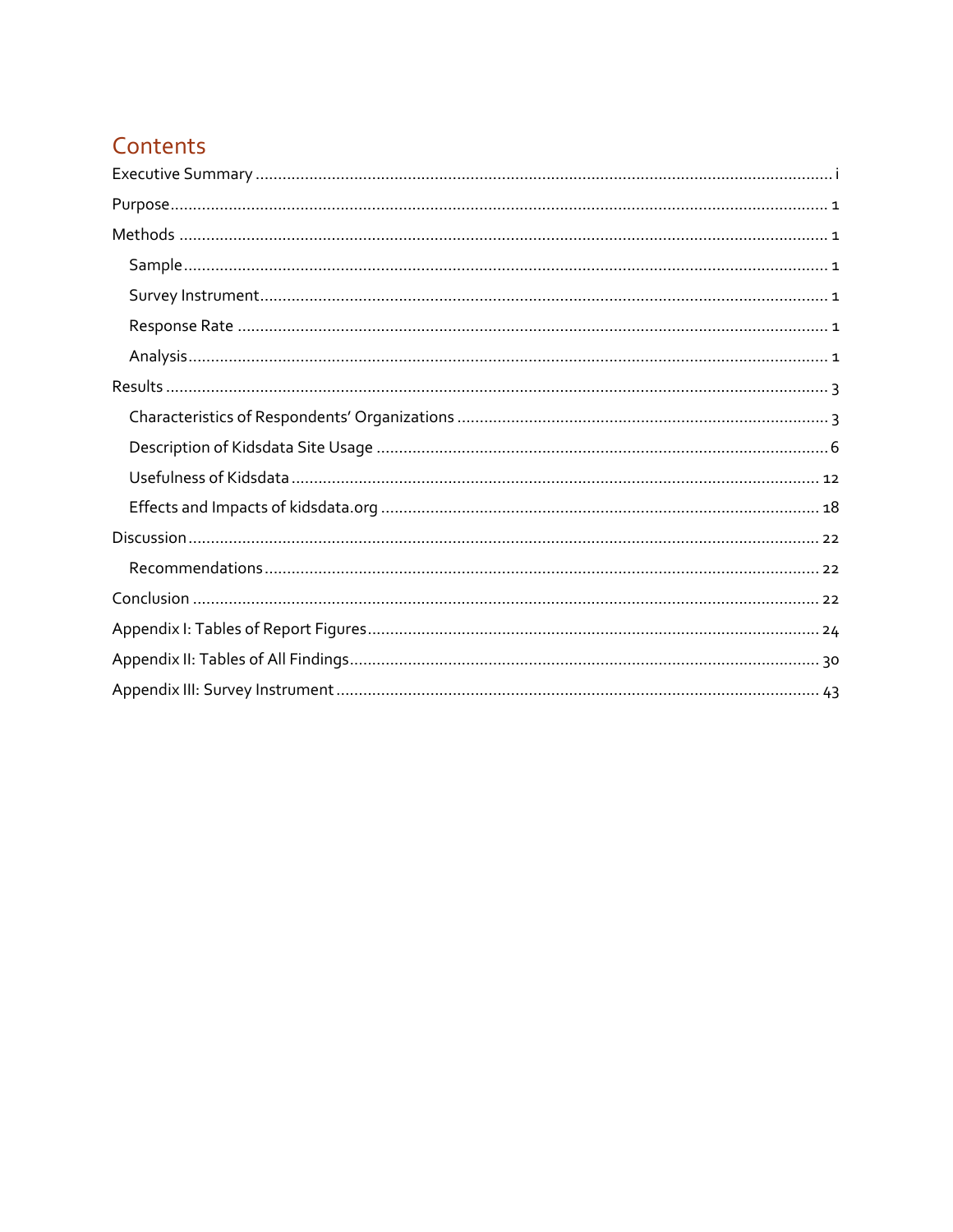# <span id="page-3-0"></span>Executive Summary

## **Purpose**

Public Health Institute (PHI) was hired as an external evaluator to gather feedback about the Kidsdata program of the Lucile Packard Foundation for Children's Health (LPFCH). The goal of this data collection effort was to help the Foundation better serve the field and to assess the impact of the Kidsdata website and other Kidsdata features on improving children's health and well-being in California.

## **Methods**

Email invitations to complete a web-based survey about kidsdata.org use, impact, relevance, and importance were sent to the most current Kidsdata listerv ( $n = 5,468$ ). Email reminders were sent to nonrespondents and 198 respondents completed the survey, bringing the overall response rate to 4%. Open-ended responses were also reviewed and included in the results to provide further insight.

#### **Results**

Most respondents were non-profit program staff (37%), public agency staff (34%), a health care provider (13%), or an educator (12%). The majority of respondents (85%) reported that kidsdata.org was among the first online resources they checked in informational searches. Respondents reported that they most commonly used kidsdata.org for preparing presentations (62%), meeting community, programmatic or organizational goals (52%), or writing reports or grant proposals (51% and 45%, respectively).

Respondents described kidsdata.org as credible (78%), easy to use (72%), of high quality (57%), and comprehensive across topics (52%). Respondents reported that the most useful kidsdata.org resources included their website (98%), fact sheets, issue briefs, Data in Action tip sheets (97%), presentations and webinars (91%) and the twice-monthly Kidsdata News email (91%). Nearly two-thirds of respondents agreed that kidsdata.org had increased their understanding of factors affecting children's health and well-being (65%). Half of respondents agreed that Kidsdata had enabled their organization to improve services for children and families (50%).

## **Discussion**

Kidsdata provides useful data to inform and improve programs and policies for organizations in California, including those focused on children with special health care needs. The results from this survey indicate Kidsdata is meeting Foundation goals to provide and leverage data to support programs and policies that impact children's health and well-being in California.

Recommendations for the Foundation include:

- **1. Maintain and continue to update kidsdata.org.**
- **2. Improve the precision of kidsdata.org estimates.**
- **3. Assess whether additional communications tools could be added to kidsdata.org.**

#### **Conclusion**

The results presented in this report will help inform and assess how the website and other Kidsdata features contribute to improving children's health and well-being in California. These insights and recommendations can help kidsdata.org better serve the field, assess the impact of the website, and strengthen its available data and website features for the future.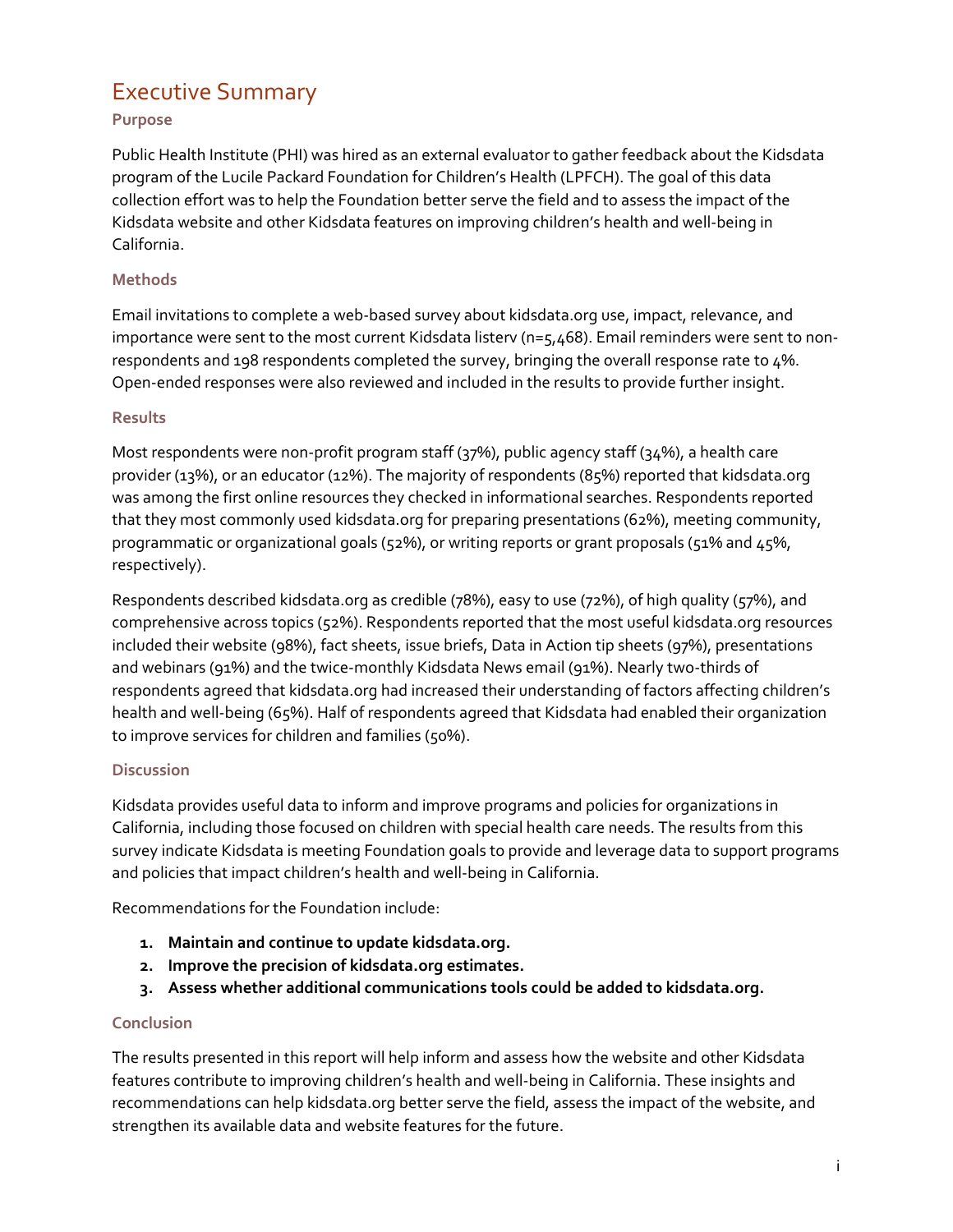# <span id="page-4-0"></span>Purpose

The Lucile Packard Foundation for Children's Health's (LPFCH or Foundation) vision is that all children in the communities they serve will reach their maximum health potential. The Kidsdata program's goal is to focus public attention on key issues in child health in California and make it easy for stakeholders to use data to document those issues and promote action. Public Health Institute (PHI) was hired as an external evaluator to administer three surveys to assess the impact of LPFCH's work, specifically regarding their Kidsdata and grantmaking programs. The purpose of the Kidsdata program survey was to assess how the Kidsdata website and other Kidsdata features contribute to improving children's health and well-being. The intent was to gather feedback to help the Foundation better serve the field, as well as to assess kidsdata.org website use and program impact. A separate, companion report describes the results of additional surveys conducted to assess the impact of the LPFCH grantmaking program on the system of care for children with special health care needs (CSHCN).

# <span id="page-4-1"></span>**Methods**

## <span id="page-4-2"></span>Sample

Email contact information for the most current Kidsdata News subscribers was shared with PHI staff and used as the sample for this survey (n=5,468).

## <span id="page-4-3"></span>Survey Instrument

The survey included questions about website use, impact, relevance, and importance, as well as suggestions for the website's future (see Appendix III for survey instrument). The survey was programmed in Survey Monkey and responses were collected online using Survey Monkey software. The survey included closed- and open-ended questions. Respondents were allowed to skip any questions they did not wish to answer. On average, the survey took 6 minutes to complete. The email containing the survey link included a description of the purpose of the survey and a request for participation. The survey introduction specified that all answers would be kept anonymous to Kidsdata staff. For individuals who did not complete the survey after the first invitation, a reminder email invitation was sent. Data were collected over the course of 17 days from Wednesday, January 23rd, 2019 through Tuesday, February 12th, 2019.

## <span id="page-4-4"></span>Response Rate

Emails were sent to 5,468 Kidsdata News subscribers, inviting them to complete an online survey. Of these, 190 emails bounced, 18 respondents opted out of completing the survey, and 198 respondents completed the survey, bringing the overall response rate to  $4\%$ .

## <span id="page-4-5"></span>Analysis

Individual responses were exported into Excel Professional and further analyzed using SAS 9.4. The analytical data set was not linked to identifying information for the individual respondents. The number and percentage of respondents for each closed-ended response were tallied. When possible, "Other (please specify)" open-ended responses were recoded into the existing question response categories. Responses to open-ended questions were reviewed and included in the report to provide further

<span id="page-4-6"></span><sup>&</sup>lt;sup>1</sup> Response rate excludes 190 bounced emails.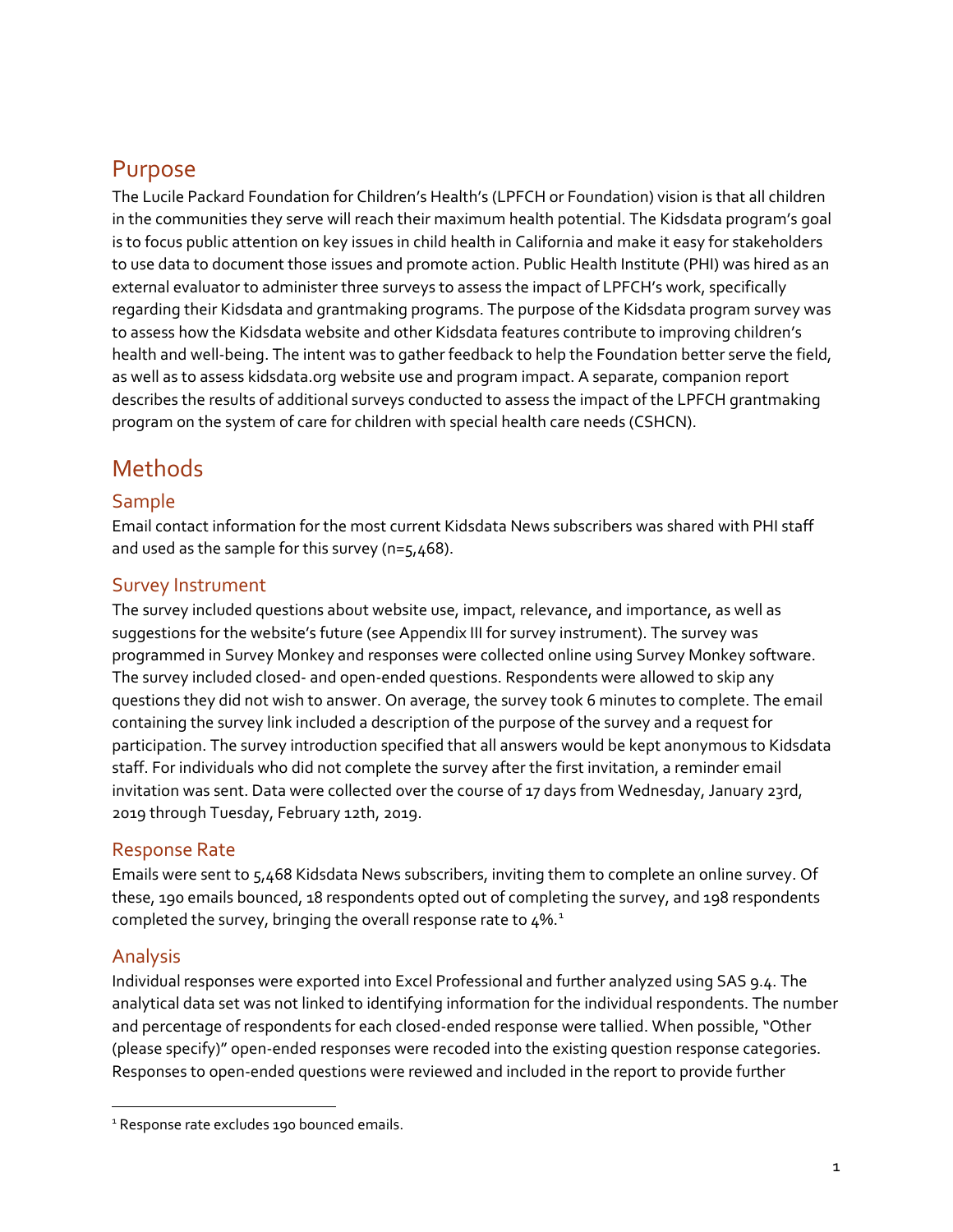insight; they are presented throughout the report and in Tables 12 and 18 in Appendix II. For results presented in the report, answer options such as "Don't know" or "N/A" were dropped and percentages were calculated out of the remaining respondents, as shown in the table or figure. For results presented in Appendix II, percentages were calculated based on all responses to each question.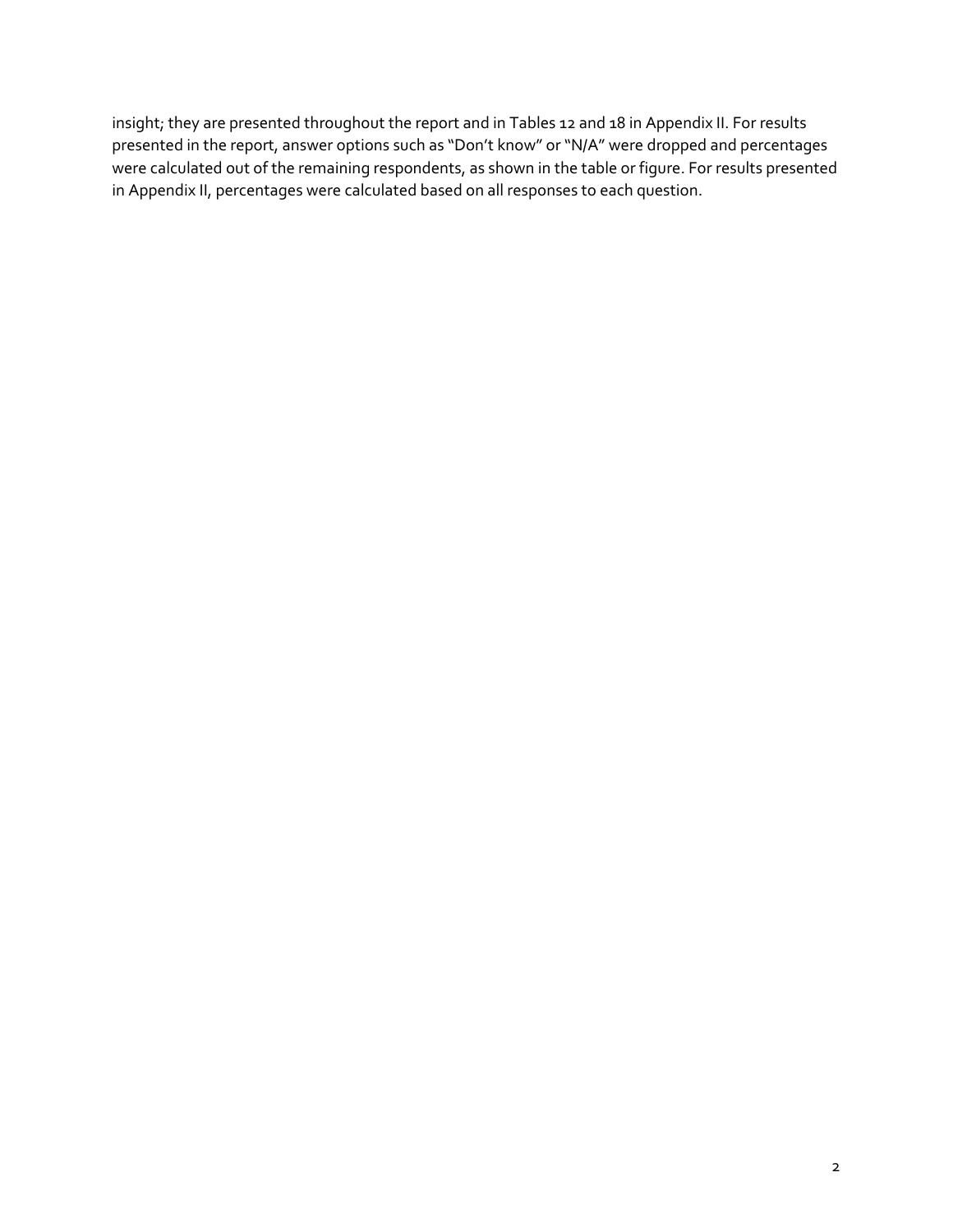# <span id="page-6-0"></span>Results

## <span id="page-6-1"></span>Characteristics of Respondents' Organizations

Over two-thirds of respondents used kidsdata.org to support a non-profit organization (37%) or a public agency (34%) [\(Figure 1\)](#page-6-2).

<span id="page-6-2"></span>*Figure 1*



Kidsdata is a valuable resource to California and an important [California State Agency] partner.

- State Agency Administrator or Staff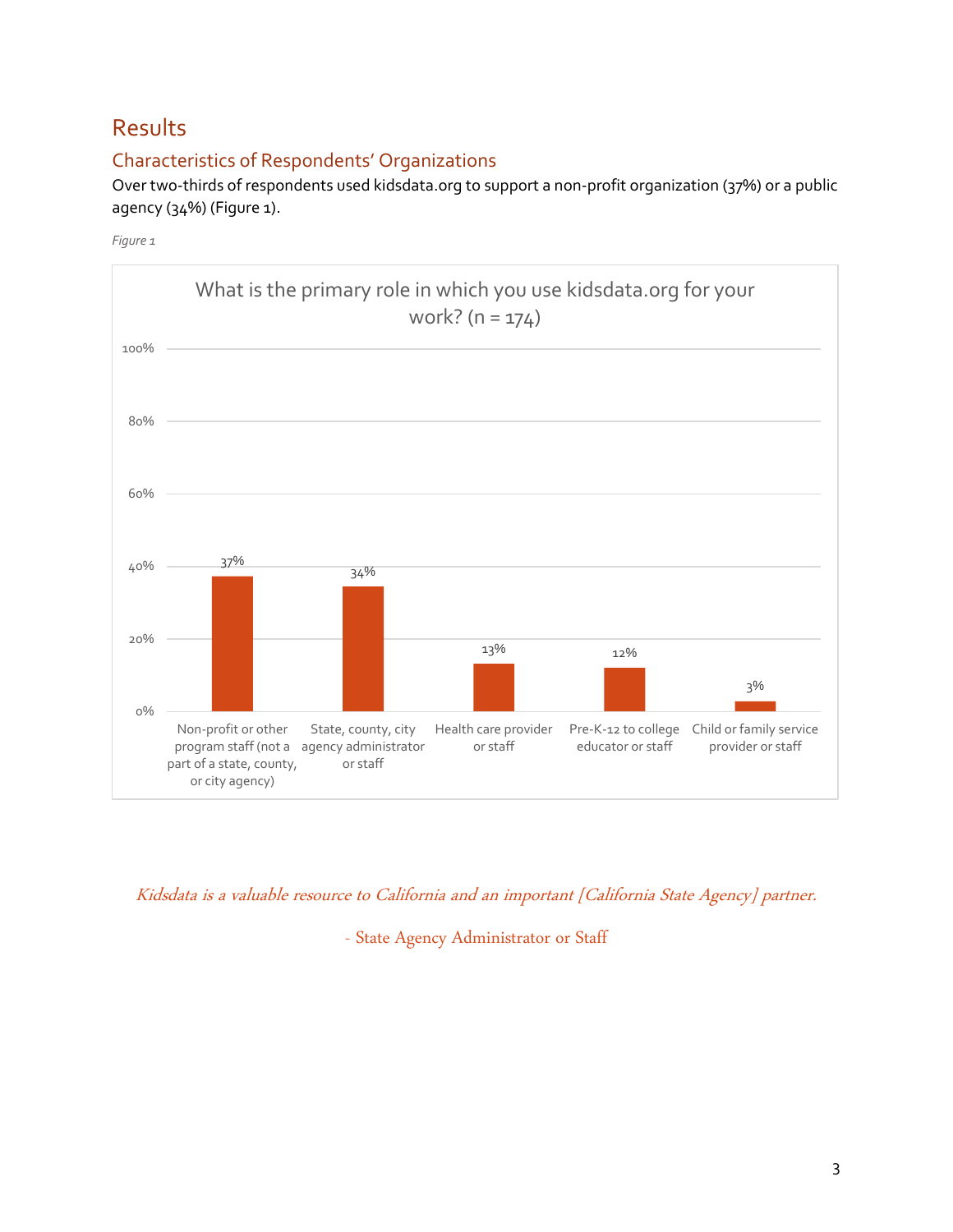Respondents' professional work most commonly focused on physical health (29%), child care and education (27%), or mental/emotional/behavioral health (25%) [\(Figure 2\)](#page-7-0).

<span id="page-7-0"></span>*Figure 2*



Continued expansion of maternal health and well-being measures is particularly relevant at a time when the policy environment in California increases focus on early childhood. Early childhood experiences are inextricably linked to maternal experiences.

- State Agency Administrator or Staff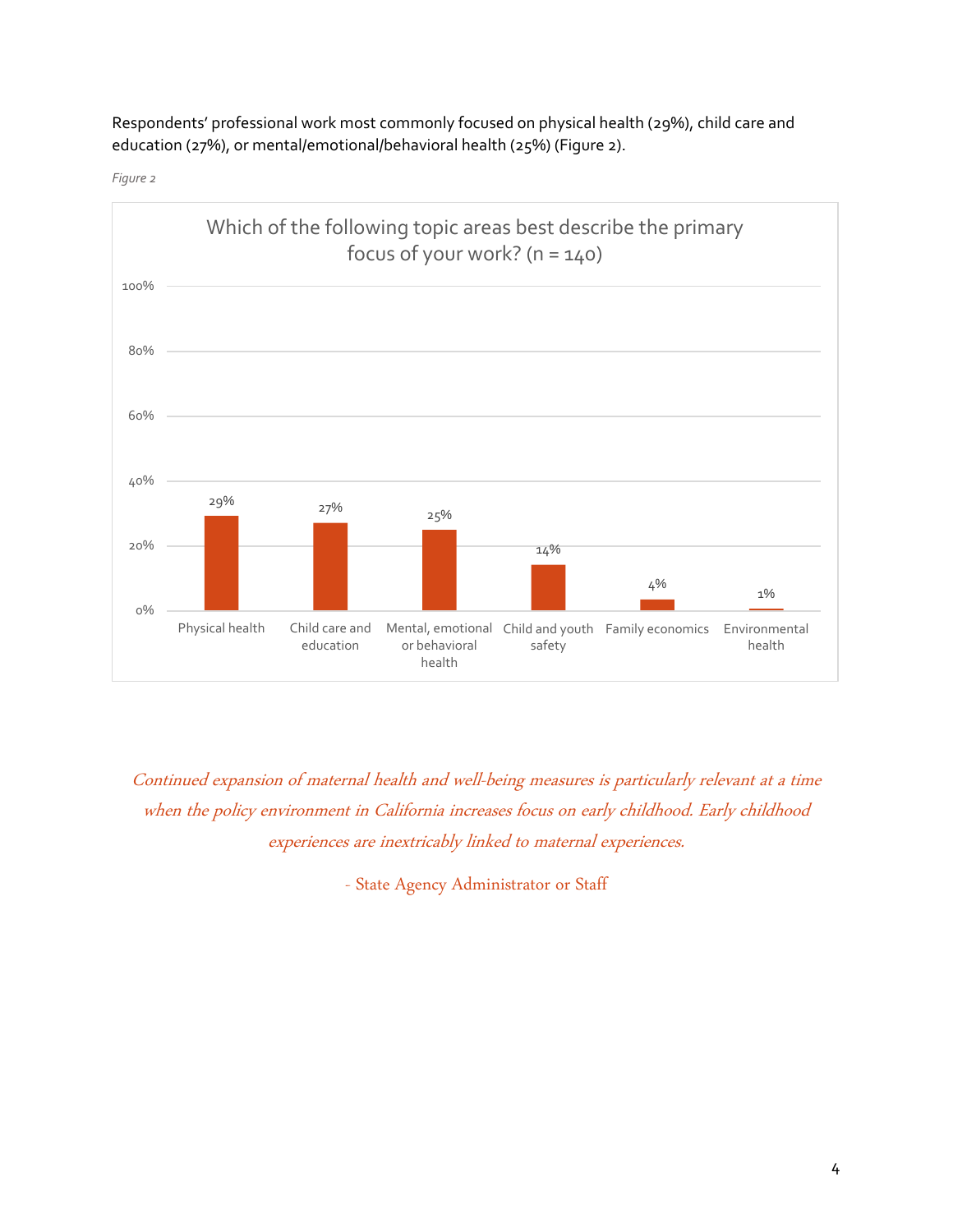Nearly three-quarters (72%) of respondents reported their work involved providing or improving services for children with special health care needs [\(Figure 3\)](#page-8-0).

<span id="page-8-0"></span>



Your 2010 publication<sup>2</sup>, Children with Special Health Care Needs, was a game changer for us.

- Non-profit or Other Program Staff

<sup>&</sup>lt;sup>2</sup> Lucile Packard Foundation for Children's Health. (2010). Children with special health care needs: A profile of key issues and a call to action. Retrieved from: https://www.lpfch.org/publication/children-special-health-care-needsprofile-key-issues-and-call-action.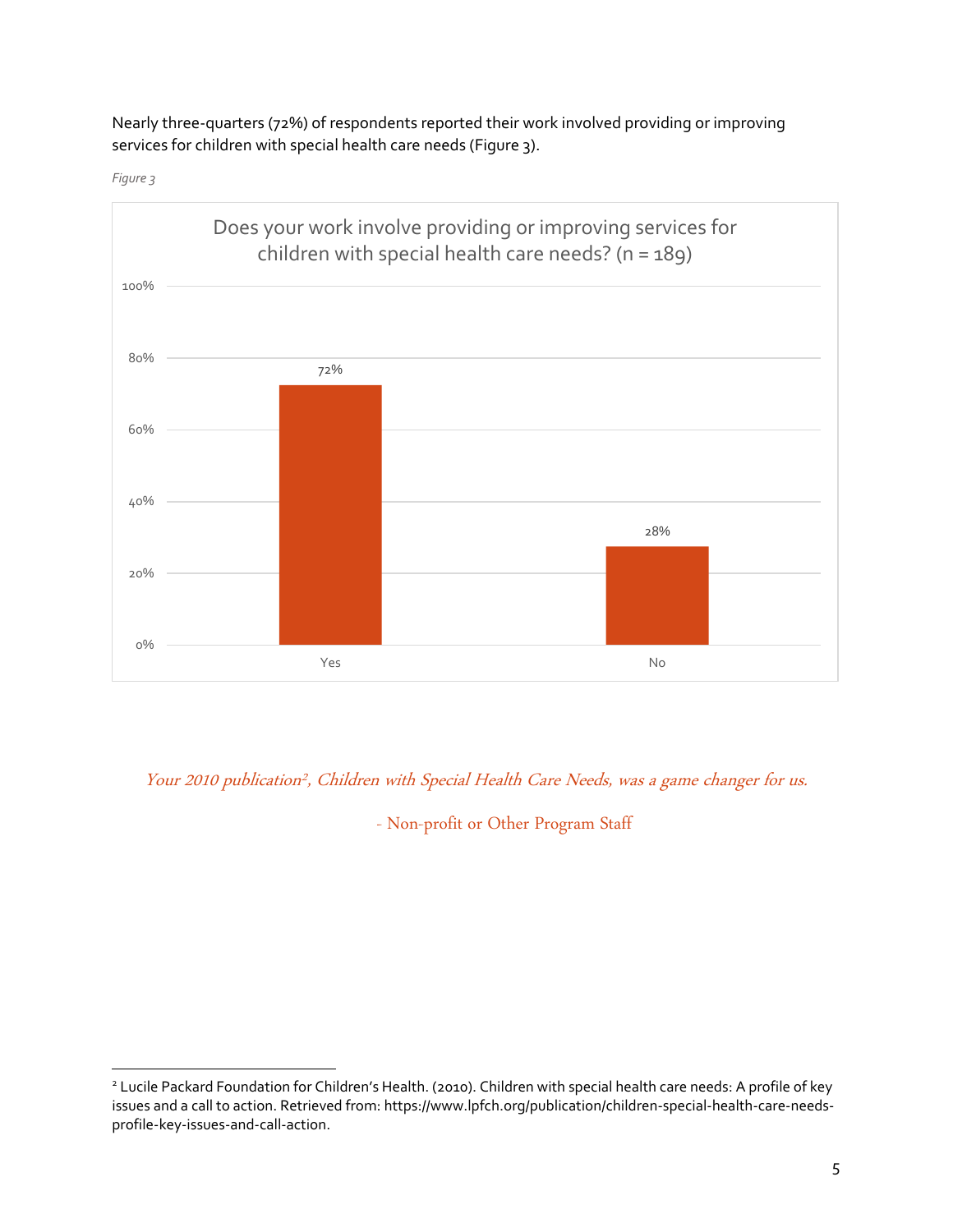## <span id="page-9-0"></span>Description of Kidsdata Site Usage

Respondents reported that they most commonly used kidsdata.org for preparing presentations (62%), meeting community, programmatic or organizational goals (52%), or writing reports or grant proposals (51% and 45%, respectively) [\(Figure 4\)](#page-9-1).



<span id="page-9-1"></span>*Figure 4*

Totals do not add up to 100% because respondents were permitted to choose more than one response. Top five responses displayed.

Kidsdata allows me to advocate for positions in an informed way.

- Educator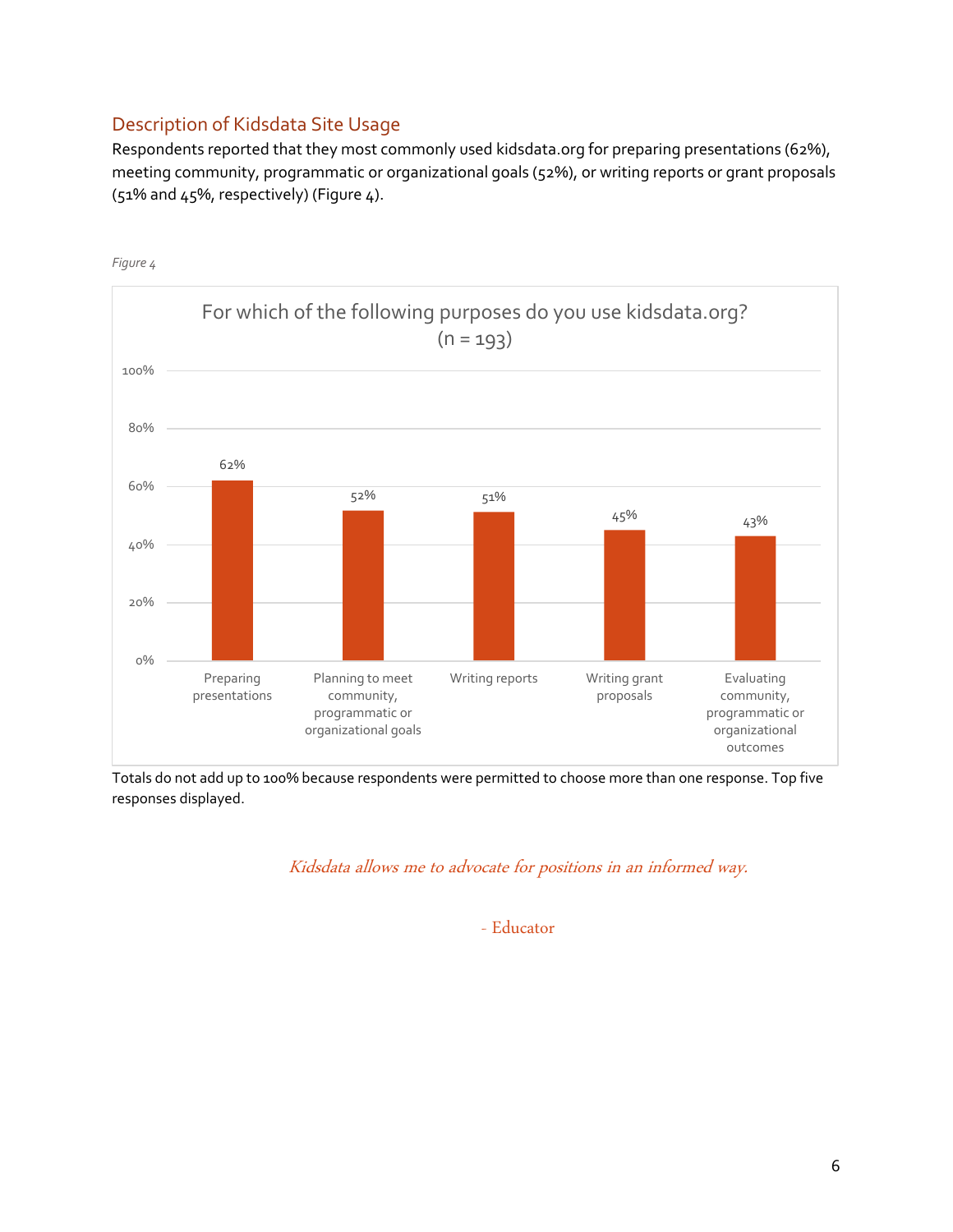Respondents volunteered specific additional purposes for which they use the site including to support programmatic action and improve practitioner training [\(Table 1\)](#page-10-0).

<span id="page-10-0"></span>*Table 1*

| Other purposes respondents shared for using kidsdata.org                                             |
|------------------------------------------------------------------------------------------------------|
| Adding to community calendar                                                                         |
| Assessing need                                                                                       |
| Be informed citizen                                                                                  |
| Constituent outreach material                                                                        |
| Developing quality improvement projects & staff education                                            |
| Educating child mental health professionals                                                          |
| Facilitating dissemination of data                                                                   |
| I'm a marketing director for a children's hospital - so anything content related to turn into a news |
| story or marketing strategy                                                                          |
| Keep informed on latest data                                                                         |
| Public Health Surveillance                                                                           |
| Raise awareness with [patients] and their parents on teen behavior                                   |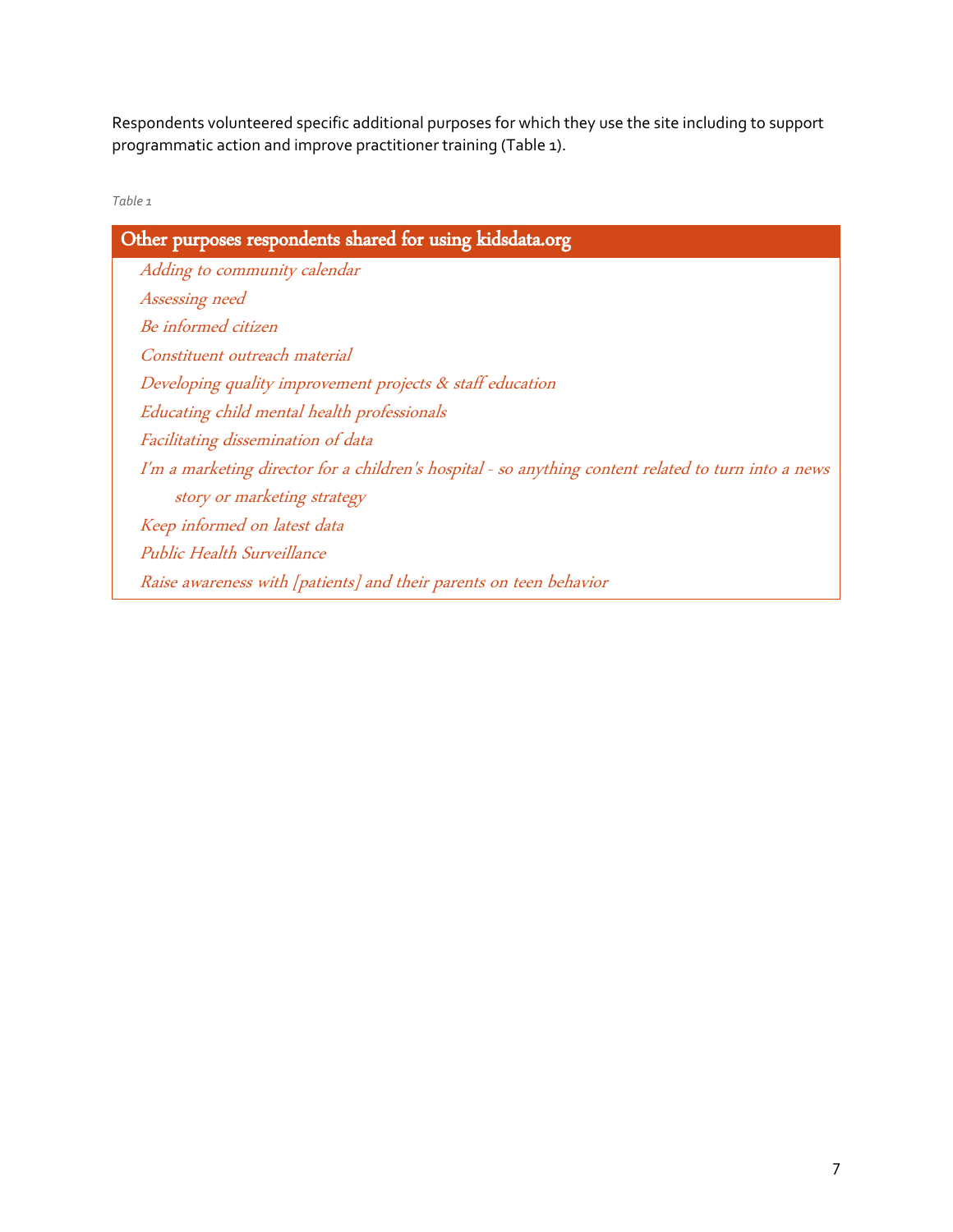

The most commonly used kidsdata.org website features used by respondents were fact sheets (64%) and narrative sections (51%) [\(Figure 5\)](#page-11-0).

<span id="page-11-0"></span>*Figure 5*

Totals do not add up to 100% because respondents were permitted to choose more than one response. Top five responses displayed.

## Graphics are clear, summaries are excellent, links to further details always helpful.

- Educator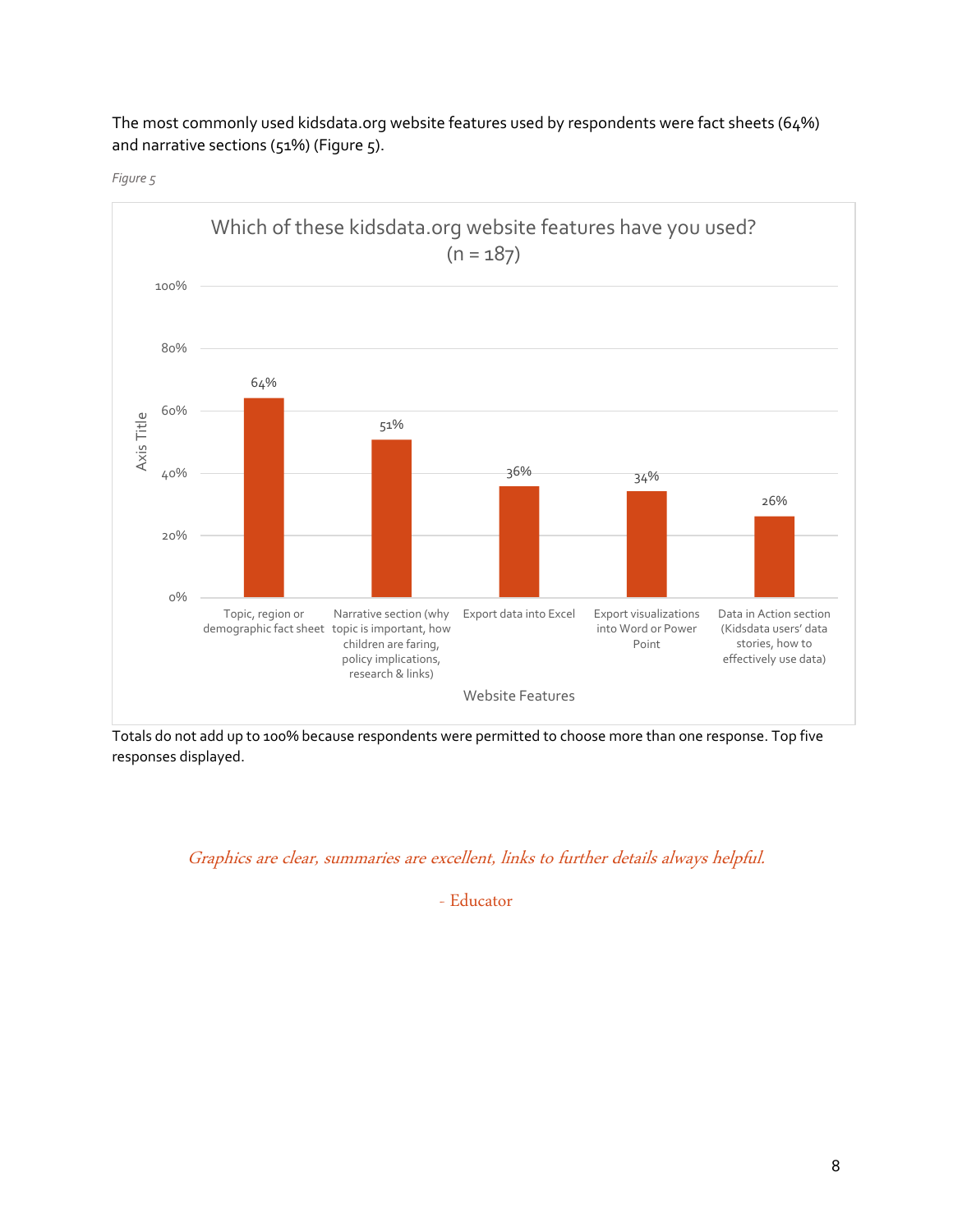The majority of respondents (85%) reported that kidsdata.org was among the first online resources they checked in informational searches [\(Figure 6\)](#page-12-0).

<span id="page-12-0"></span>



Can't imagine a scenario where we would not go to Kidsdata first and always.

- Non-profit or Other Program Staff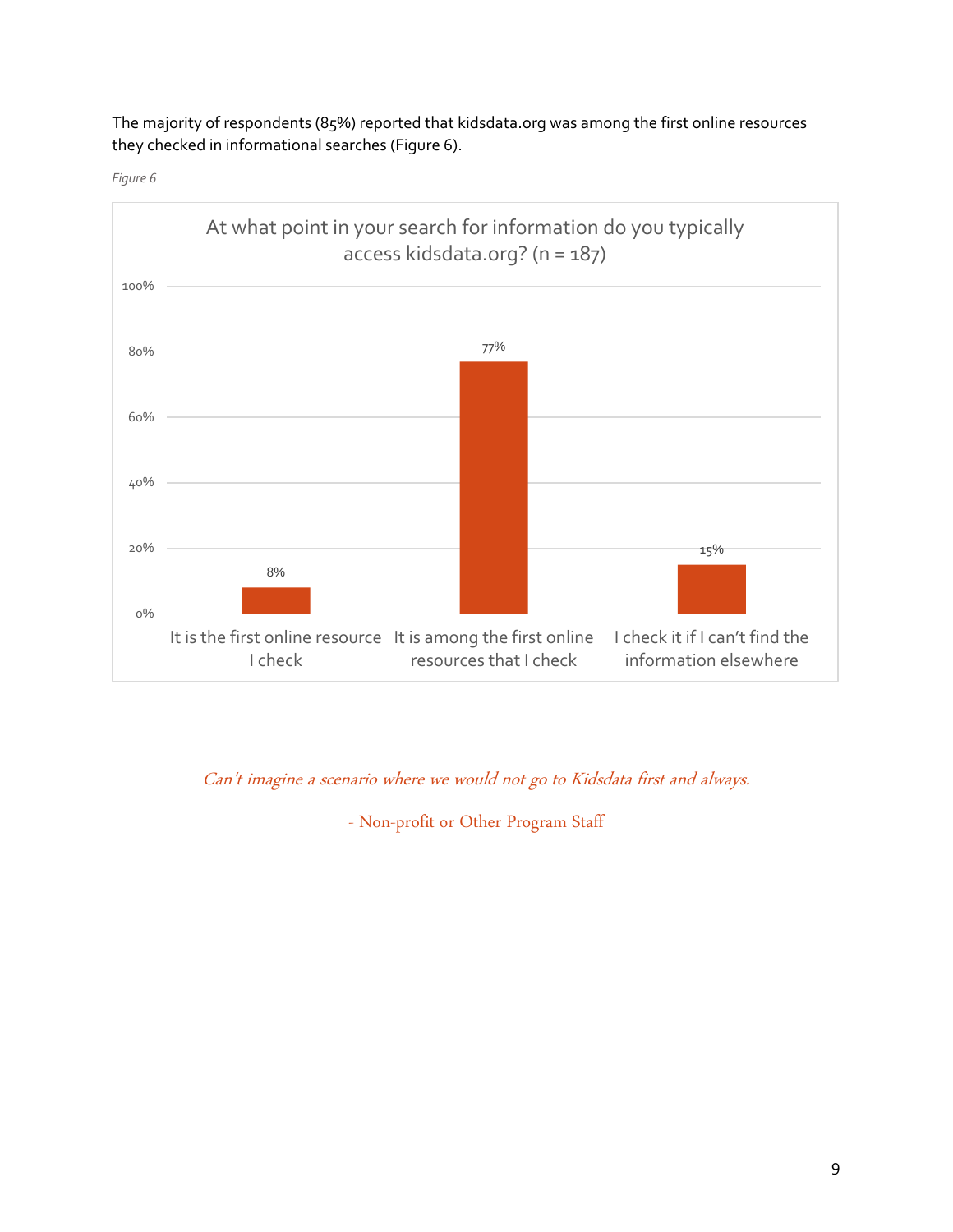### Almost half (47%) of respondents reported they used kidsdata.org at least monthly [\(Figure 7\)](#page-13-0).

<span id="page-13-0"></span>*Figure 7*



## Kidsdata saves time, effort, and helps me think outside the box of my organization.

- County Agency Administrator or Staff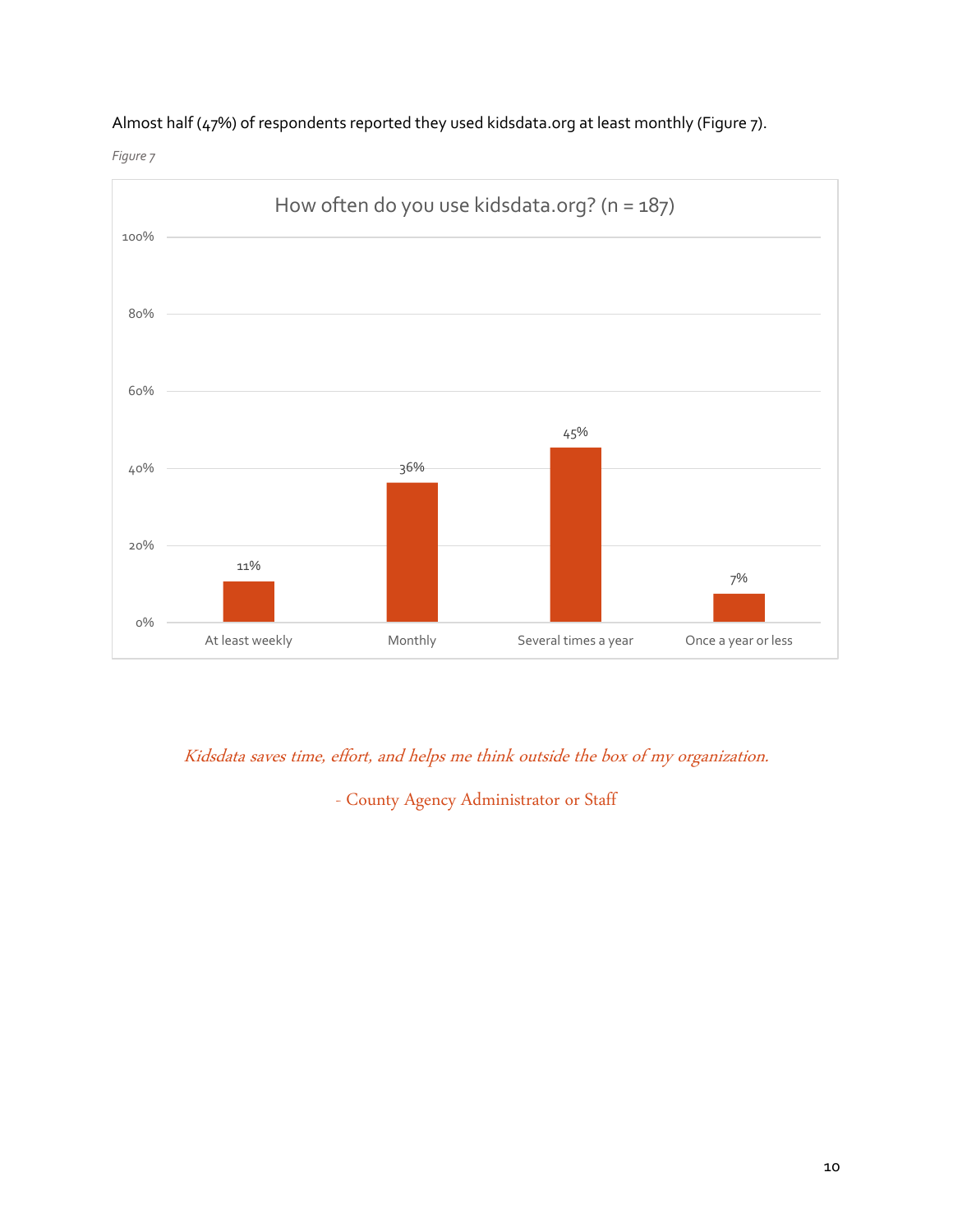Most respondents (82%) were aware that kidsdata.org was a part of the Lucile Packard Foundation for Children's Health [\(Figure 8\)](#page-14-0).

<span id="page-14-0"></span>*Figure 8*



You are an invaluable part of the data community, which I fear gets less attention than needed or deserved. Facts matter, if people are paying attention...

- County Agency Administrator or Staff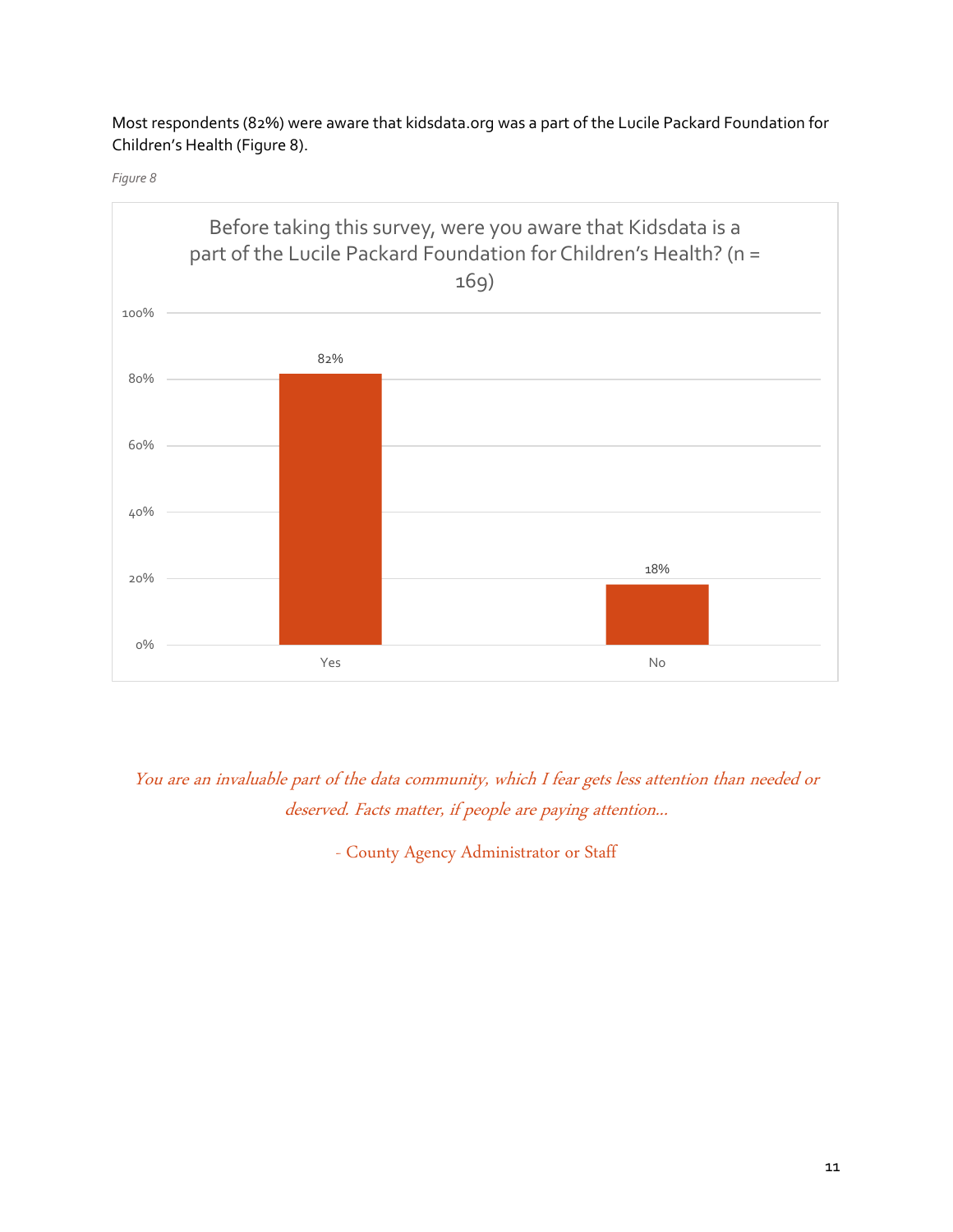## <span id="page-15-0"></span>Usefulness of Kidsdata

Nearly all respondents felt that kidsdata.org met their needs very well or somewhat well (96%) [\(Figure](#page-15-1)  [9\)](#page-15-1).

<span id="page-15-1"></span>*Figure 9*



Kidsdata.org website is one of the finest and [most] well-developed websites out there. [The] ease of use and wealth of information on children's health issues are pluses.

- State Agency Administrator or Staff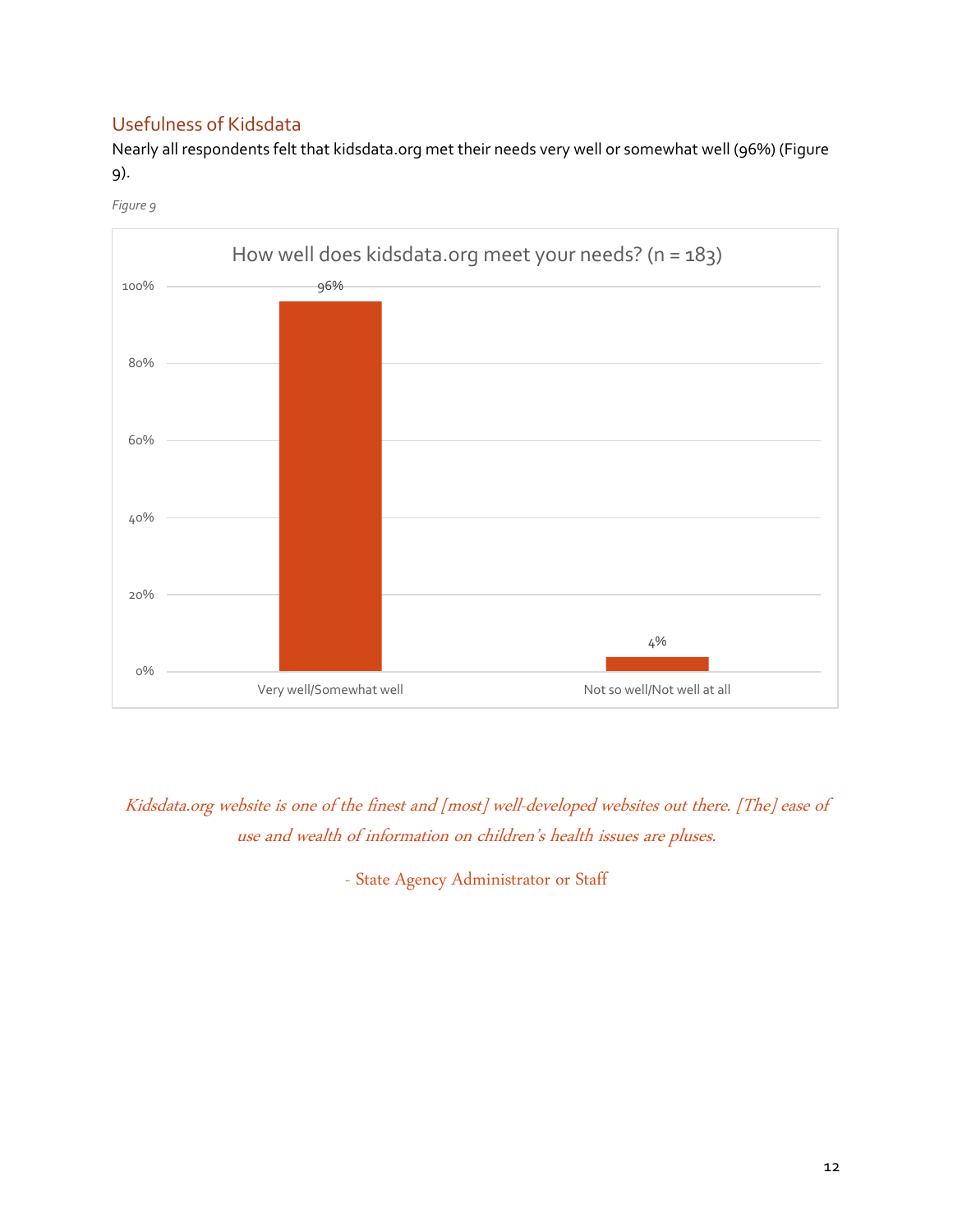Respondents reported that the most useful Kidsdata resources included their website (98%), fact sheets, issue briefs, Data in Action tip sheets (97%), presentations and webinars (91%) and the twicemonthly Kidsdata News email (91%) [\(Figure 10\)](#page-16-0).



<span id="page-16-0"></span>*Figure 10*

I think it's great, and an amazing resource to have all the indicators in one place!!! But the data is almost nonexistent for [County], and the regional data doesn't always help, although it's certainly better than NO data.

- County Agency Administrator or Staff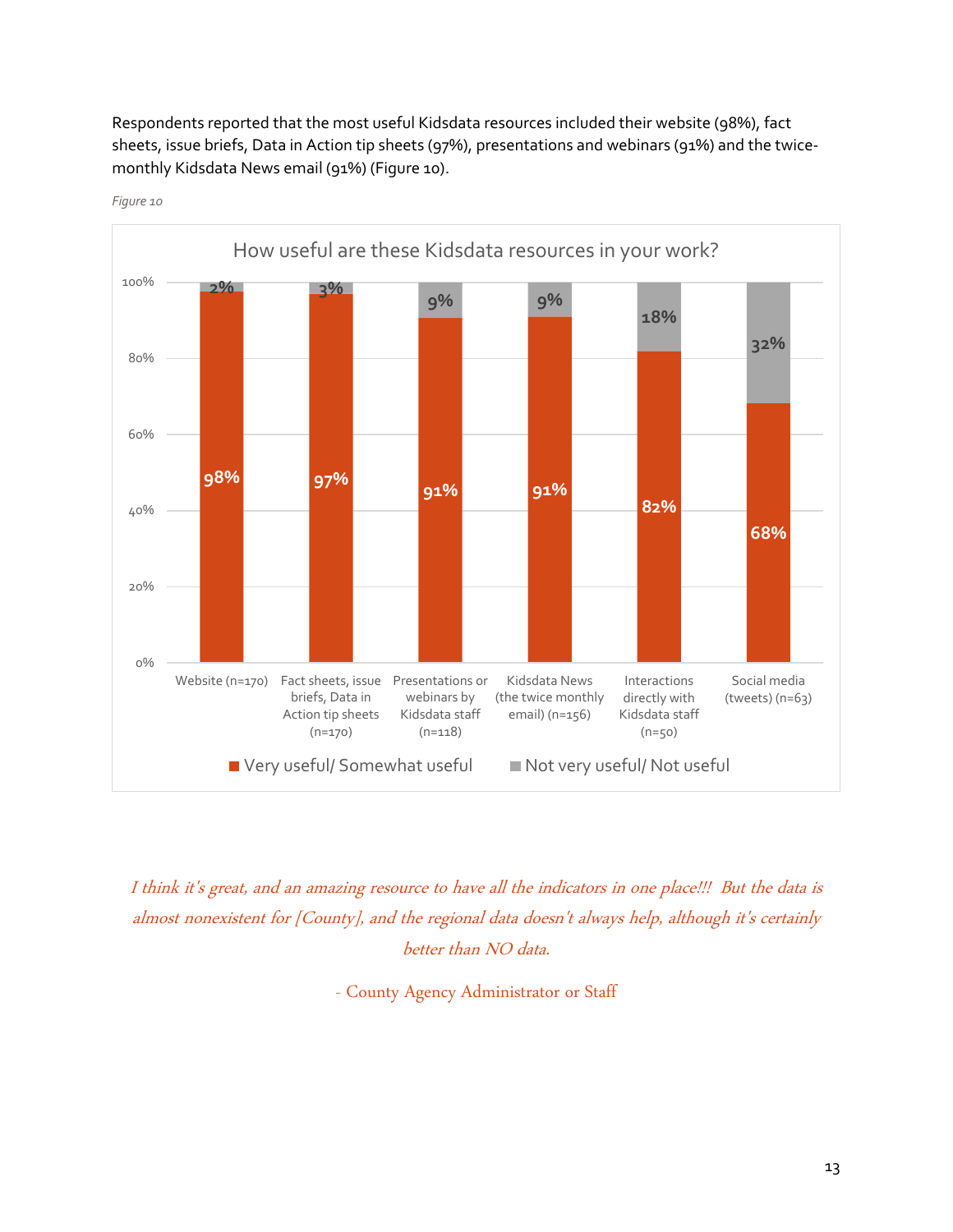Respondents described kidsdata.org as credible (78%), easy to use (72%), of high quality (57%), and comprehensive across topics (52%) [\(Figure 11\)](#page-17-0). Less than one out of ten respondents (9%) reported that kidsdata.org was limited in geographies. Four percent of respondents classified kidsdata.org as out-ofdate. No respondents described kidsdata.org as unreliable or of low quality.



<span id="page-17-0"></span>*Figure 11*

As an analyst for a child welfare agency, I prefer to use the charts and graphs available through Kidsdata rather than those available through public state sites. However, it would be great if Kidsdata could expand data points related to child welfare and foster care related to disparities.

- County Agency Administrator or Staff

Totals do not add up to 100% because respondents were permitted to choose more than one response.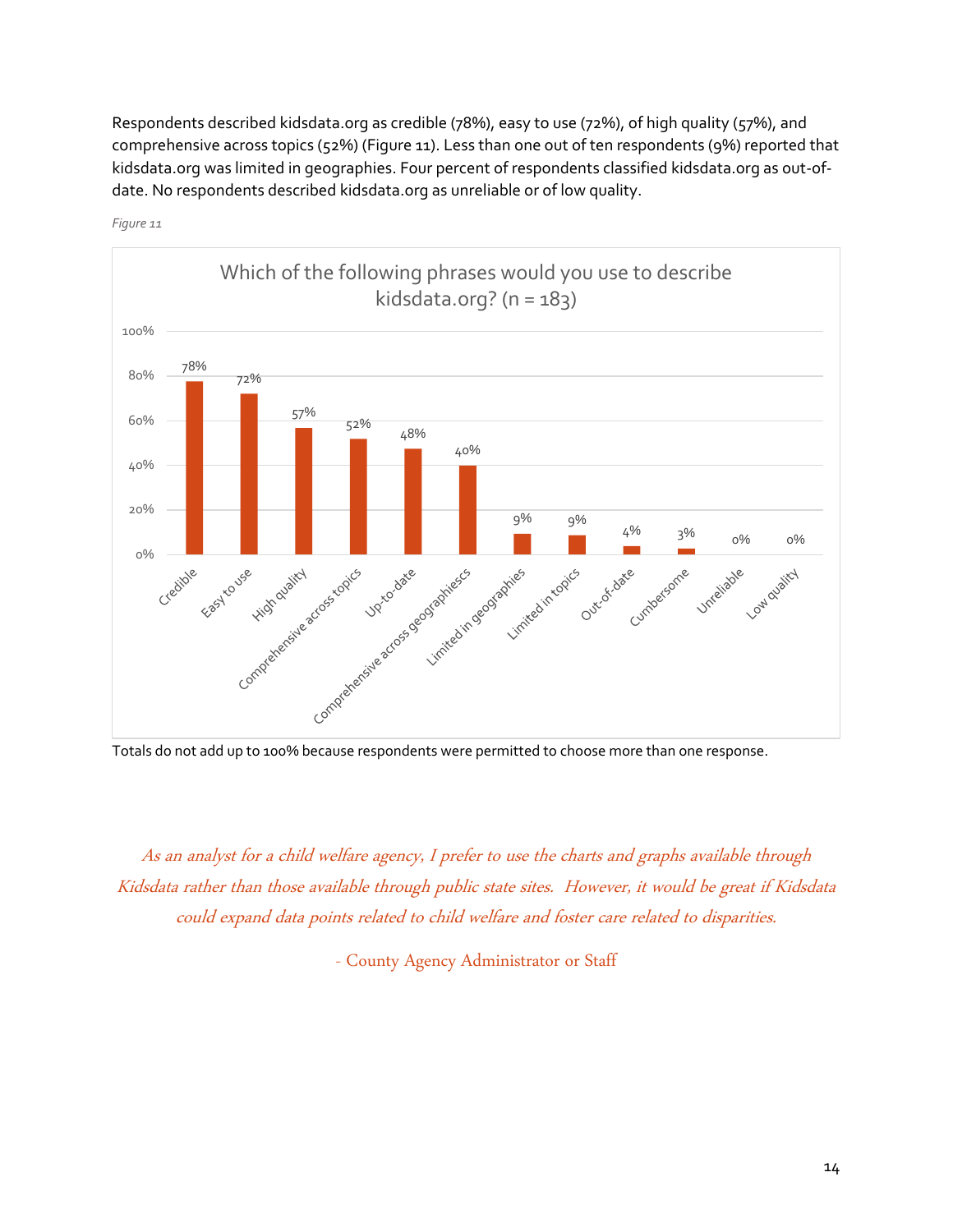Respondents suggested ways in which Kidsdata could be improved. Suggestions ranged from expanding data on topics, geographic areas, and demographic groups to improving timeliness of data, and amplifying outreach and training [\(Table 2\)](#page-18-0).

<span id="page-18-0"></span>*Table 2*

| Suggestions for improving kidsdata.org |                                                                    |                         |
|----------------------------------------|--------------------------------------------------------------------|-------------------------|
| Theme                                  | Sample Quotes                                                      | Count                   |
| Expanding data on                      | Would love more indicators related to resilience, positive         | 7                       |
| topics                                 | relationships, and protective factors for child abuse and neglect. |                         |
| Expanding data on                      | Would like data for our small rural county.                        | 5                       |
| geographic areas                       |                                                                    |                         |
| Expanding data on                      | We could really use help with more centralized data for children   | 3                       |
| demographic groups                     | with special needs in the school districts, broken down by type    |                         |
|                                        | of disability and sliced by income level.                          |                         |
| <b>Improving timeliness</b>            | It would be more helpful if the data were more timely and there    | 4                       |
|                                        | were more historical data points.                                  |                         |
| Amplifying outreach                    | The website is flexible and cumbersome at the same time but it     | $\overline{\mathbf{4}}$ |
| and training                           | may be that I am not competent in using it. Maybe a tutorial       |                         |
|                                        | on how to use the reports, and modify them.                        |                         |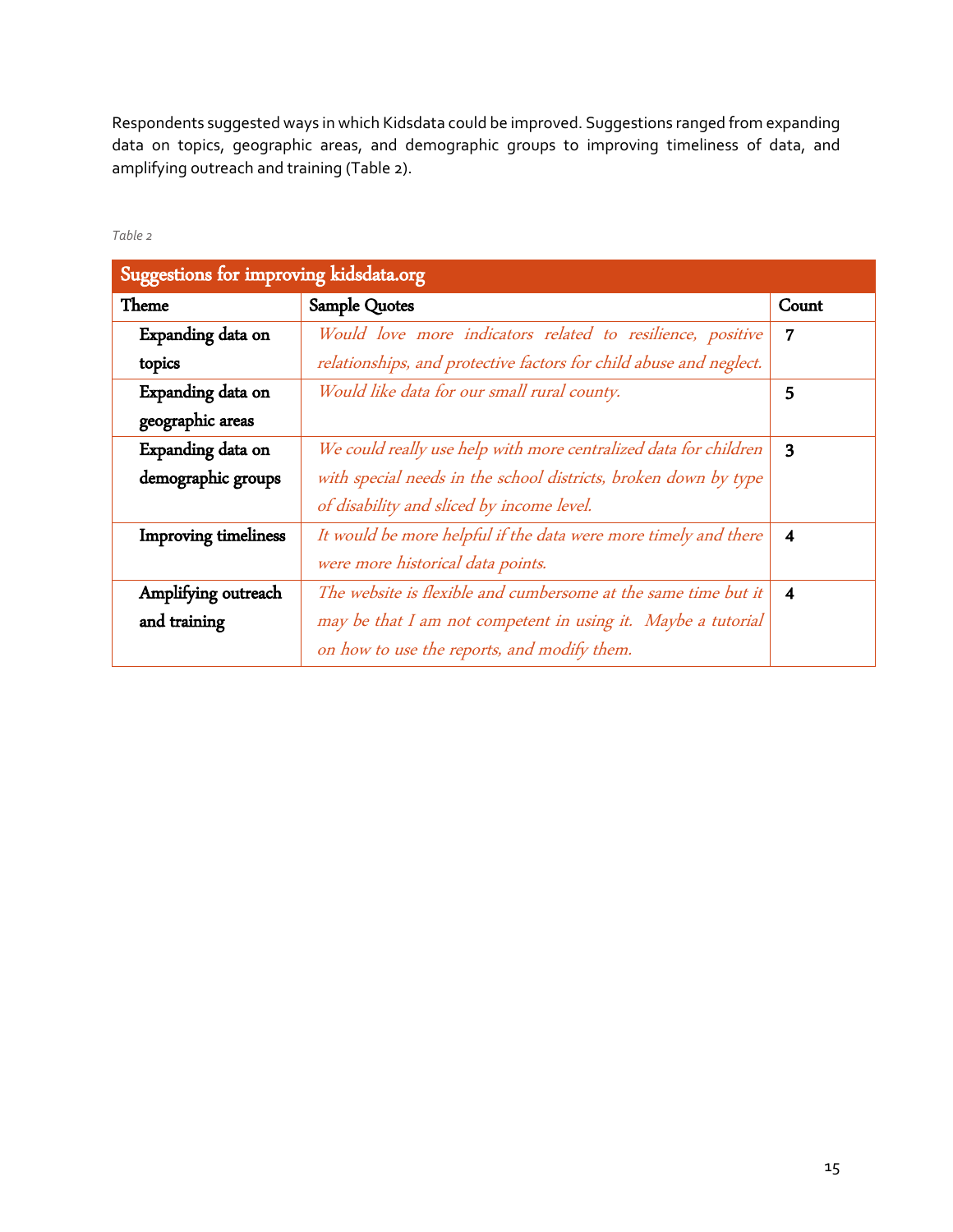One-fifth (20%) of respondents felt that they would not be able to get some of the data they needed without kidsdata.org [\(Figure 12\)](#page-19-0). In addition, nearly one-third of respondents (32%) indicated they would need to collect new data without kidsdata.org.



<span id="page-19-0"></span>*Figure 12*

Totals do not add up to 100% because respondents were permitted to choose more than one response.

I'd have to look at many more websites/sources. Kidsdata consolidates wide-ranging data into one place, which is helpful and saves time.

- Social Sector Consultant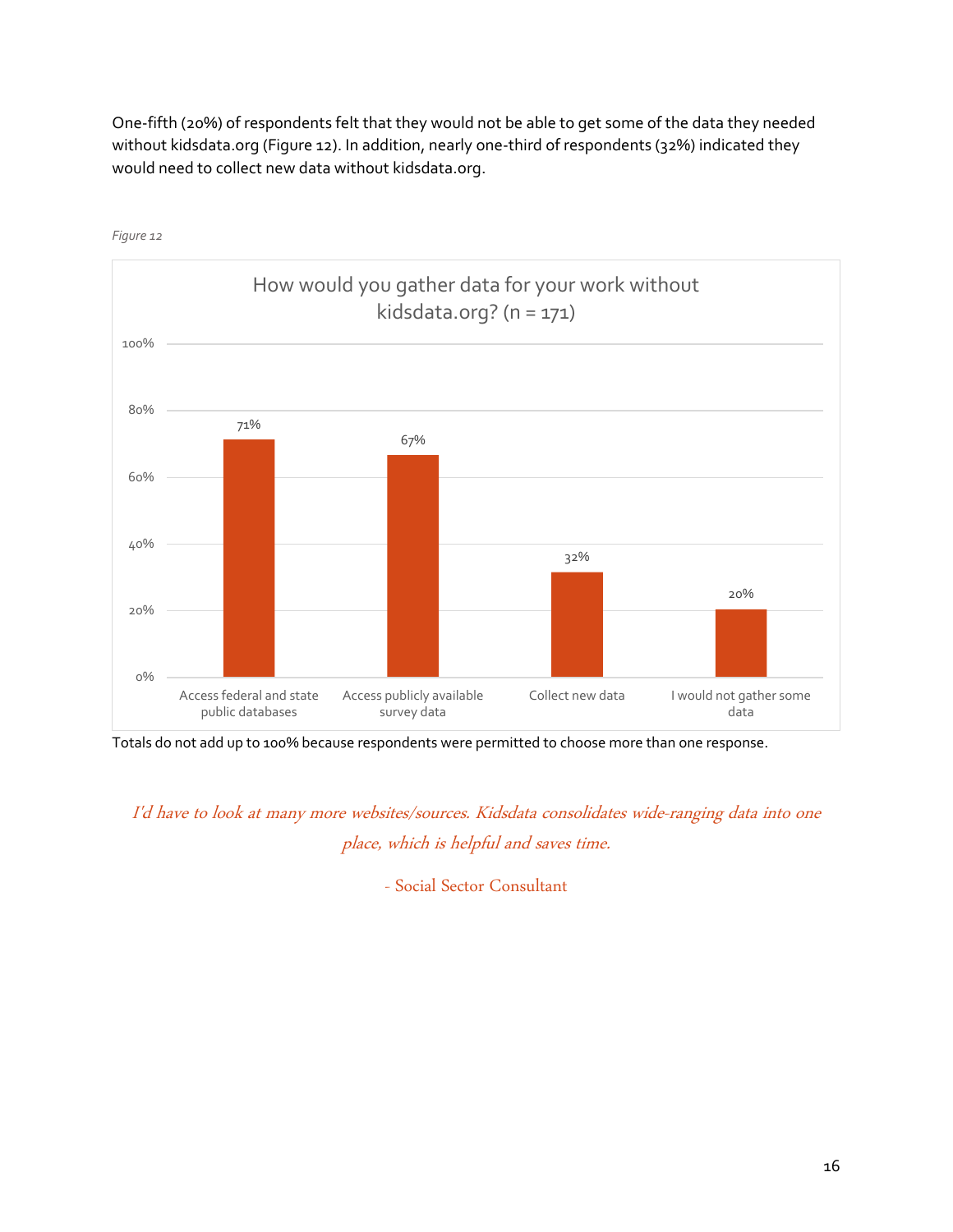Among respondents who indicated they would stop gathering some data without access to kidsdata.org (n=97), more than three-quarters (77%) reported it would take too much time to collect data, and almost one-third (31%) reported that they would not be able to get the data they received from kidsdata.org anywhere else [\(Figure](#page-20-0) 13).



<span id="page-20-0"></span>*Figure 13*

Totals do not add up to 100% because respondents were permitted to choose more than one response.

I rely on this resource and am so appreciative for this service.

- Non-profit or Other Program Staff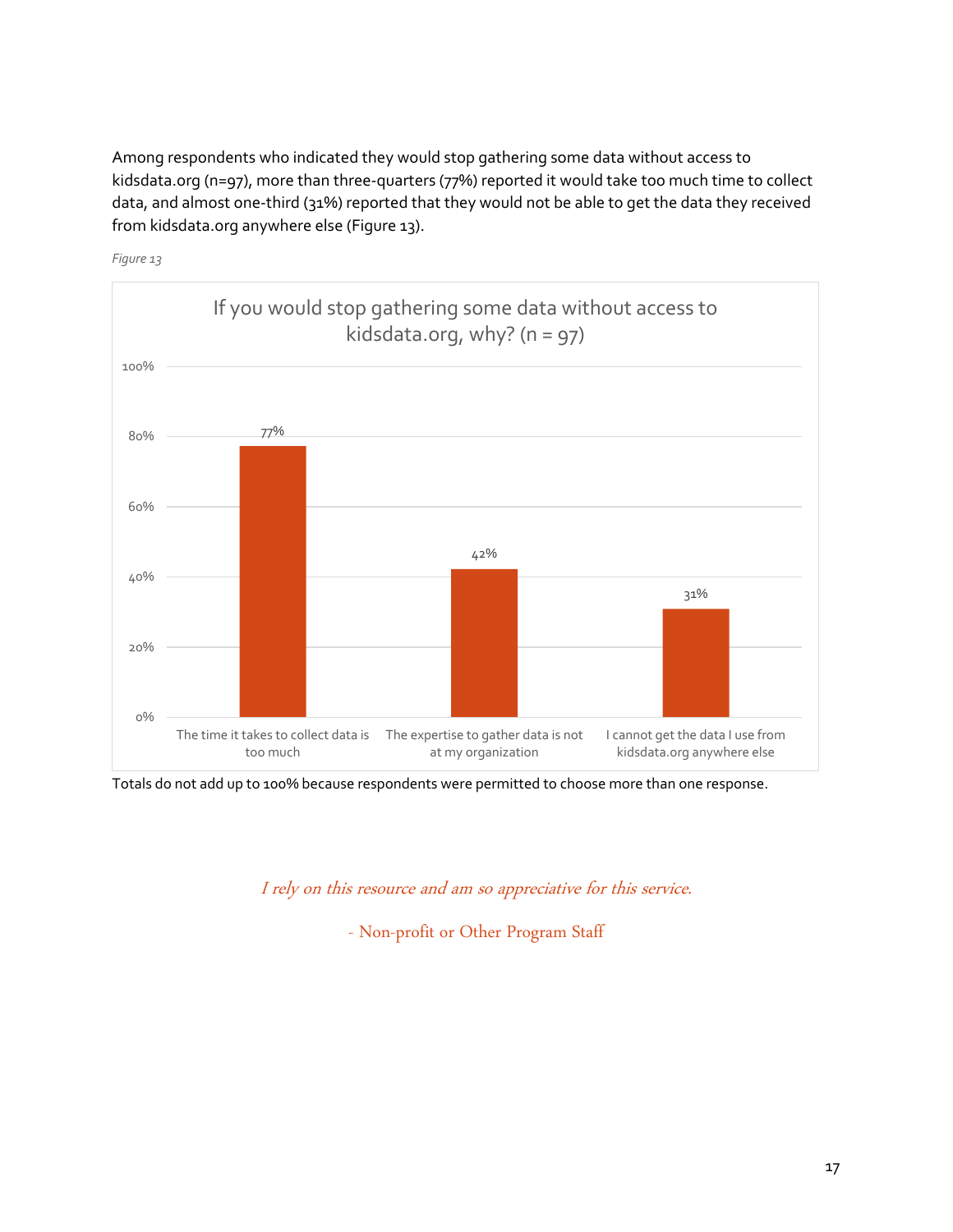## <span id="page-21-0"></span>Effects and Impacts of kidsdata.org

Nearly two-thirds of respondents agreed that kidsdata.org had increased their understanding of factors affecting children's health and well-being (65%) and their understanding of children's health and wellbeing (63%) [\(Figure 14\)](#page-21-1). Kidsdata also affected respondents' ability to convey information (61%) and make more informed decisions (55%).



<span id="page-21-1"></span>*Figure 14*

Totals do not add up to 100% because respondents were permitted to choose more than one response. Only top five responses displayed.

The awareness of the numbers behind fiscal investment or lack of in Child Development and its consequences is the most powerful thing I have used with Kidsdata for policy makers in California.

- Health Care Provider or Staff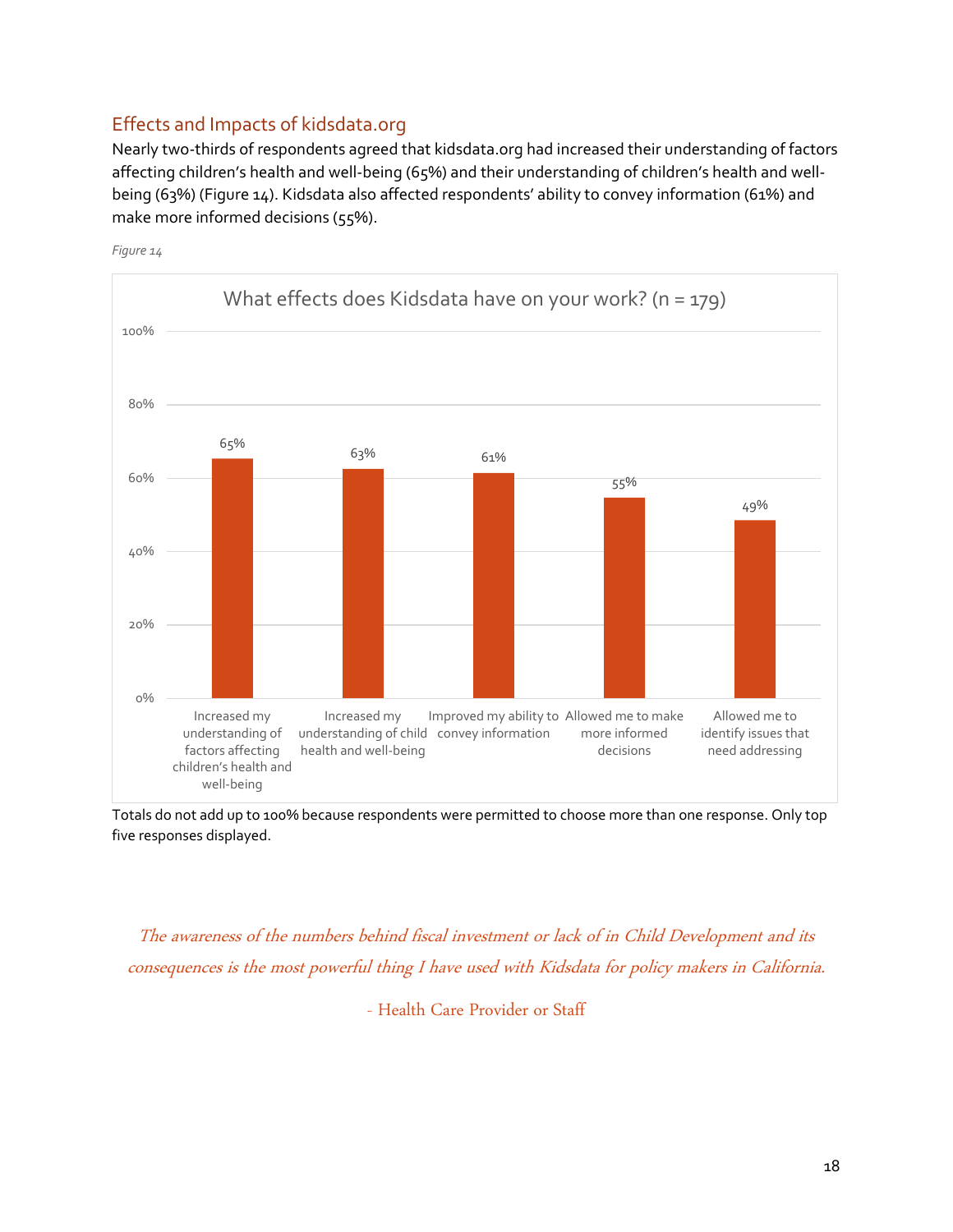Respondents shared additional effects Kidsdata has had on their work, from incorporating data into disaster planning to comparing data by county [\(Table 3\)](#page-22-0).

<span id="page-22-0"></span>

| ۰<br>٠<br>I<br>---<br>×<br>× | ٧ |
|------------------------------|---|
|------------------------------|---|

Other effects respondents shared that Kidsdata has on their work: Allowed me to show others how to find helpful data. Being able to compare to other county data sets. Credible source with easy navigation. Help provide information for regional disaster planning. Helps me describe issues to programs so they can decide how to address. Provide impartial information to inform peers. Provides relevancy.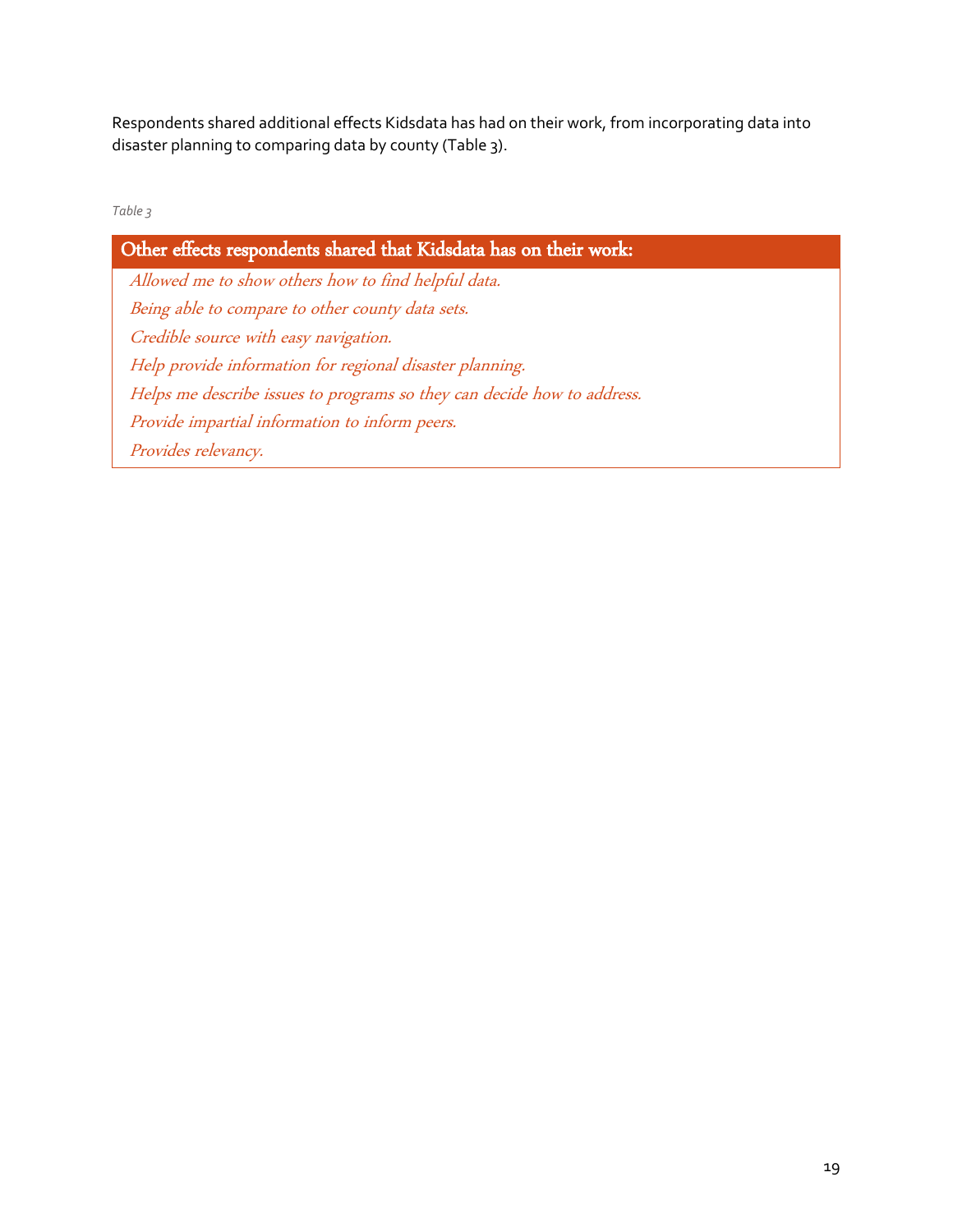Half of respondents agreed that Kidsdata had enabled their organization to improve services for children and families, and over one-third agreed that it helped increase collaboration (37%) and inform public policy development (37%) [\(Figure 15\)](#page-23-0).



<span id="page-23-0"></span>*Figure 15*

Totals do not add up to 100% because respondents were permitted to choose more than one response. Only top five responses displayed.

Kidsdata has been instrumental in encouraging my organization to use data specific to children by geography and demographics, versus using estimates based on federal data and/or adult data proxies.

- County Agency Administrator or Staff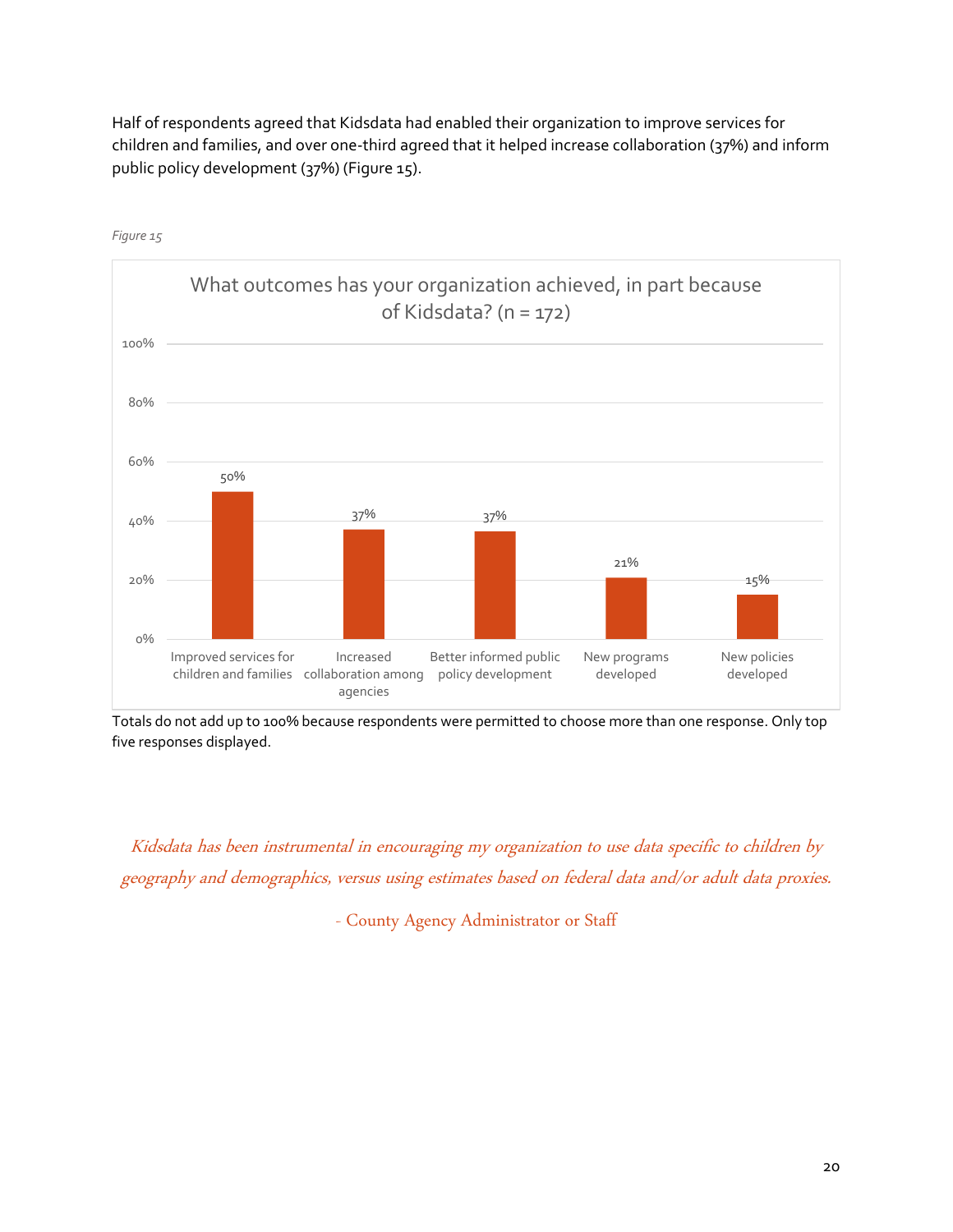Almost all respondents agreed or strongly agreed that Kidsdata supported programs and policies for, and had impacted public awareness of, issues related to health and well-being of children in California [\(Figure 16\)](#page-24-0).



<span id="page-24-0"></span>*Figure 16*

## Thank you for your commitment to families and children.

- Non-profit or Other Program Staff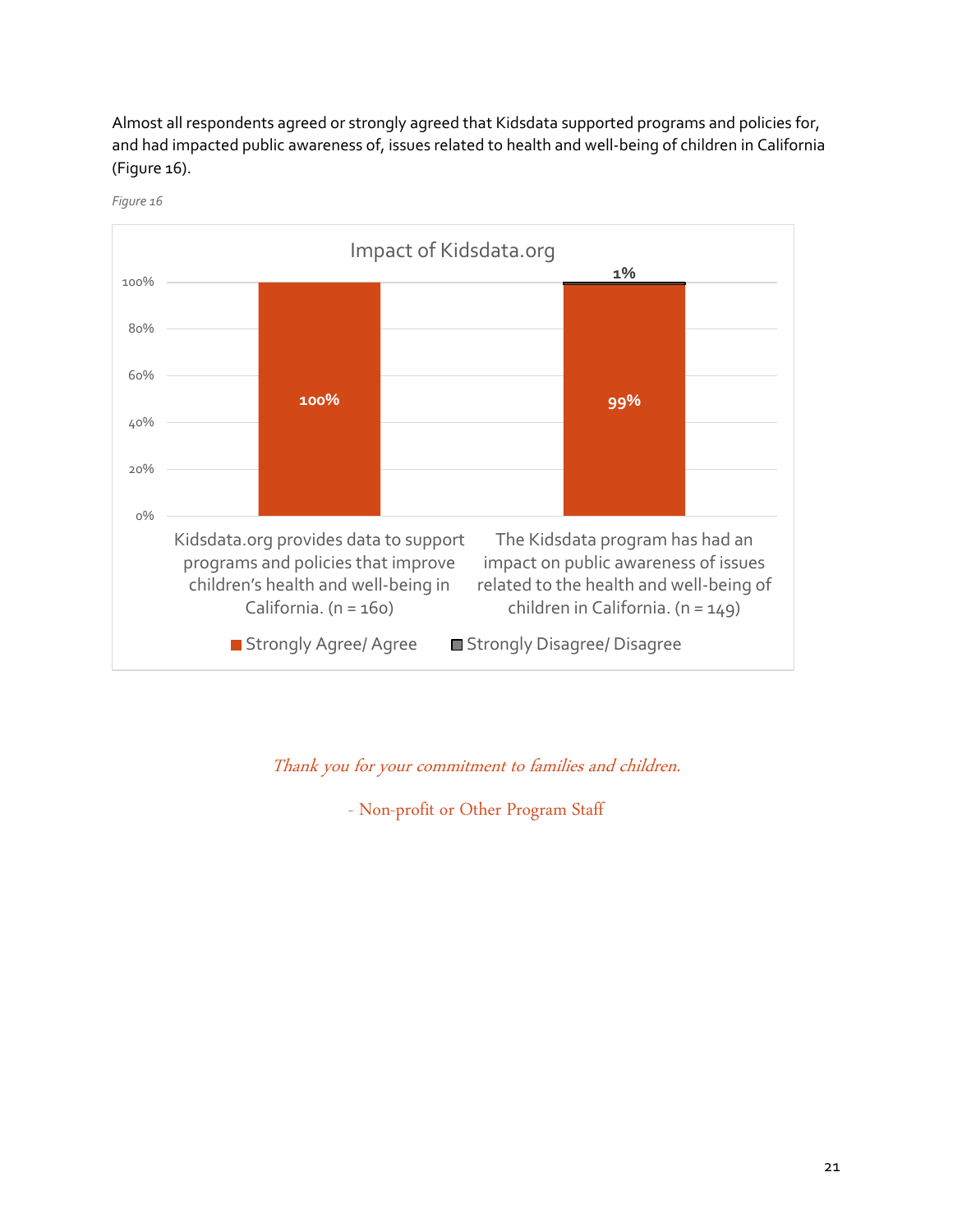# <span id="page-25-0"></span>**Discussion**

Kidsdata provides useful data to inform and improve programs and policies for organizations in California, including those focused on children with special health care needs. Kidsdata was perceived by survey respondents as credible, easy to use, high quality, and comprehensive. Furthermore, all respondents agreed or strongly agreed that Kidsdata supported programs and policies for, and had impacted public awareness of, issues related to health and well-being of children in California, indicating that Kidsdata has been an important component of the Foundation's work to provide leadership and elevate the visibility of key issues to optimize children's health and well-being.

Kidsdata is a valuable resource for data on children's health. Most survey respondents checked kidsdata.org as one of the first online sources in information searches, suggesting that Kidsdata was a trusted and useful resource. In addition, survey respondents used Kidsdata frequently – nearly half used it monthly. This suggests kidsdata.org is an important and frequently used tool. Questions about the usefulness of Kidsdata found overwhelming agreement that kidsdata.org met the needs of survey respondents for data on children. The most commonly used website features were fact sheets and narratives, suggesting that kidsdata.org users were engaged and actively using a variety of the website benefits and features, in addition to the data available for download and export.

The results from this survey indicate Kidsdata is meeting Foundation goals to provide and leverage data to support programs and policies that impact children's health and well-being in California.

A limitation of the results of this survey is that respondents were identified and invited to participate using a convenience sample. Respondents who chose to complete the survey may not be representative of all kidsdata.org users.

## <span id="page-25-1"></span>Recommendations

- 1. **Maintain and continue to update kidsdata.org**: The website is a frequently used resource that is valued by those working in the fields of children's health and well-being.
- 2. **Improve the precision of kidsdata.org estimates**: Estimates could be provided for smaller geographies by obtaining additional data or by conducting modeling studies.
- 3. **Assess whether additional communications tools could be added to kidsdata.org:** Users reported frequently using the fact sheets and narratives, suggesting that other tools for communication could be helpful. The suite of communications tools could be expanded to include more fact sheets and narratives, or other tools that the Foundation's communications team deems helpful. Focus groups or key informant interviews of users could be conducted to determine what additional tools may be helpful.

## <span id="page-25-2"></span>Conclusion

Kidsdata users who responded to this survey were highly satisfied with kidsdata.org. The website has allowed them to use data to design, advocate for, and implement programs and policies that impact children's health and well-being in California. The Foundation may wish to consider expanding Kidsdata to meet the evolving needs of stakeholders to include more timely data and analyses for smaller geographies.

The results presented in this report will help inform and assess how the website and other Kidsdata features contribute to improving children's health and well-being in California. These insights and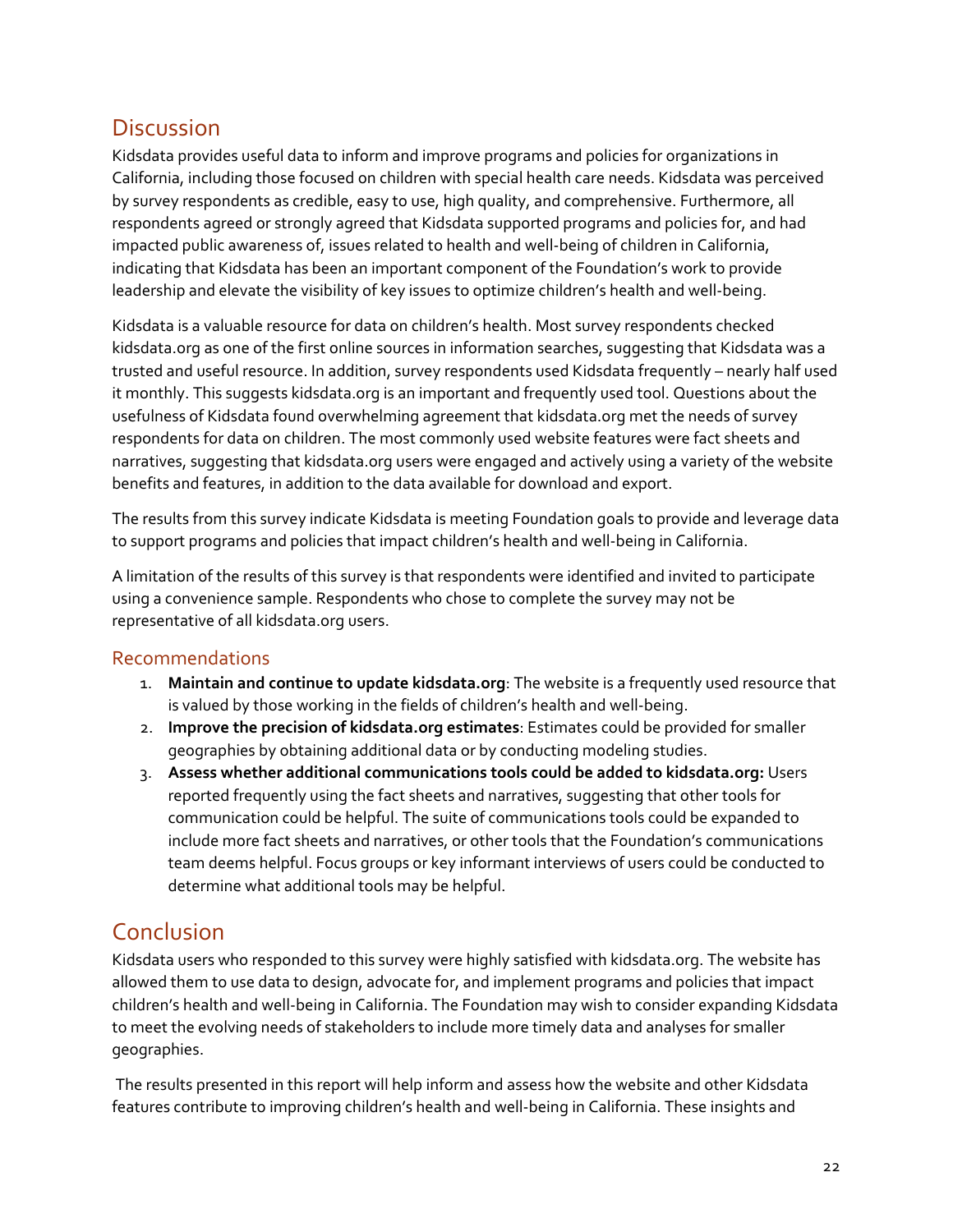recommendations can help kidsdata.org better serve the field, assess the impact of the website, and strengthen its available data and website features for the future.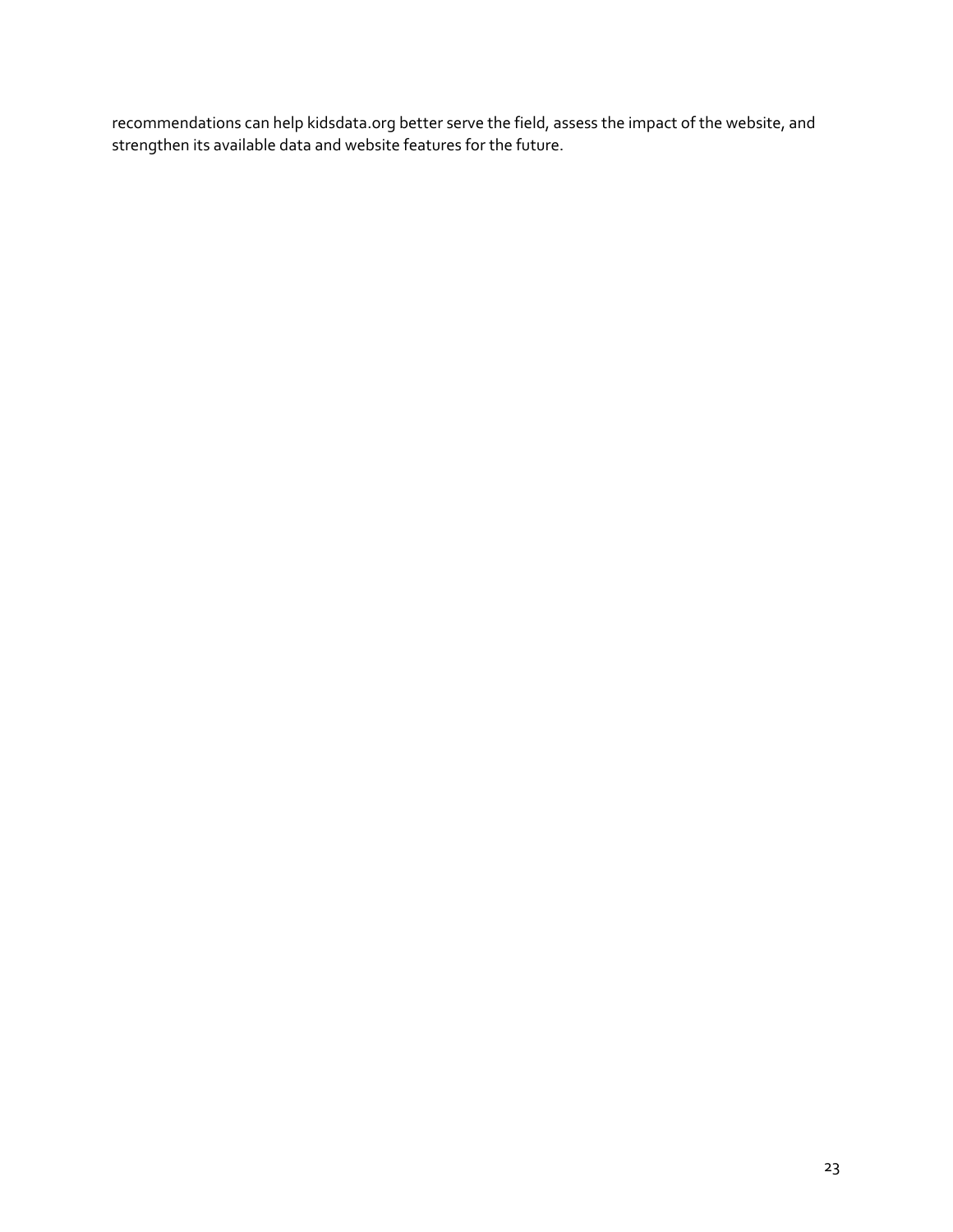# <span id="page-27-0"></span>Appendix I: Tables of Report Figures

Tables below reflect the information shared in report figures and are numbered to correspond to the figures in the report.

*Table for Figure 1*

| What is the primary role in which you use kidsdata.org for your work? ( $n = 174$ ) |    |     |
|-------------------------------------------------------------------------------------|----|-----|
|                                                                                     | n  | %   |
| Non-profit or other program staff (not a part of a state, county, or city agency)   | 65 | 37% |
| State, county, city agency administrator or staff                                   | 60 | 34% |
| Health care provider or staff                                                       | 23 | 13% |
| Pre-K-12 to college educator or staff                                               | 21 | 12% |
| Child or family service provider or staff                                           |    | २%  |

*Table for Figure 2*

| Which of the following topic areas best describe the primary focus of your work? ( $n = 140$ ) |    |       |
|------------------------------------------------------------------------------------------------|----|-------|
|                                                                                                | n  | %     |
| <b>Physical health</b>                                                                         | 41 | 29%   |
| Child care and education                                                                       | 38 | 27%   |
| Mental, emotional or behavioral health                                                         | 35 | 25%   |
| Child and youth safety                                                                         | 20 | 14%   |
| <b>Family economics</b>                                                                        |    | 4%    |
| <b>Environmental health</b>                                                                    | 1  | $1\%$ |

*Table for Figure 3*

**Does your work involve providing or improving services for children with special health care needs? (n = 189) n % Yes** 137 72% **No** 52 28%

*Table for Figure 4*

| For which of the following purposes do you use kidsdata.org? ( $n = 193$ ) |     |     |
|----------------------------------------------------------------------------|-----|-----|
|                                                                            | n   | %   |
| <b>Preparing presentations</b>                                             | 120 | 62% |
| Planning to meet community, programmatic or organizational goals           | 100 | 52% |
| <b>Writing reports</b>                                                     | 99  | 51% |
| <b>Writing grant proposals</b>                                             | 87  | 45% |
| Evaluating community, programmatic or organizational outcomes              | 8२  | 43% |

Totals do not add up to 100% because respondents were permitted to choose more than one response. Only top five responses displayed.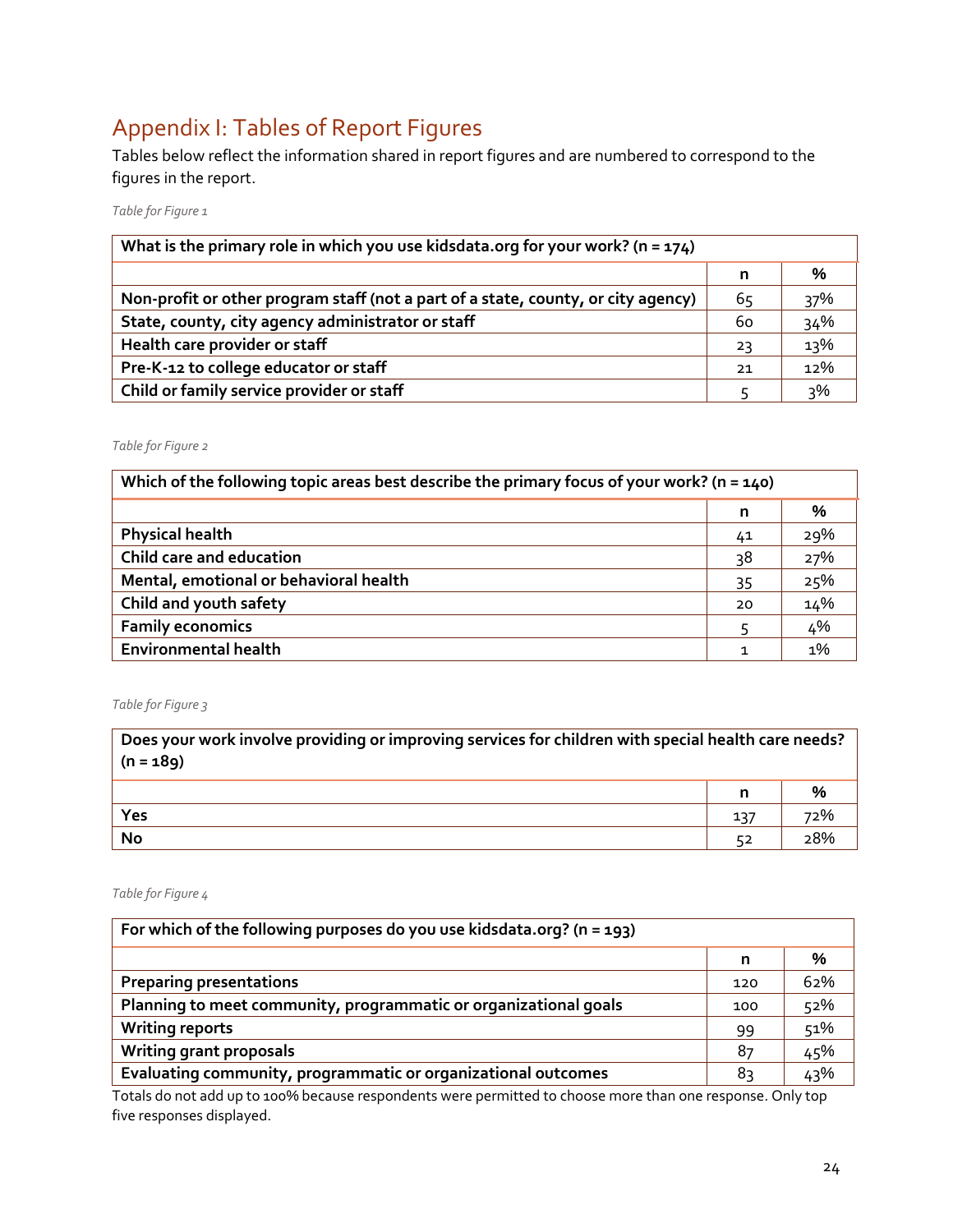*Table for Table 1*

| Other purposes respondents shared for using kidsdata.org                                                                            |
|-------------------------------------------------------------------------------------------------------------------------------------|
| Adding to community calendar                                                                                                        |
| Assessing need                                                                                                                      |
| Be informed citizen                                                                                                                 |
| Constituent outreach material                                                                                                       |
| Developing quality improvement projects & staff education                                                                           |
| Educating child mental health professionals                                                                                         |
| Facilitating dissemination of data                                                                                                  |
| I'm a marketing director for a children's hospital - so anything content related to turn into a news<br>story or marketing strategy |
| Keep informed on latest data                                                                                                        |
|                                                                                                                                     |
| <b>Public Health Surveillance</b>                                                                                                   |
| Raise awareness with [patients] and their parents on teen behavior                                                                  |

*Table for Figure 5*

| Which of these kidsdata.org website features have you used? ( $n = 187$ )    |     |     |  |
|------------------------------------------------------------------------------|-----|-----|--|
|                                                                              | n   | %   |  |
| Topic, region or demographic fact sheet                                      | 120 | 64% |  |
| Narrative section (why topic is important, how children are faring, policy   | 95  | 51% |  |
| implications, research & links)                                              |     |     |  |
| <b>Export data into Excel</b>                                                | 67  | 36% |  |
| <b>Export visualizations into Word or Power Point</b>                        | 64  | 34% |  |
| Data in Action section (Kidsdata users' data stories, how to effectively use | 49  | 26% |  |
| data)                                                                        |     |     |  |

Totals do not add up to 100% because respondents were permitted to choose more than one response. Only top five responses displayed.

*Table for Figure 6*

| At what point in your search for information do you typically access kidsdata.org? ( $n = 187$ ) |     |     |
|--------------------------------------------------------------------------------------------------|-----|-----|
|                                                                                                  |     | %   |
| It is the first online resource I check                                                          | 15  | 8%  |
| It is among the first online resources that I check                                              | 144 | 77% |
| I check it if I can't find the information elsewhere                                             | 28  | 15% |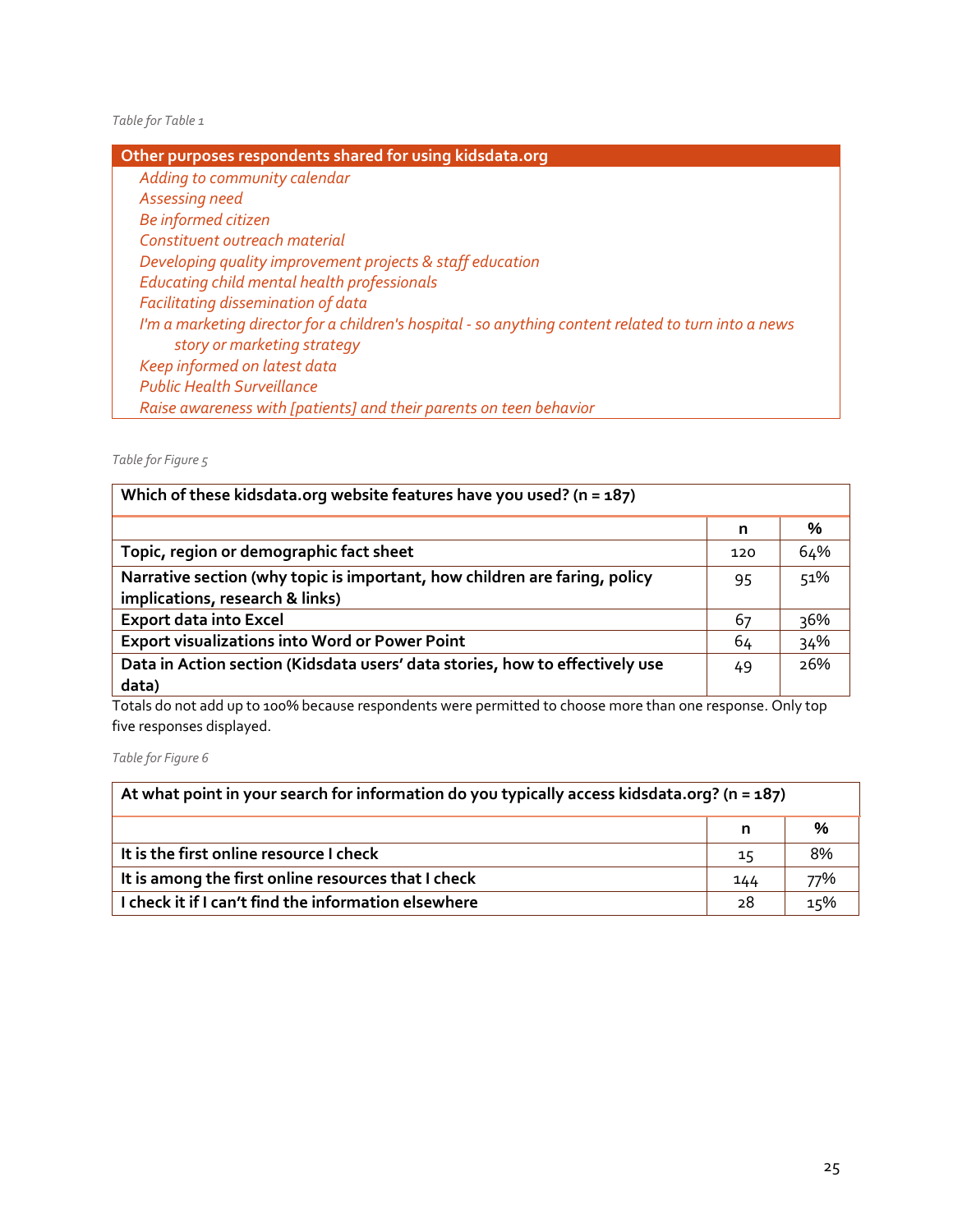#### *Table for Figure 7*

| How often do you use kidsdata.org? ( $n = 187$ ) |    |     |
|--------------------------------------------------|----|-----|
|                                                  | n  | %   |
| At least weekly                                  | 20 | 11% |
| <b>Monthly</b>                                   | 68 | 36% |
| Several times a year                             | 85 | 45% |
| Once a year or less                              | 14 | 7%  |

## *Table for Figure 8*

| Before taking this survey, were you aware that Kidsdata is a part of the Lucile Packard Foundation<br>for Children's Health? $(n = 169)$ |     |               |
|------------------------------------------------------------------------------------------------------------------------------------------|-----|---------------|
|                                                                                                                                          |     | $\frac{0}{0}$ |
| Yes                                                                                                                                      | 138 | 82%           |
| No                                                                                                                                       | 31  | 18%           |

### *Table for Figure 9*

| How well does kidsdata.org meet your needs? ( $n = 183$ ) |     |     |
|-----------------------------------------------------------|-----|-----|
|                                                           |     | %   |
| Very well/Somewhat well                                   | 176 | 96% |
| Not so well/Not well at all                               |     |     |

## *Table for Figure 10*

| How useful are these Kidsdata resources in your work?   |                                 |     |                                |     |     |  |                    |
|---------------------------------------------------------|---------------------------------|-----|--------------------------------|-----|-----|--|--------------------|
|                                                         | Very useful/<br>Somewhat useful |     | Not very useful/<br>Not useful |     |     |  | Total<br>Responses |
|                                                         | n                               | %   | n                              | %   | n   |  |                    |
| Website                                                 | 166                             | 98% | 4                              | 2%  | 170 |  |                    |
| Fact sheets, issue briefs, Data in Action tip<br>sheets | 165                             | 97% | 5                              | 3%  | 170 |  |                    |
| Presentations or webinars by Kidsdata staff             | 107                             | 91% | 11                             | 9%  | 118 |  |                    |
| Kidsdata News (the twice monthly email)                 | 142                             | 91% | 14                             | 9%  | 156 |  |                    |
| Interactions directly with Kidsdata staff               | 41                              | 82% | 9                              | 18% | 50  |  |                    |
| Social media (tweets)                                   | 43                              | 68% | 20                             | 32% | 63  |  |                    |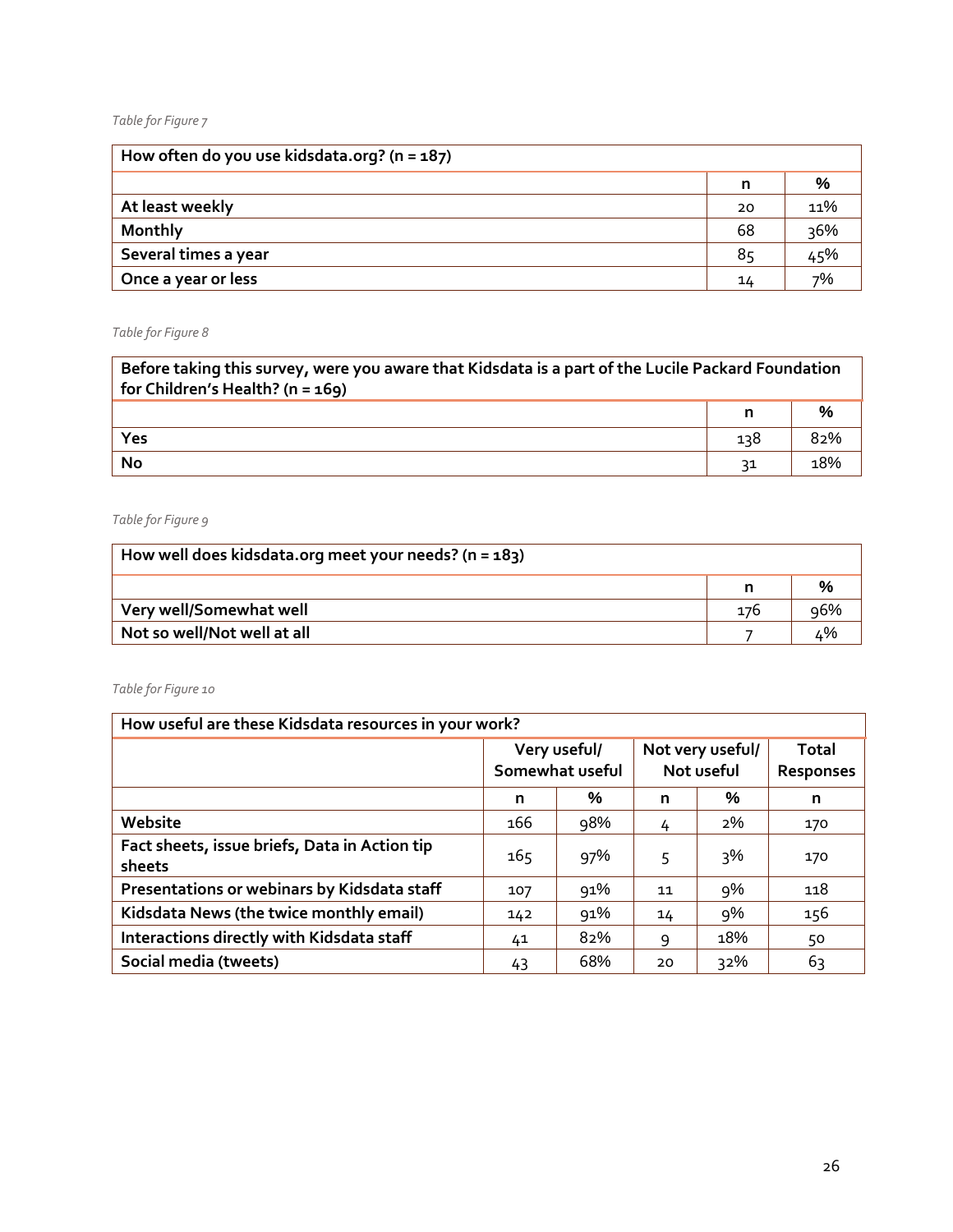### *Table for Figure 11*

| Which of the following phrases would you use to describe kidsdata.org? ( $n = 183$ ) |          |          |
|--------------------------------------------------------------------------------------|----------|----------|
|                                                                                      | n        | %        |
| Credible                                                                             | 142      | 77.6     |
| Easy to use                                                                          | 132      | 72.1     |
| <b>High quality</b>                                                                  | 104      | 56.8     |
| <b>Comprehensive across topics</b>                                                   | 95       | 51.9     |
| Up-to-date                                                                           | 87       | 47.5     |
| Comprehensive across geographies                                                     | 73       | 39.9     |
| Limited in geographies                                                               | 17       | 9.3      |
| <b>Limited in topics</b>                                                             | 16       | 8.7      |
| Out-of-date                                                                          | 7        | 3.8      |
| Cumbersome                                                                           | 5        | 2.7      |
| Unreliable                                                                           | $\Omega$ | $\Omega$ |
| Low quality                                                                          | $\Omega$ | 0        |

Totals do not add up to 100% because respondents were permitted to choose more than one response.

### *Table for Table 2*

| Suggestions for improving kidsdata.org            |                                                                                                                                                                                  |       |  |  |
|---------------------------------------------------|----------------------------------------------------------------------------------------------------------------------------------------------------------------------------------|-------|--|--|
| <b>Theme</b>                                      | Quotes                                                                                                                                                                           | Count |  |  |
| <b>Expanding data</b><br>on topics                | Would love more indicators related to resilience, positive<br>relationships, and protective factors for child abuse and<br>neglect.                                              |       |  |  |
| <b>Expanding data</b><br>on geographic<br>areas   | Would like data for our small rural county.                                                                                                                                      | 5     |  |  |
| <b>Expanding data</b><br>on demographic<br>groups | We could really use help with more centralized data for<br>children with special needs in the school districts, broken<br>down by type of disability and sliced by income level. | 3     |  |  |
| Improving<br>timeliness                           | It would be more helpful if the data were more timely and<br>there were more historical data points.                                                                             | 4     |  |  |
| Amplifying<br>outreach and<br>training            | The website is flexible and cumbersome at the same time but<br>it may be that I am not competent in using it. Maybe a<br>tutorial on how to use the reports, and modify them.    | 4     |  |  |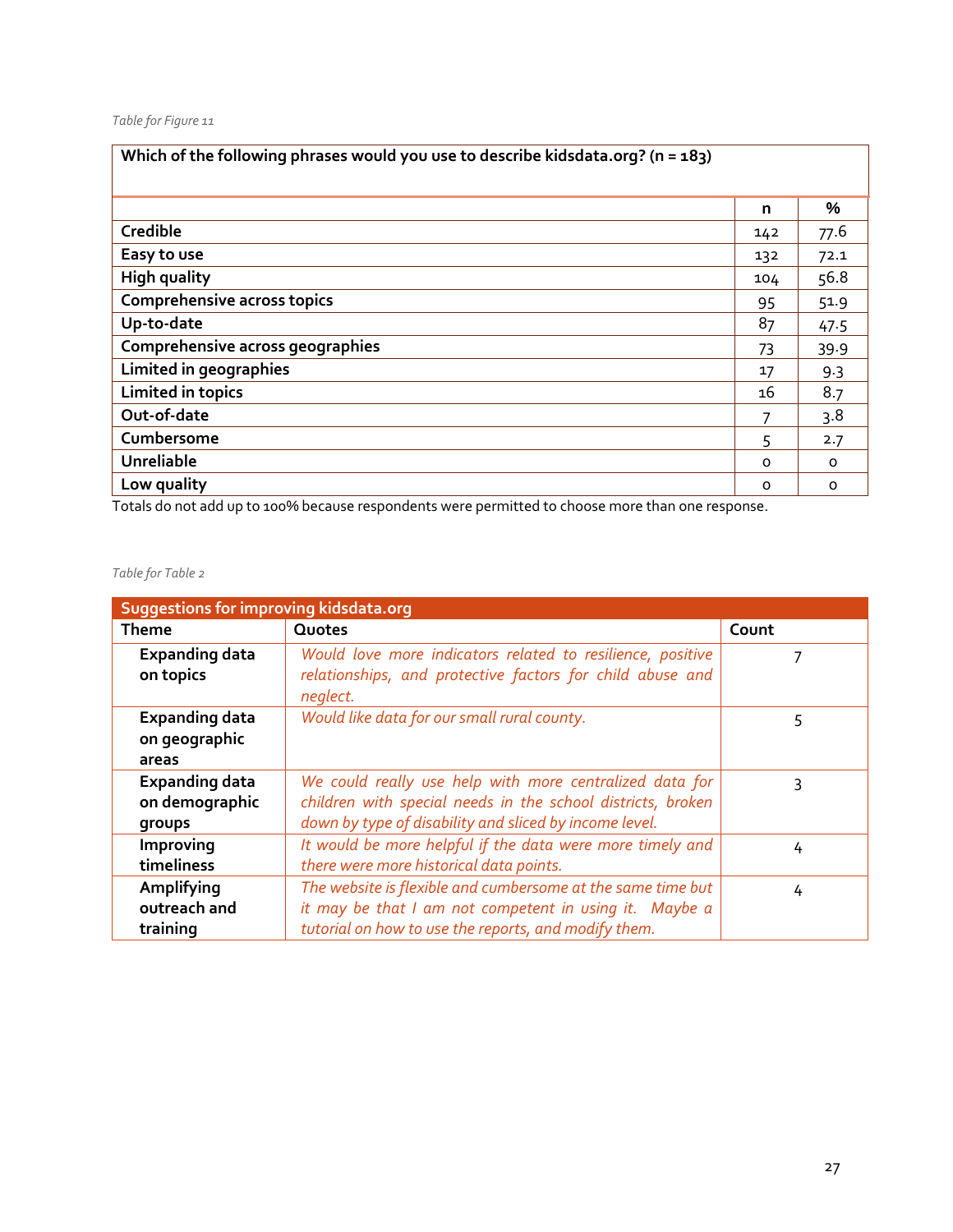#### *Table for Figure 12*

| How would you gather data for your work without kidsdata.org? ( $n = 171$ ) |     |     |
|-----------------------------------------------------------------------------|-----|-----|
|                                                                             | n   | %   |
| Access federal and state public databases                                   | 122 | 71% |
| Access publicly available survey data                                       | 114 | 67% |
| Collect new data                                                            | 54  | 32% |
| I would not gather some data                                                | 35  | 20% |

Totals do not add up to 100% because respondents were permitted to choose more than one response.

*Table for Figure 13*

| If you would stop gathering some data without access to kidsdata.org, why? ( $n = 97$ ) |    |     |  |
|-----------------------------------------------------------------------------------------|----|-----|--|
|                                                                                         | n  | %   |  |
| The time it takes to collect data is too much                                           | 75 | 77% |  |
| The expertise to gather data is not at my organization                                  | 41 | 42% |  |
| I cannot get the data I use from kidsdata.org anywhere else                             | 30 | 31% |  |

Totals do not add up to 100% because respondents were permitted to choose more than one response.

*Table 4 Table for Figure 14*

| What effects does Kidsdata have on your work? (n = 179)                          |     |     |
|----------------------------------------------------------------------------------|-----|-----|
|                                                                                  | n   | %   |
| Increased my understanding of factors affecting children's health and well-being | 117 | 65% |
| Increased my understanding of child health and well-being                        | 112 | 63% |
| Improved my ability to convey information                                        | 110 | 61% |
| Allowed me to make more informed decisions                                       | 98  | 55% |
| Allowed me to identify issues that need addressing                               | 87  | 49% |

Totals do not add up to 100% because respondents were permitted to choose more than one response. Only top five responses displayed.

*Table 5 Table for Figure 15*

| What outcomes has your organization achieved, in part because of Kidsdata? ( $n = 172$ ) |    |     |  |
|------------------------------------------------------------------------------------------|----|-----|--|
|                                                                                          | n  | %   |  |
| Improved services for children and families                                              | 86 | 50% |  |
| Increased collaboration among agencies                                                   | 64 | 37% |  |
| Better informed public policy development                                                | 63 | 37% |  |
| New programs developed                                                                   | 36 | 21% |  |
| New policies developed                                                                   | 26 | 15% |  |

Totals do not add up to 100% because respondents were permitted to choose more than one response.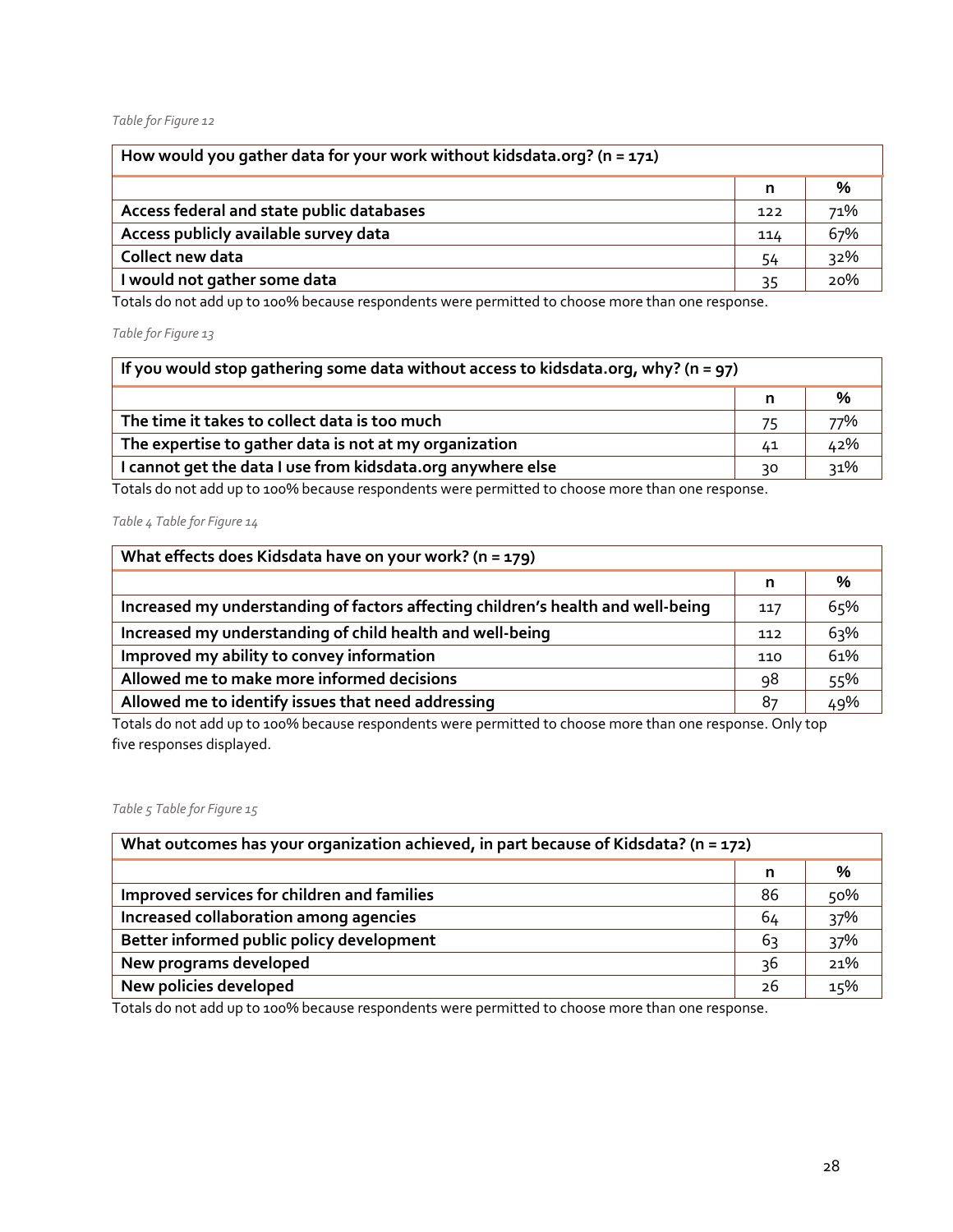*Table 6 Table for Figure 16*

| Impact of kidsdata.org                                                                                                                             |                                 |      |                                              |       |
|----------------------------------------------------------------------------------------------------------------------------------------------------|---------------------------------|------|----------------------------------------------|-------|
| How much do you agree with the following statements?                                                                                               | <b>Strongly Agree/</b><br>Agree |      | <b>Strongly Disagree/</b><br><b>Disagree</b> |       |
|                                                                                                                                                    | n                               | %    | n                                            | %     |
| Kidsdata.org provides data to support programs and policies<br>that improve children's health and well-being in California.<br>$(n=160)$           | 160                             | 100% | $\Omega$                                     | $0\%$ |
| The Kidsdata program has had an impact on public awareness of<br>issues related to the health and well-being of children in<br>California. (n=149) | 148                             | 99%  | 1                                            | $1\%$ |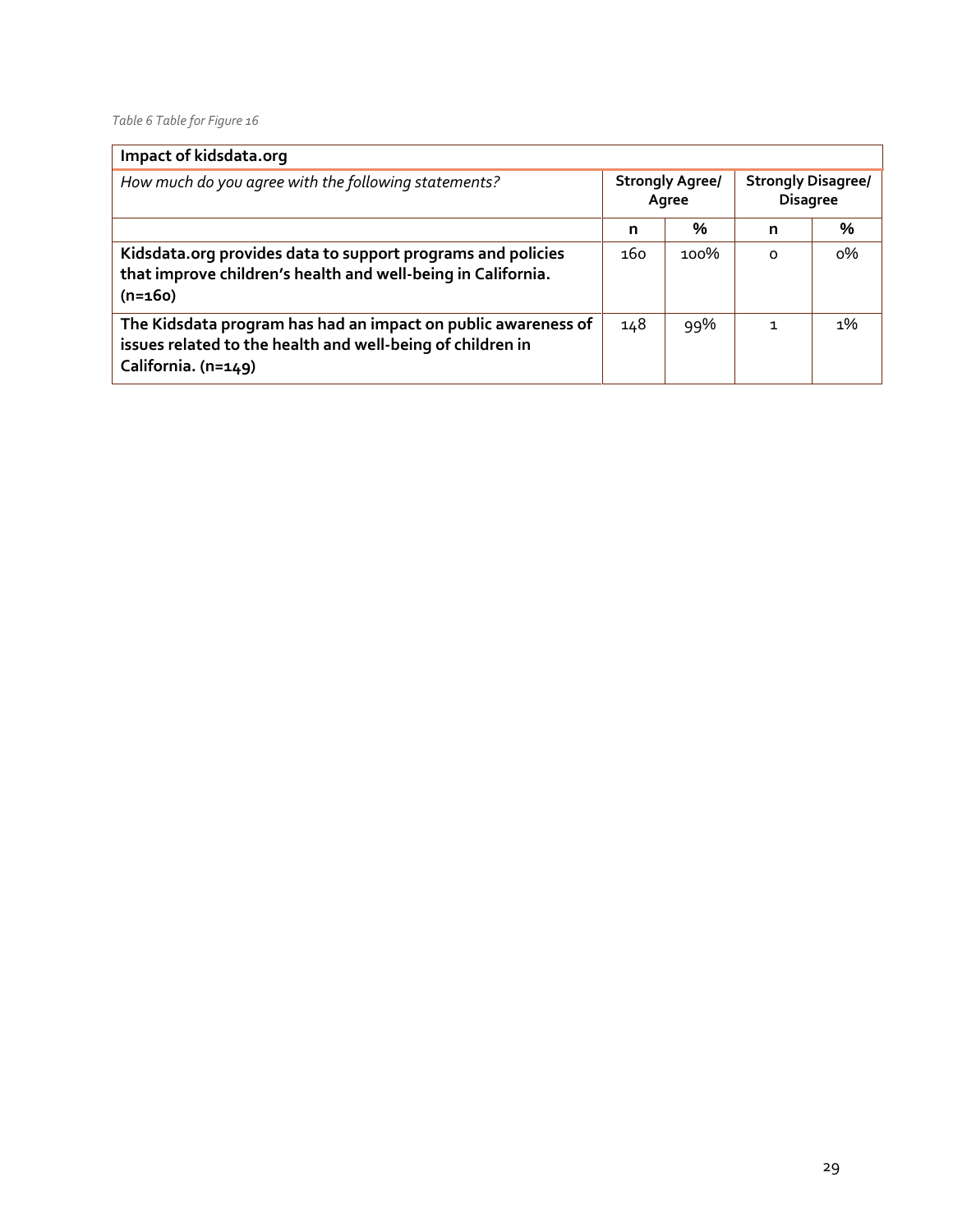# <span id="page-33-0"></span>Appendix II: Tables of All Findings

Tables below are numbered to correspond to the question numbering in the original survey instruments (see: Appendix III: Survey Instruments). In parenthesis, the corresponding report figure number is given.

|                   | Q1 What is the primary role in which you use kidsdata.org for<br>your work? ( $n = 197$ ) (Figure 1) | n              | $\%$ |
|-------------------|------------------------------------------------------------------------------------------------------|----------------|------|
|                   | Non-profit or other program staff (not a part of a state, county, or                                 | 65             | 33%  |
| city agency)      |                                                                                                      |                |      |
|                   | County agency administrator or staff                                                                 | 50             | 25%  |
|                   | Health care provider or staff                                                                        | 23             | 12%  |
|                   | Pre-K-12 educator or staff                                                                           | 17             | 9%   |
|                   | State agency administrator or staff                                                                  | 8              | 4%   |
|                   | Child or family service provider or staff                                                            | 5              | 3%   |
|                   | College educator or staff                                                                            | 4              | 2%   |
|                   | Journalist or other communications professional                                                      | 4              | 2%   |
|                   | Legislator or legislative staff                                                                      | 3              | 2%   |
|                   | City agency administrator or staff                                                                   | $\overline{2}$ | 1%   |
|                   | Other (please specify)                                                                               | 16             | 8%   |
| "Other" Responses |                                                                                                      |                |      |
|                   | American Indian Program                                                                              |                |      |
|                   | Black African American Grandmother/Child Advocate                                                    |                |      |
|                   | CA citizen                                                                                           |                |      |
|                   | Child Advocacy Center                                                                                |                |      |
|                   | Consultant                                                                                           |                |      |
|                   | Consulting planner and evaluator with county and state                                               |                |      |
|                   | Developing grants                                                                                    |                |      |
|                   | Former Juvenile Dependency Attorney                                                                  |                |      |
|                   | Freelance grant writer                                                                               |                |      |
|                   | <b>Grant Writing</b>                                                                                 |                |      |
|                   | Medi-Cal Managed Health Plan                                                                         |                |      |
|                   | <b>Nutrition Educator</b>                                                                            |                |      |
|                   | Parents                                                                                              |                |      |
|                   | Planning consultant for independent recreation and park agency                                       |                |      |
|                   | Researcher                                                                                           |                |      |

• *Social sector consultant*

| Q2 Which of the following topic areas best describe the primary<br>focus of your work? ( $n = 198$ ) (Figure 2) |    | %    |
|-----------------------------------------------------------------------------------------------------------------|----|------|
| Physical health                                                                                                 | 41 | 20.7 |
| Mental, emotional or behavioral health                                                                          | 35 | 17.7 |
| Child care and education                                                                                        | 38 | 19.2 |
| Child and youth safety                                                                                          | 20 | 10.1 |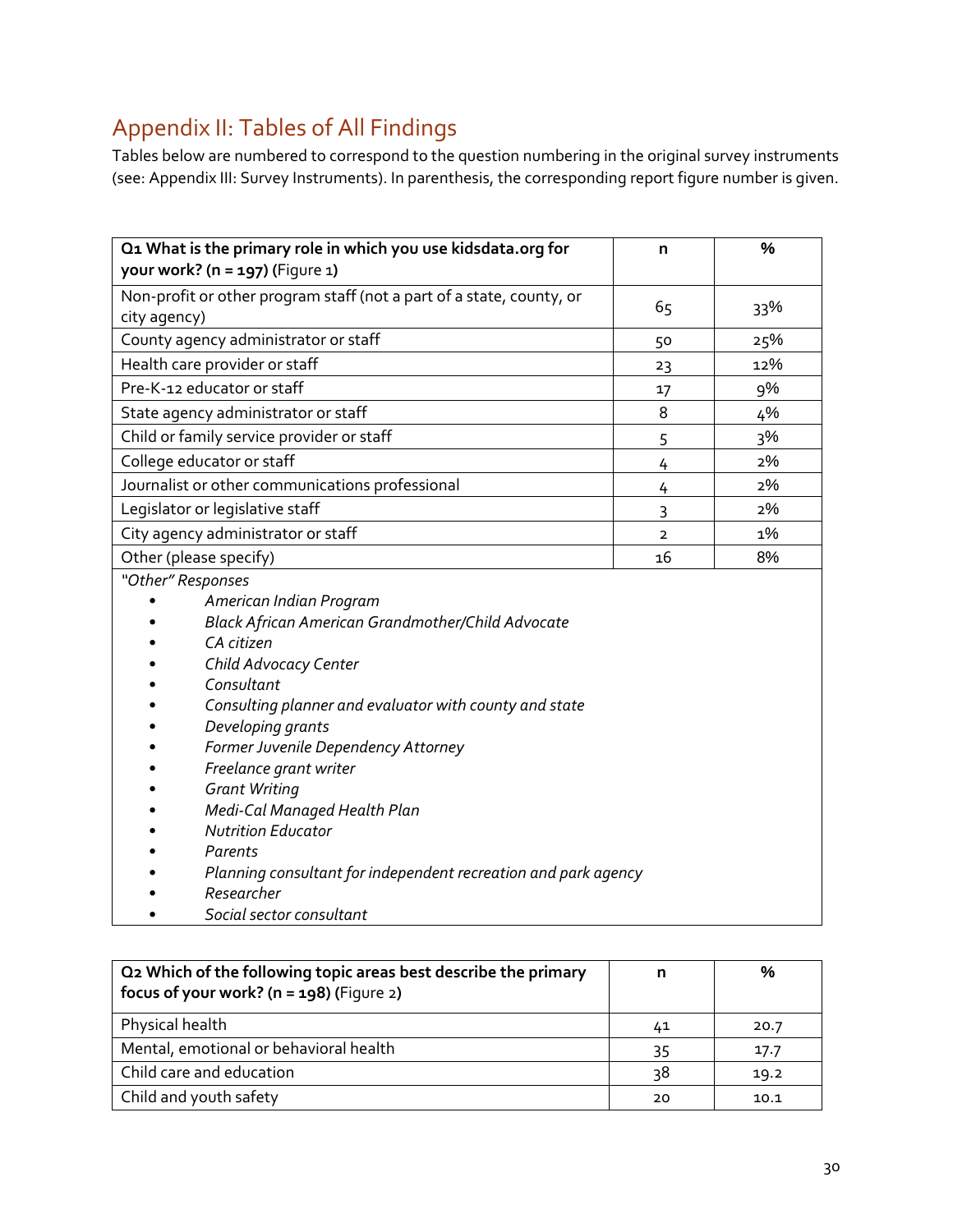| Q2 Which of the following topic areas best describe the primary<br>focus of your work? ( $n = 198$ ) (Figure 2) | n              | %    |
|-----------------------------------------------------------------------------------------------------------------|----------------|------|
| Family economics                                                                                                | 5              | 2.5  |
| Environmental health                                                                                            | $\mathbf{1}$   | 0.5  |
| Other (please specify)                                                                                          | 58             | 29.3 |
| All or almost all of the above<br>$\bullet$                                                                     | 10             |      |
| Administrative assistant                                                                                        | 1              |      |
| Child demographics<br>$\bullet$                                                                                 | $\overline{a}$ |      |
| Child maltreatment or welfare<br>٠                                                                              | $\overline{2}$ |      |
| Children with special needs or developmental disabilities<br>$\bullet$                                          | 5              |      |
| Children's health broadly defined (physical, mental,                                                            | $\overline{2}$ |      |
| developmental)                                                                                                  |                |      |
| Child recreation<br>٠                                                                                           |                |      |
| Disaster preparedness<br>٠                                                                                      | $\overline{2}$ |      |
| Early childhood<br>$\bullet$                                                                                    | $\overline{a}$ |      |
| External affairs and special projects for CA Health and                                                         |                |      |
| Human Services Agency                                                                                           |                |      |
| Family support<br>$\bullet$                                                                                     | $\overline{2}$ |      |
| Healthcare (Federally-Qualified Health Center and                                                               | $\mathbf{1}$   |      |
| outreach)<br>Food and nutrition<br>$\bullet$                                                                    |                |      |
|                                                                                                                 | 1              |      |
| Health disparities<br>٠<br>Health science                                                                       | $\mathbf{1}$   |      |
| ٠                                                                                                               | $\mathbf{1}$   |      |
| ICWA strengthens families<br>$\bullet$                                                                          | 1              |      |
| <b>Inland Empire meetings</b>                                                                                   | $\mathbf{1}$   |      |
| Legal services                                                                                                  | $\mathbf{1}$   |      |
| Maternal, infant, child, and adolescent health                                                                  | $\mathfrak{Z}$ |      |
| <b>Oral Health</b>                                                                                              | 3              |      |
| Perinatal care, child health, youth services, and teen                                                          | 1              |      |
| parenting<br>Policy or advocacy<br>$\bullet$                                                                    |                |      |
| Physical, behavioral, and community health                                                                      | $\overline{a}$ |      |
| Physical and behavioral health, family support services,                                                        | 1              |      |
| after-school programming, workforce development,                                                                | 1              |      |
| truancy intervention                                                                                            |                |      |
| Preventative care                                                                                               | 1              |      |
| Social services                                                                                                 | 1              |      |
| Special needs connections in the community                                                                      | 1              |      |
| Tobacco use prevention education                                                                                | 1              |      |
| Youth development                                                                                               | 2              |      |
| Youth substance abuse prevention<br>$\bullet$                                                                   | 1              |      |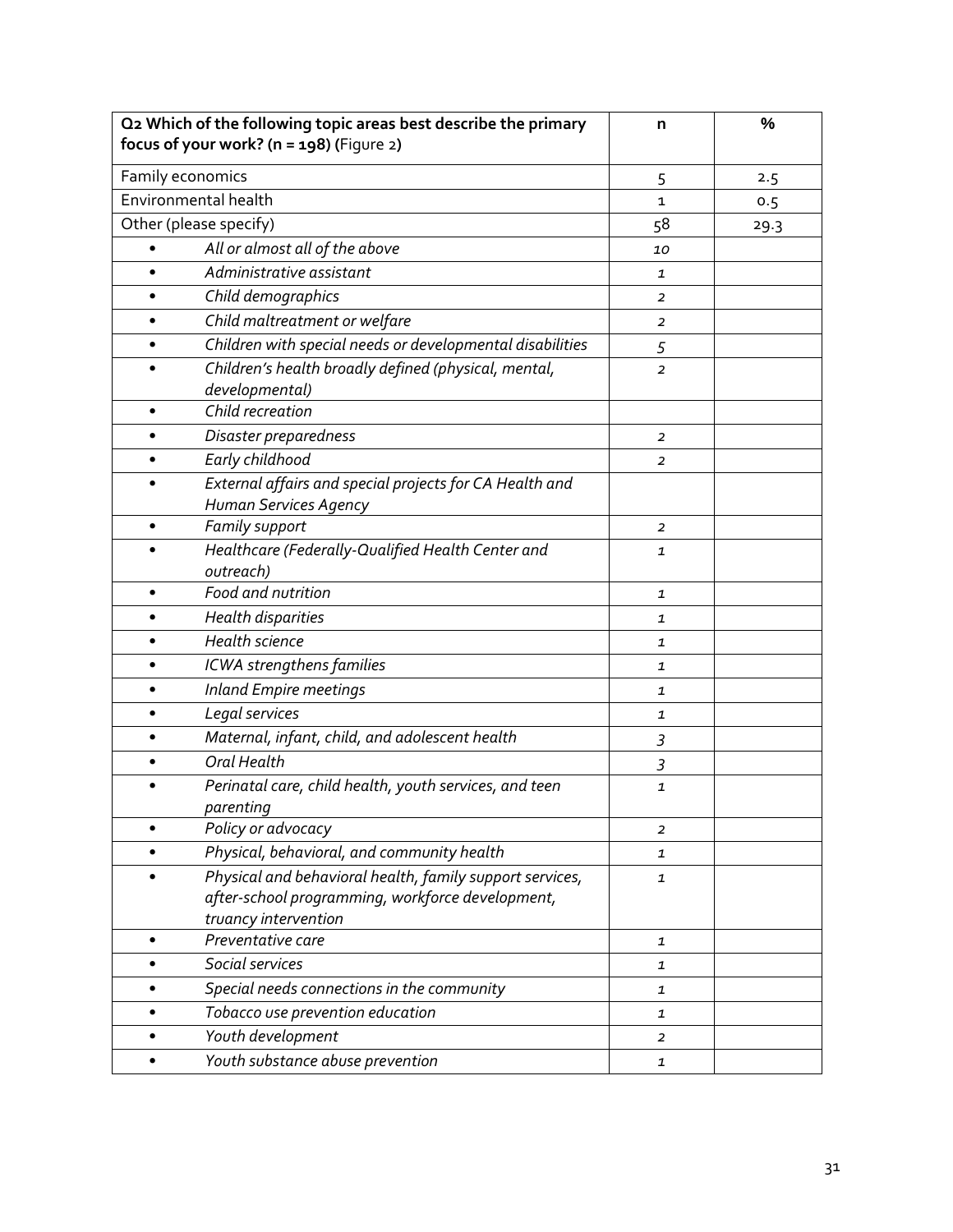| Q <sub>3</sub> Does your work involve providing or improving services for<br>children with special health care needs? ( $n = 197$ ) (Figure 3) |     | %    |
|------------------------------------------------------------------------------------------------------------------------------------------------|-----|------|
| Yes                                                                                                                                            | 137 | 69.5 |
| No                                                                                                                                             | 52  | 26.4 |
| Don't Know/Not Sure                                                                                                                            |     | 4.1  |

| Q4 For which of the following purposes do you use kidsdata.org?<br>$(n = 193)$ (Figure 4) | n   | $%*$ |
|-------------------------------------------------------------------------------------------|-----|------|
| Writing reports                                                                           | 99  | 51.3 |
| Writing news or feature articles                                                          | 25  | 13.0 |
| Writing newsletters, brochures, or other informational material                           | 44  | 22.8 |
| Writing grant proposals                                                                   | 87  | 45.1 |
| Preparing presentations                                                                   | 120 | 62.2 |
| Posting to social media (e.g., Facebook, twitter)                                         | 29  | 15.0 |
| Planning to meet community, programmatic or organizational goals                          | 100 | 51.8 |
| Evaluating community, programmatic or organizational outcomes                             | 83  | 43.0 |
| Conducting policy work                                                                    | 53  | 27.5 |
| Personal interest                                                                         | 71  | 36.8 |
| Other (please specify)                                                                    | 14  | 7.3  |

*"Other" Responses*

- *Assessing need*
- *Clinical services and teaching*
- *Community needs assessment*
- *Constituent outreach materials*
- *Educating child mental health professionals*
- *Facilitating dissemination of data*
- *Fiscal impact of having or not having services*
- *Identifying the scope of the need in our community*
- *Improving programming*
- *Informing quality improvement projects*
- *Legislative advocacy*
- *Sharing with peers*
- *Part of pediatric trainings*
- *Public Health Surveillance*
- *Writing strategic plans*

\*Percent will not add to 100% as this was a select all that apply question.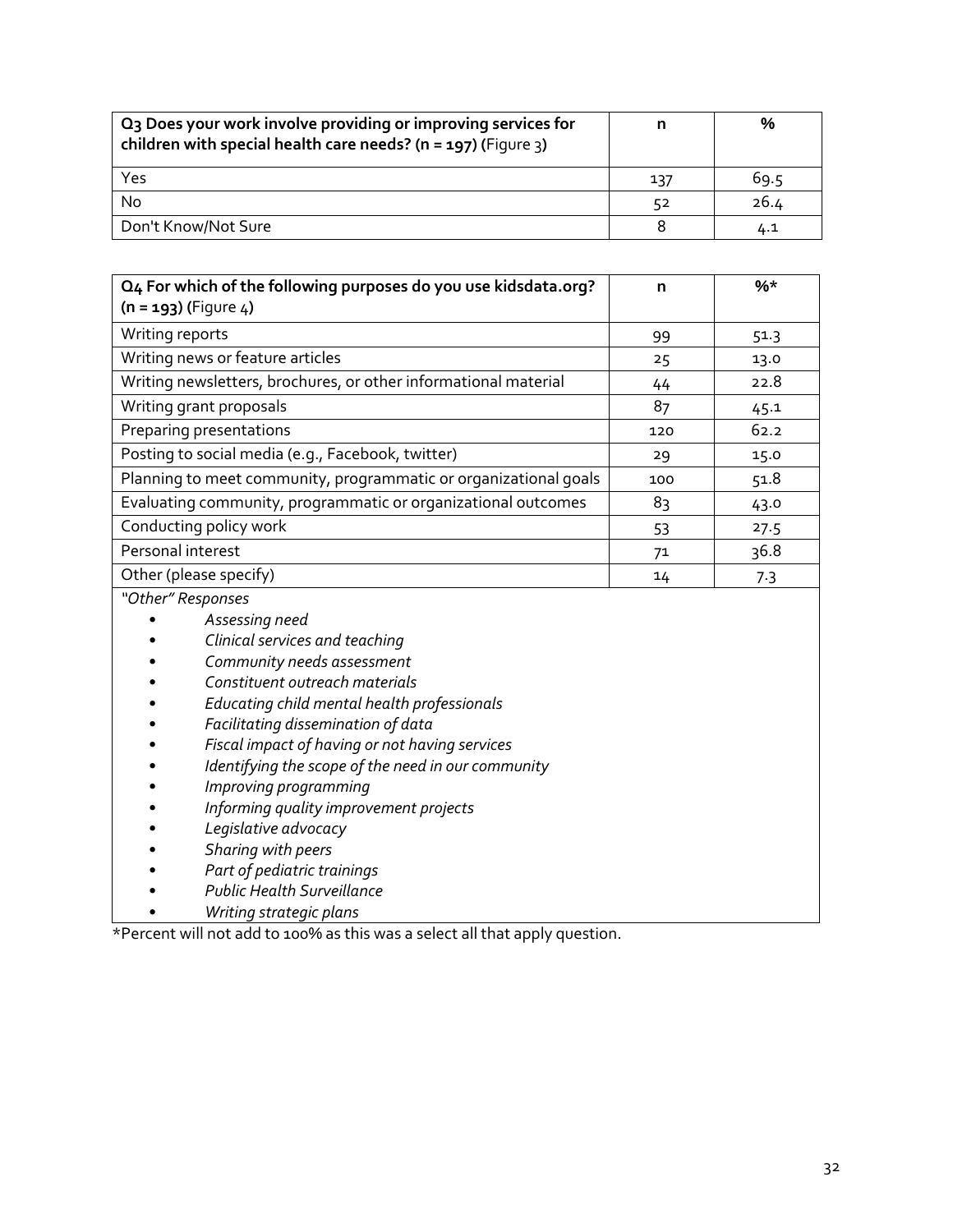| O5 What is the primary purpose for which you use kidsdata.org?   | n        | $\frac{0}{0}$ |
|------------------------------------------------------------------|----------|---------------|
| $(n = 193)$ (Not referenced in body of report)                   |          |               |
| Writing reports                                                  | 13       | 6.7           |
| Writing news or feature articles                                 | 3        | 1.6           |
| Writing newsletters, brochures, or other informational material  | 6        | 3.1           |
| Writing grant proposals                                          | 33       | 17.1          |
| Preparing presentations                                          | 23       | 11.9          |
| Posting to social media (e.g., Facebook, twitter)                | $\Omega$ | O             |
| Planning to meet community, programmatic or organizational goals | 36       | 18.7          |
| Evaluating community, programmatic or organizational outcomes    | 25       | 13.0          |
| Conducting policy work                                           | 19       | 9.8           |
| Personal interest                                                | 23       | 11.9          |
| Other (please specify)                                           | 12       | 6.2           |

*"Other" Responses*

- *Adding to community calendar*
- *Assessing need*
- *Be informed citizen*
- *Constituent outreach material*
- *Developing quality improvement projects & staff education*
- *Educating child mental health professionals*
- *Facilitating dissemination of data*
- *I'm a marketing director for a children's hospital, so anything content related to turn into a news story or marketing strategy*
- *Keep informed on latest data*
- *Not sure*
- *Public Health Surveillance*
- *Raise awareness with patients and their parents on teen behavior*

| Q6 How often do you use kidsdata.org? ( $n = 187$ ) (Figure 7) | n  | $\%$ |
|----------------------------------------------------------------|----|------|
| Daily                                                          |    | 0.5  |
| Weekly                                                         | 19 | 10.2 |
| Monthly                                                        | 68 | 36.4 |
| Several times a year                                           | 85 | 45.5 |
| Once a year or less                                            | 14 | 7.5  |

| Q7 At what point in your search for information do you typically<br>access kidsdata.org? (n = 187) (Figure 6) |     | $\frac{0}{0}$ |
|---------------------------------------------------------------------------------------------------------------|-----|---------------|
| It is the first online resource I check                                                                       | 15  | 8.0           |
| It is among the first online resources that I check                                                           | 144 | 77.0          |
| I check it if I can't find the information elsewhere                                                          | 28  | 15.0          |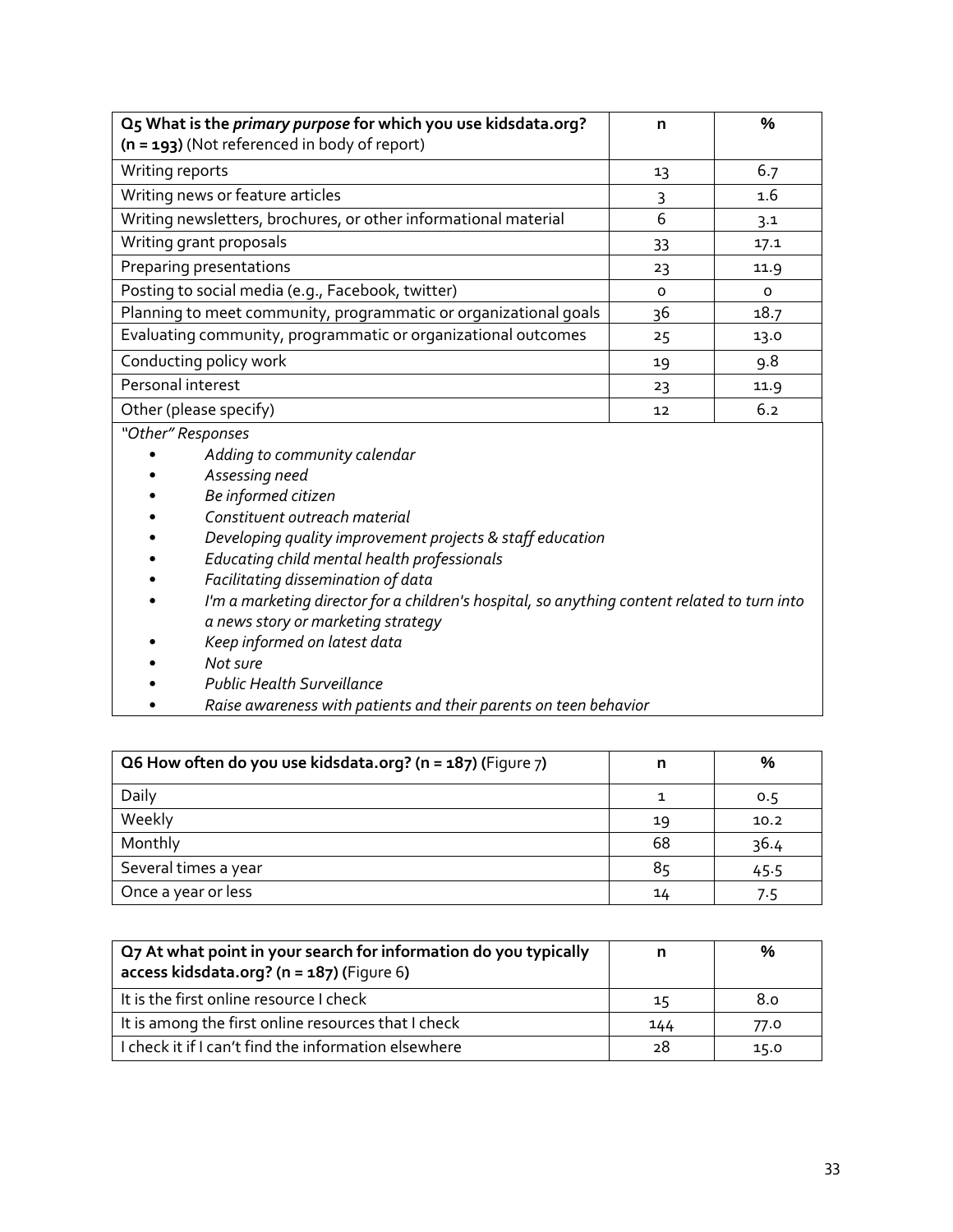| Q8 Which of these kidsdata.org website features have you used?<br>$(n = 187)$ (Figure 5)                      | n   | $%*$ |
|---------------------------------------------------------------------------------------------------------------|-----|------|
| Export visualizations into Word or Power Point                                                                | 64  | 34.2 |
| Export data into Excel                                                                                        | 67  | 35.8 |
| Embed visualization onto my website                                                                           | 11  | 5.9  |
| Topic, region or demographic fact sheet                                                                       | 120 | 64.2 |
| Social media sharing                                                                                          | 15  | 8.0  |
| Narrative section (why topic is important, how children are faring,<br>policy implications, research & links) | 95  | 50.8 |
| Data in Action section (Kidsdata users' data stories, how to<br>effectively use data)                         | 49  | 26.2 |
| None of the above                                                                                             | 17  | 9.1  |

\*Percent will not add to 100% as this was a select all that apply question.

| Q9 How well does kidsdata.org meet your needs? ( $n = 183$ ) | n  | %    |
|--------------------------------------------------------------|----|------|
| (Figure 9)                                                   |    |      |
| Very well                                                    | 88 | 48.1 |
| Somewhat well                                                | 88 | 48.1 |
| Not so well                                                  |    | 2.7  |
| Not well at all                                              |    | 1.1  |

| Q10 Which of the following phrases would you use to describe<br>kidsdata.org? ( $n = 183$ ) (Figure 11) | n       | $%*$     |
|---------------------------------------------------------------------------------------------------------|---------|----------|
| Comprehensive across topics                                                                             | 95      | 51.9     |
| Comprehensive across geographies                                                                        | 73      | 39.9     |
| Easy to use                                                                                             | 132     | 72.1     |
| Up-to-date                                                                                              | 87      | 47.5     |
| Credible                                                                                                | 142     | 77.6     |
| High quality                                                                                            | 104     | 56.8     |
| Limited in geographies                                                                                  | 17      | 9.3      |
| Limited in topics                                                                                       | 16      | 8.7      |
| Cumbersome                                                                                              | 5       | 2.7      |
| Out-of-date                                                                                             |         | 3.8      |
| Unreliable                                                                                              | $\circ$ | $\circ$  |
| Low quality                                                                                             | $\circ$ | $\Omega$ |

\*Percent will not add to 100% as this was a select all that apply question.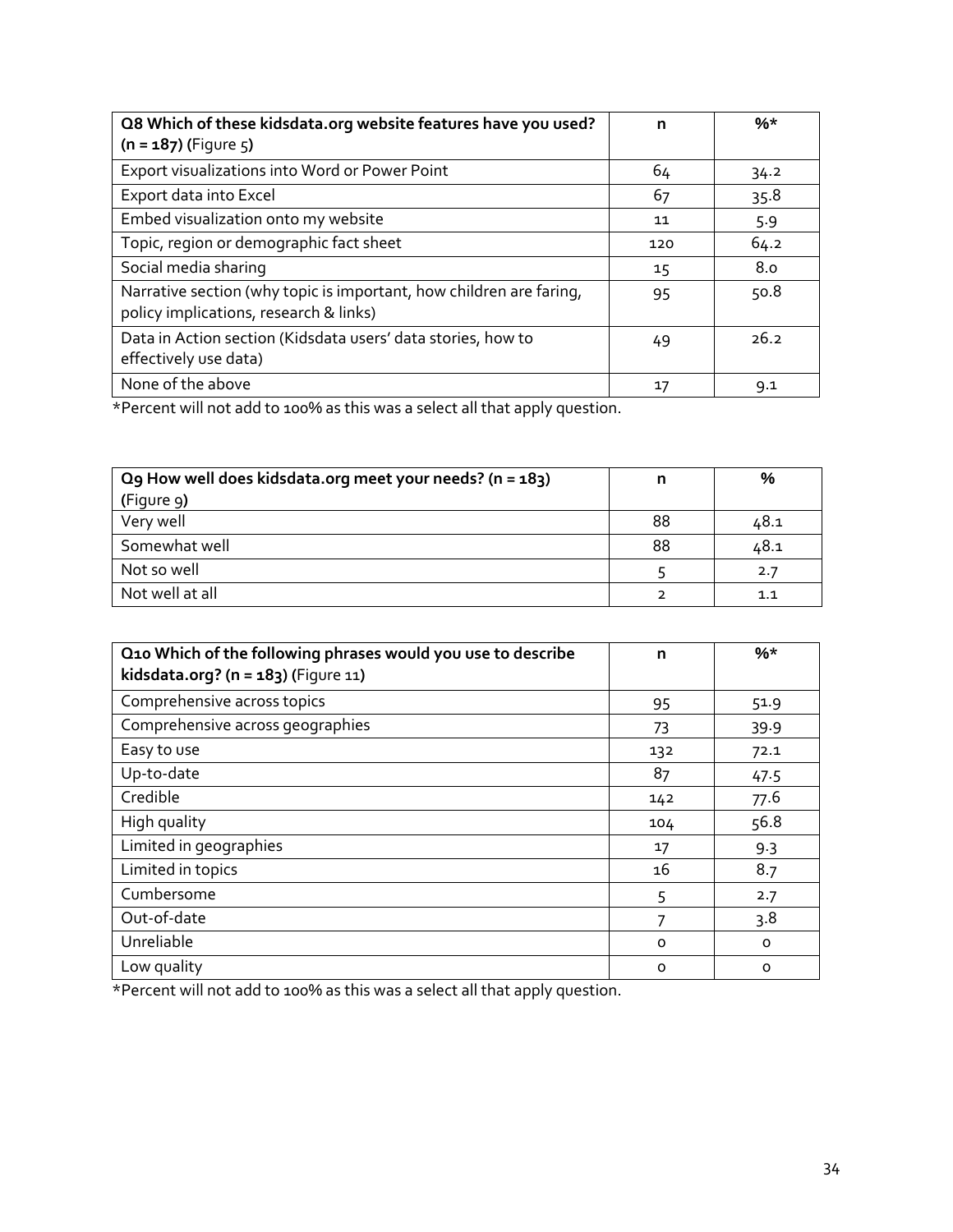| Q11 How useful are these Kidsdata resources in your work? | n              | %              |
|-----------------------------------------------------------|----------------|----------------|
| $(n = 180)$ (Figure 10)                                   |                |                |
| Website                                                   |                |                |
| Very useful                                               | 104            | 57.8           |
| Somewhat useful                                           | 62             | 34.4           |
| Not very useful                                           | 4              | 2.2            |
| Not Useful                                                | $\Omega$       | $\circ$        |
| Not applicable                                            | 10             | 5.6            |
| Fact sheets, issue briefs, Data in Action tip sheets      |                |                |
| Very useful                                               | 101            | 56.1           |
| Somewhat useful                                           | 64             | 35.6           |
| Not very useful                                           | 3              | 1.7            |
| Not useful                                                | $\overline{2}$ | 1.1            |
| Not applicable                                            | 10             | 5.6            |
| Presentations or webinars by Kidsdata staff               |                |                |
| Very useful                                               | 47             | 26.1           |
| Somewhat useful                                           | 60             | 33.3           |
| Not very useful                                           | 7              | 3.9            |
| Not useful                                                | 4              | 2.2            |
| Not applicable                                            | 62             | 34.4           |
| Kidsdata News (the twice monthly email)                   |                |                |
| Very useful                                               | 59             | 32.8           |
| Somewhat useful                                           | 83             | 46.1           |
| Not very useful                                           | 12             | 6.7            |
| Not useful                                                | $\overline{2}$ | 1.1            |
| Not applicable                                            | 24             | 13.3           |
| Social media (tweets)                                     |                |                |
| Very useful                                               | 12             | 6.7            |
| Somewhat useful                                           | 31             | 17.2           |
| Not very useful                                           | 10             | 5.6            |
| Not useful                                                | 10             | 5.6            |
| Not applicable                                            | 117            | 65.0           |
| Interactions directly with Kidsdata staff                 |                |                |
| Very useful                                               | 20             | 11.1           |
| Somewhat useful                                           | 21             | 11.7           |
| Not very useful                                           | 9              | 5.0            |
| Not Useful                                                | $\circ$        | $\mathsf{o}\,$ |
| Not applicable                                            | 130            | 72.2           |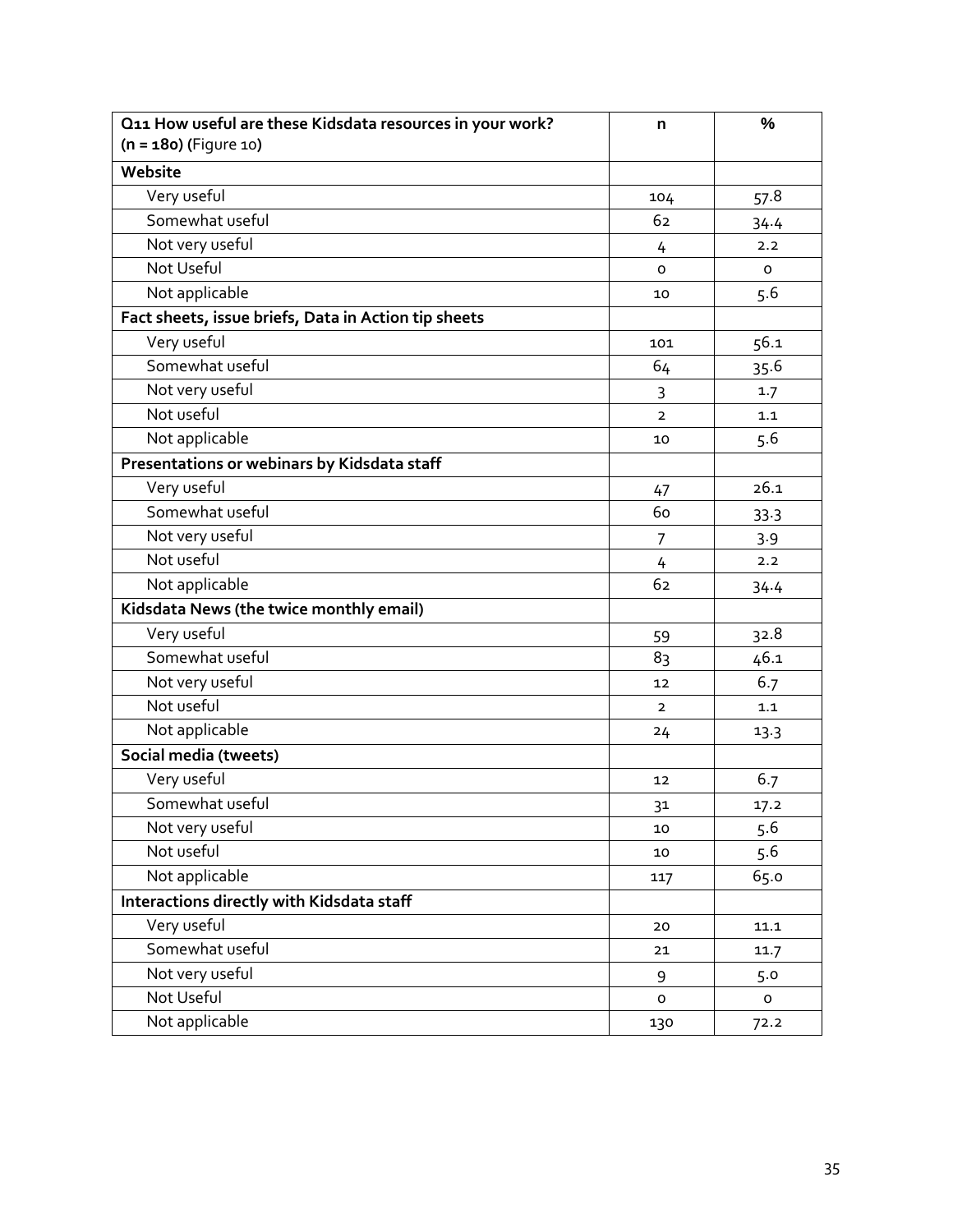| Q12 What effects does Kidsdata have on your work? (n = 179)                         | n   | $%$ * |
|-------------------------------------------------------------------------------------|-----|-------|
| (Figure $14$ )                                                                      |     |       |
| Increased my understanding of child health and well-being                           | 112 | 62.6  |
| Increased my understanding of factors affecting children's health<br>and well-being | 117 | 65.4  |
| Improved my ability to convey information                                           | 110 | 61.5  |
| Increased my visibility and influence                                               | 22  | 12.3  |
| Increased my organization's visibility and influence                                | 25  | 14.0  |
| Allowed me to identify issues that need addressing                                  | 87  | 48.6  |
| Allowed me to make more informed decisions                                          | 98  | 54.7  |
| Other (please specify)                                                              | 11  | 6.1   |

*"Other" Responses*

- *Allowed me to show others how to find helpful data.*
- *Being able to compare to other county data sets*
- *Credible Source with easy navigation*
- *Demographics*
- *Help provide information for regional disaster planning*
- *Helps me describe issues to programs so they can decide how to address*
- *Not much, as there is usually little data for my small county.*
- *Not sure*
- *Provide impartial information to inform peers*
- *Provides relevancy*

\*Percent will not add to 100 as this was a select all that apply question.

| Q13 What is the primary effect of Kidsdata on your work?<br>$(n = 176)$ (Not referenced in body of report) | n  | $\%$ |
|------------------------------------------------------------------------------------------------------------|----|------|
| Increased my understanding of child health and well-being                                                  | 34 | 19.1 |
| Increased my understanding of factors affecting children's health<br>and well-being                        | 35 | 19.7 |
| Improved my ability to convey information                                                                  | 50 | 28.1 |
| Increased my organization's visibility and influence                                                       | 3  | 1.7  |
| Allowed me to identify issues that need addressing                                                         | 29 | 16.3 |
| Allowed me to make more informed decisions                                                                 | 24 | 13.5 |
| Other (please specify)                                                                                     | 1  | 0.6  |
| "Other" Response                                                                                           |    |      |

• *Not much, as I really wish there were data for our county, even though our numbers are so small.*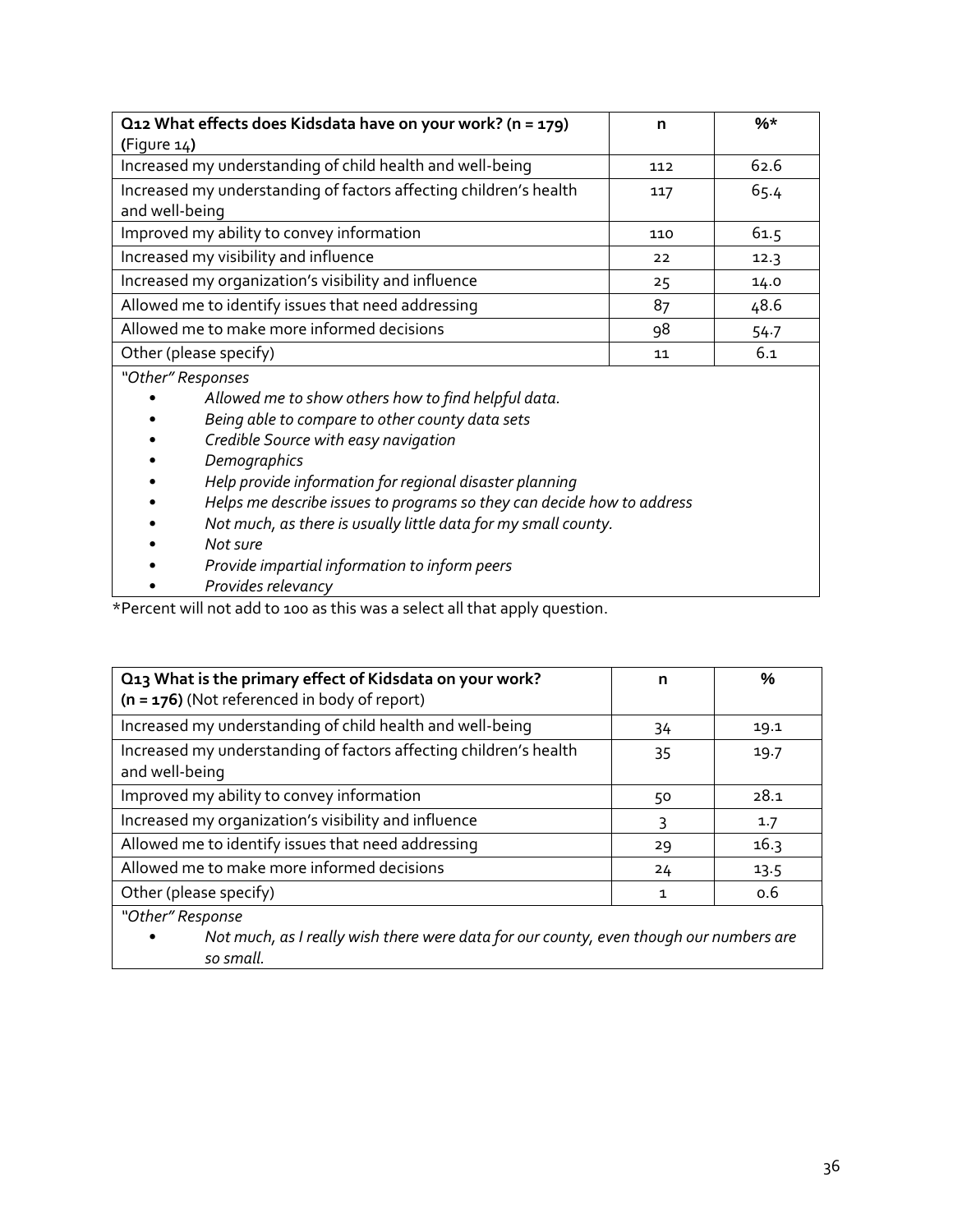| Q14 What outcomes has your organization achieved, in part<br>because of Kidsdata? ( $n = 172$ ) (Figure 15) | n              | $%*$ |
|-------------------------------------------------------------------------------------------------------------|----------------|------|
| Increased collaboration among agencies                                                                      | 64             | 37.2 |
| New programs developed                                                                                      | 36             | 20.9 |
| New policies developed                                                                                      | 26             | 15.1 |
| Better informed public policy development                                                                   | 63             | 36.6 |
| Improved services for children and families                                                                 | 86             | 50.0 |
| Measurable improvements in child health                                                                     | 27             | 15.7 |
| Other (please specify)                                                                                      | 33             | 19.2 |
| Conveying information                                                                                       | 10             |      |
| None                                                                                                        | 5              |      |
| Improved reporting or products                                                                              | 5              |      |
| Obtained funding                                                                                            | 4              |      |
| Not applicable                                                                                              | 3              |      |
| Unsure                                                                                                      | $\overline{2}$ |      |
| Grant writing                                                                                               | 1              |      |

\*Percent will not add to 100% as this was a select all that apply question.

| Q15 What primary outcome has your organization achieved, in<br>part because of Kidsdata? (n = 162) (Not referenced in body of | n  | %    |
|-------------------------------------------------------------------------------------------------------------------------------|----|------|
| report)                                                                                                                       |    |      |
| Increased collaboration among agencies                                                                                        | 36 | 22.4 |
| New programs developed                                                                                                        | 14 | 8.6  |
| New policies developed                                                                                                        | 5  | 3.1  |
| Better informed public policy development                                                                                     | 29 | 17.9 |
| Improved services for children and families                                                                                   | 45 | 27.8 |
| Measurable improvements in child health                                                                                       | 8  | 4.9  |
| Other (please specify)                                                                                                        | 28 | 17.3 |
| Conveying information                                                                                                         | 10 |      |
| None                                                                                                                          | 6  |      |
| Obtained funding                                                                                                              | 5  |      |
| Improved reporting or products                                                                                                | 4  |      |
| Unsure                                                                                                                        | ς  |      |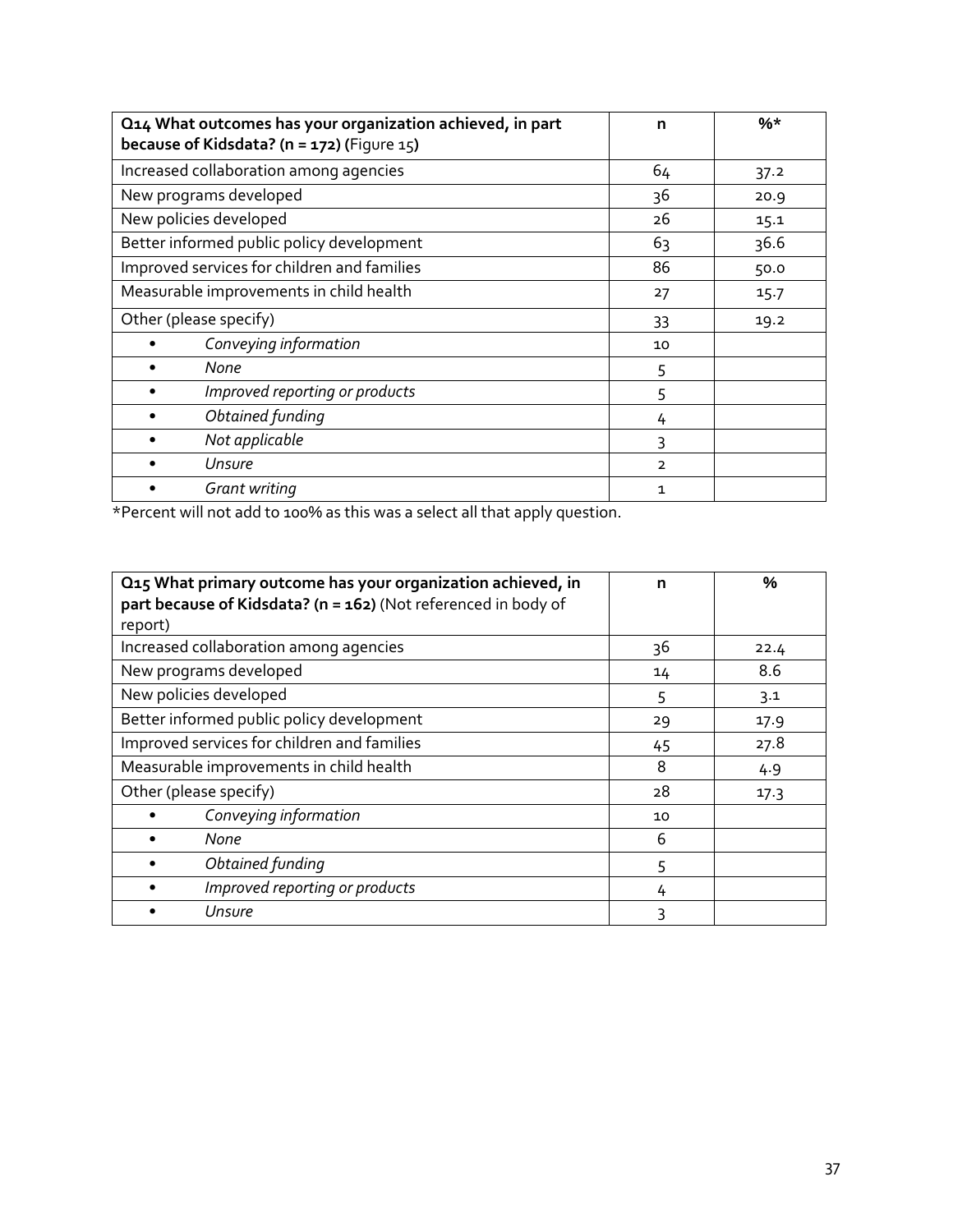| Q16 How would you gather data for your work without<br>kidsdata.org? $(n = 171)$ (Figure 12) | n   | $%$ * |
|----------------------------------------------------------------------------------------------|-----|-------|
| Access federal and state public databases                                                    | 122 | 71.3  |
| Access publicly available survey data                                                        | 114 | 66.7  |
| Collect new data                                                                             | 54  | 31.6  |
| I would not gather some data                                                                 | 35  | 20.5  |
| Other (please specify)                                                                       | 13  | 7.6   |

*"Other" Responses* 

- *Access PH specific data*
- *Attempt to make correlations from local, state and federal data*
- *Go directly to the people that lead our county departments and ask them to provide me with data.*
- *Healthy Places Index, kidscount, etc.*
- *I'd have to look at many more websites/sources. Kidsdata consolidates wide-ranging data into one place, which is helpful and saves time.*
- *Kidsdata is easier to use and find relevant data for our needs than any other source.*
- *Limited ability to get data because we are a very rural county*
- *No impact*
- *Not sure*
- *Other website*
- *Rely on internal patient-care database*
	- *Yours is the best data source for CA school children*

\*Percent will not add to 100% as this was a select all that apply question.

| Q17 If you would stop gathering some data without access to<br>kidsdata.org, why? ( $n = 170$ ) (Figure 13) |    | $%$ * |
|-------------------------------------------------------------------------------------------------------------|----|-------|
| I cannot get the data I use from kidsdata.org anywhere else                                                 | 30 | 17.6  |
| The time it takes to collect data is too much                                                               | 75 | 44.1  |
| The expertise to gather data is not at my organization                                                      | 41 | 24.1  |
| Not applicable                                                                                              | 66 | 38.8  |
| Other (please specify)                                                                                      | 10 | 5.9   |

*"Other" Responses*

- *As long as Kidsdata is a resource I would use it as a go-to source*
- *Can't imagine a scenario where we would not go to Kidsdata first and always.*
- *For some data, it would be time-consuming or too difficult to get without Kidsdata.*
- *Grant specific requirements direct us to the source for baseline comparison*
- *It is hard to find certain subsets or break outs of data*
- *It's difficult to gather local data.*
- *Kidsdata saves time, effort, and helps me think outside the box of my organization*
- *Need info at zip code or census level*
- *No impact*
	- *Since our county is very rural and small, there is not always data available*

\*Percent will not add to 100% as this was a select all that apply question.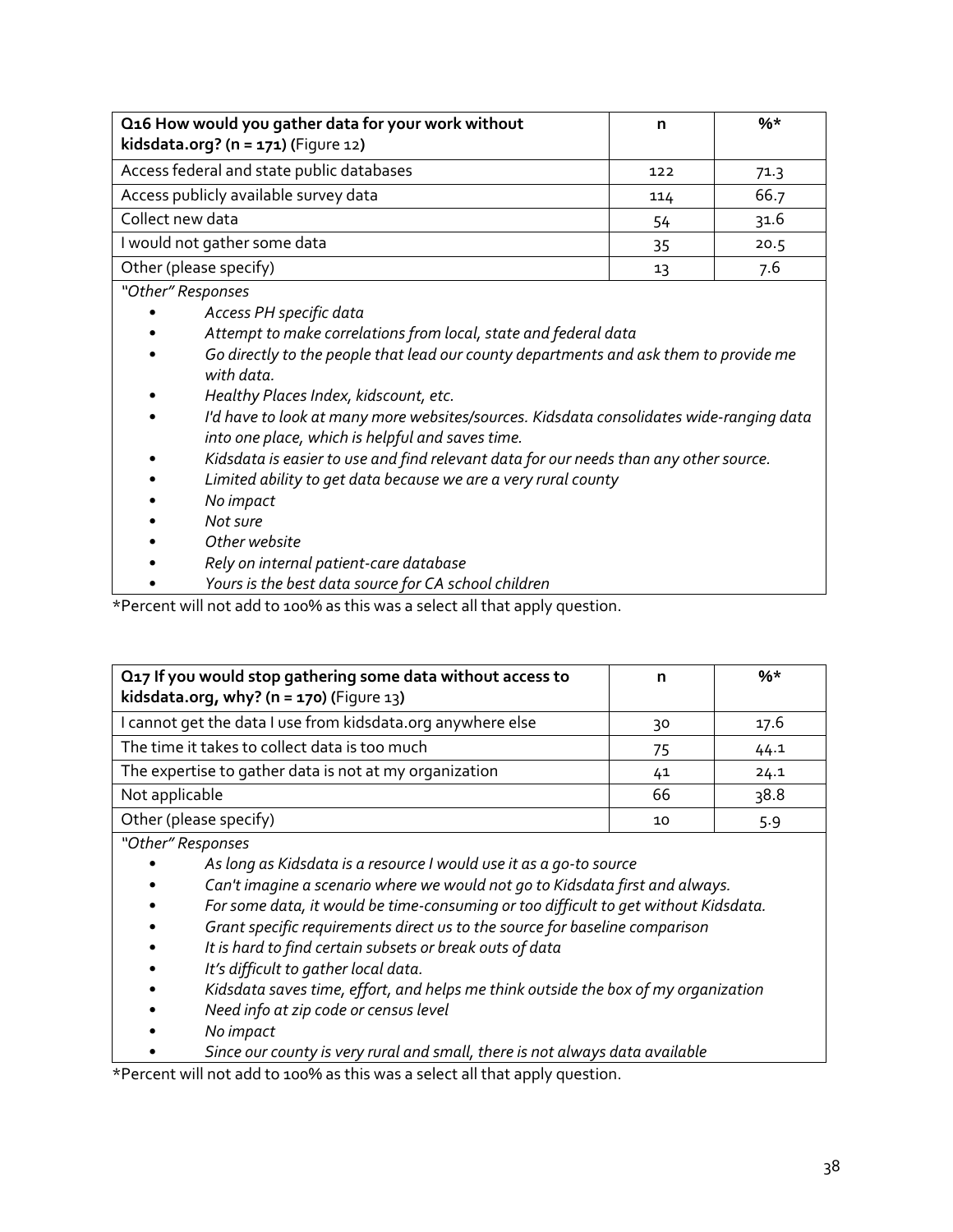| Q18 Kidsdata.org provides data to support programs and policies<br>that improve children's health and well-being in California. (n = | n        | $\frac{0}{0}$ |
|--------------------------------------------------------------------------------------------------------------------------------------|----------|---------------|
| 169) (Figure 16)                                                                                                                     |          |               |
| <b>Strongly Agree</b>                                                                                                                | 108      | 63.9          |
| Agree                                                                                                                                | 52       | 30.8          |
| <b>Disagree</b>                                                                                                                      | $\Omega$ | 0             |
| <b>Strongly Disagree</b>                                                                                                             | $\Omega$ | $\Omega$      |
| Don't know                                                                                                                           |          | 5.3           |

| Q19 The Kidsdata program has had an impact on public<br>awareness of issues related to the health and well-being of<br>children in California. ( $n = 169$ ) (Figure 16) | n        | %       |
|--------------------------------------------------------------------------------------------------------------------------------------------------------------------------|----------|---------|
| <b>Strongly Agree</b>                                                                                                                                                    | 88       | 52.1    |
| Agree                                                                                                                                                                    | 60       | 35.5    |
| Disagree                                                                                                                                                                 |          | 0.6     |
| <b>Strongly Disagree</b>                                                                                                                                                 | $\Omega$ | $\circ$ |
| Don't know                                                                                                                                                               | 20       | 11.8    |

| Q20 Before taking this survey, were you aware that Kidsdata is a<br>part of the Lucile Packard Foundation for Children's Health?<br>$(n = 169)$ (Figure 8) |     | %    |
|------------------------------------------------------------------------------------------------------------------------------------------------------------|-----|------|
| Yes                                                                                                                                                        | 138 | 81.7 |
| No                                                                                                                                                         | 31  | 18.3 |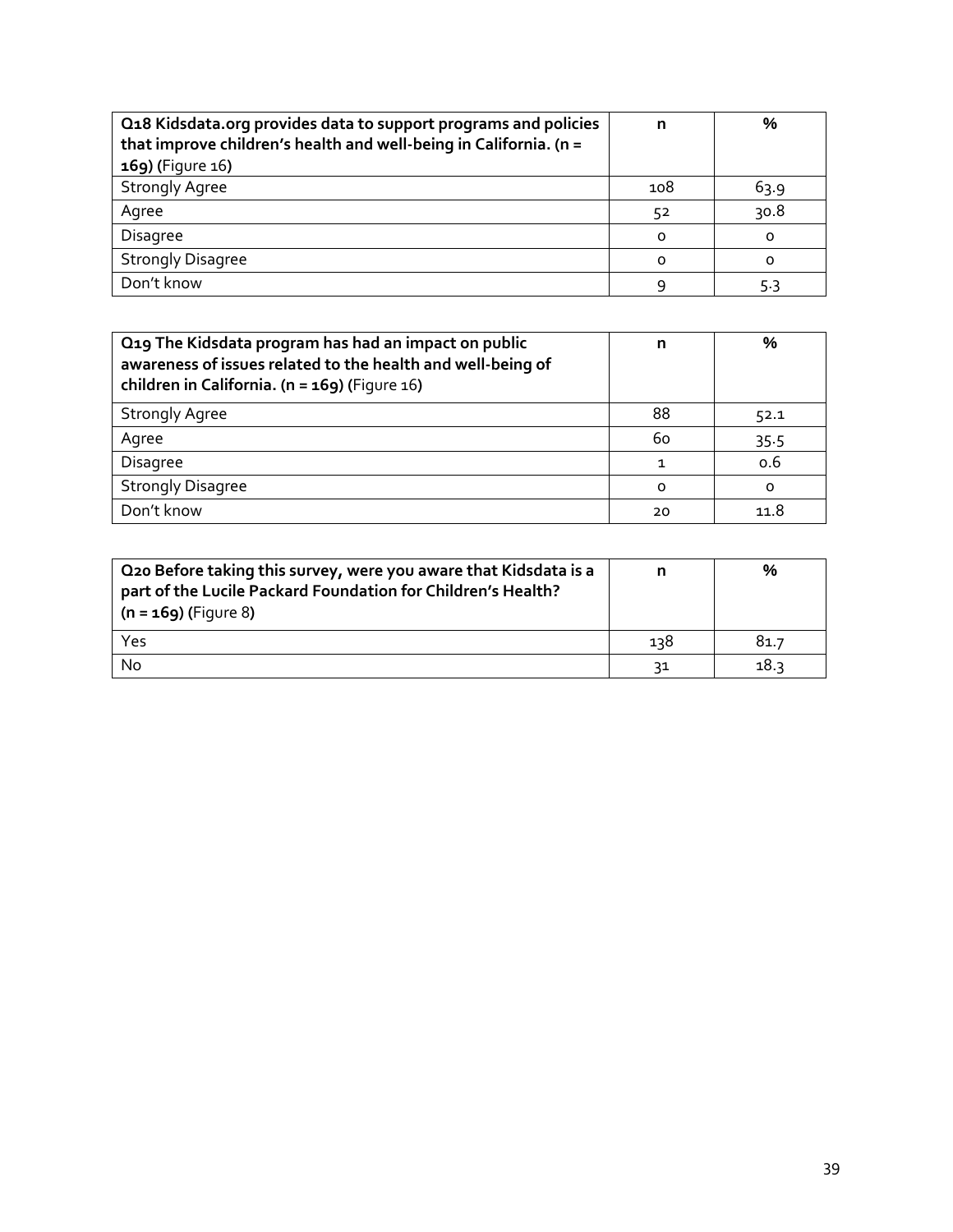| Q21 Is there anything else you would like to share about kidsdata.org? (Table 2) |                                                                                                                                                                                                                                                                                                                                                                                                                                                                                                                                                                                                                                                                                                                                                                                                                                                                                                                                                                                                                                                                                                                                                                                                                                                                                                                                                                                                                                                                                                             |  |  |
|----------------------------------------------------------------------------------|-------------------------------------------------------------------------------------------------------------------------------------------------------------------------------------------------------------------------------------------------------------------------------------------------------------------------------------------------------------------------------------------------------------------------------------------------------------------------------------------------------------------------------------------------------------------------------------------------------------------------------------------------------------------------------------------------------------------------------------------------------------------------------------------------------------------------------------------------------------------------------------------------------------------------------------------------------------------------------------------------------------------------------------------------------------------------------------------------------------------------------------------------------------------------------------------------------------------------------------------------------------------------------------------------------------------------------------------------------------------------------------------------------------------------------------------------------------------------------------------------------------|--|--|
| Suggestions                                                                      | $n = 21$                                                                                                                                                                                                                                                                                                                                                                                                                                                                                                                                                                                                                                                                                                                                                                                                                                                                                                                                                                                                                                                                                                                                                                                                                                                                                                                                                                                                                                                                                                    |  |  |
| <b>Topic</b>                                                                     | Would love more indicators related to resilience, positive<br>relationships, and protective factors for child abuse and neglect.<br>Please include more information on oral health.<br>I don't use the data very often because it tends to be too basic for<br>application on specific policy topics. For example, the Jan 8 slide on<br>Troubling data on LGBT youth shows that alcohol, e-cigs, and pot<br>use is 2+ times the gentle pop. OK. But without something more,<br>that's not very actionable info.<br>Need more specific data about transiency and child homelessness in<br>٠<br>larger school districts.<br>As an analyst for a child welfare agency, I prefer to use the charts<br>and graphs available through Kidsdata rather than those available<br>through public state sites. However, it would be great if Kidsdata<br>could expand data points related to child welfare and foster care<br>related to disparities.<br>Kidsdata is a valuable resource to California and an important<br>[California State Agency] partner. Continued expansion of maternal<br>health and well-being measures is particularly relevant at a time<br>when the policy environment in California increases focus on early<br>childhood. Early childhood experiences are inextricably linked to<br>maternal experiences.<br>I would like to recommend Kidsdata.org track pediatric hospital bed<br>capacity, PICU beds, NICU beds, OB beds and numbers of children<br>using emergency departments by age |  |  |
| Geographies                                                                      | Would like data for our small rural county.<br>$\bullet$<br>It is incredibly valuable tool and is becoming much easier to navigate<br>through Please keep targeted focus on collecting county specific<br>data from rural in more areas. We can be of great help in this process.<br>Is it possible to obtain data at the zip code level in a specific county?<br>It would be nice if data could be even more specific to<br>cities/communities. I seemed to use it more when Kidsdata first came<br>out<br>It would be nice if Kidsdata could drill down on some of the indicators<br>for smaller counties that have fewer than 65,000 residents                                                                                                                                                                                                                                                                                                                                                                                                                                                                                                                                                                                                                                                                                                                                                                                                                                                           |  |  |
| Demographic                                                                      | We could really use help with more centralized data for children with<br>special needs in the school districts, broken down by type of disability<br>and sliced by income level.<br>Include more information regarding California Indian tribes.<br>It would be useful to provide more data for the prenatal through age<br>5 population specifically.                                                                                                                                                                                                                                                                                                                                                                                                                                                                                                                                                                                                                                                                                                                                                                                                                                                                                                                                                                                                                                                                                                                                                      |  |  |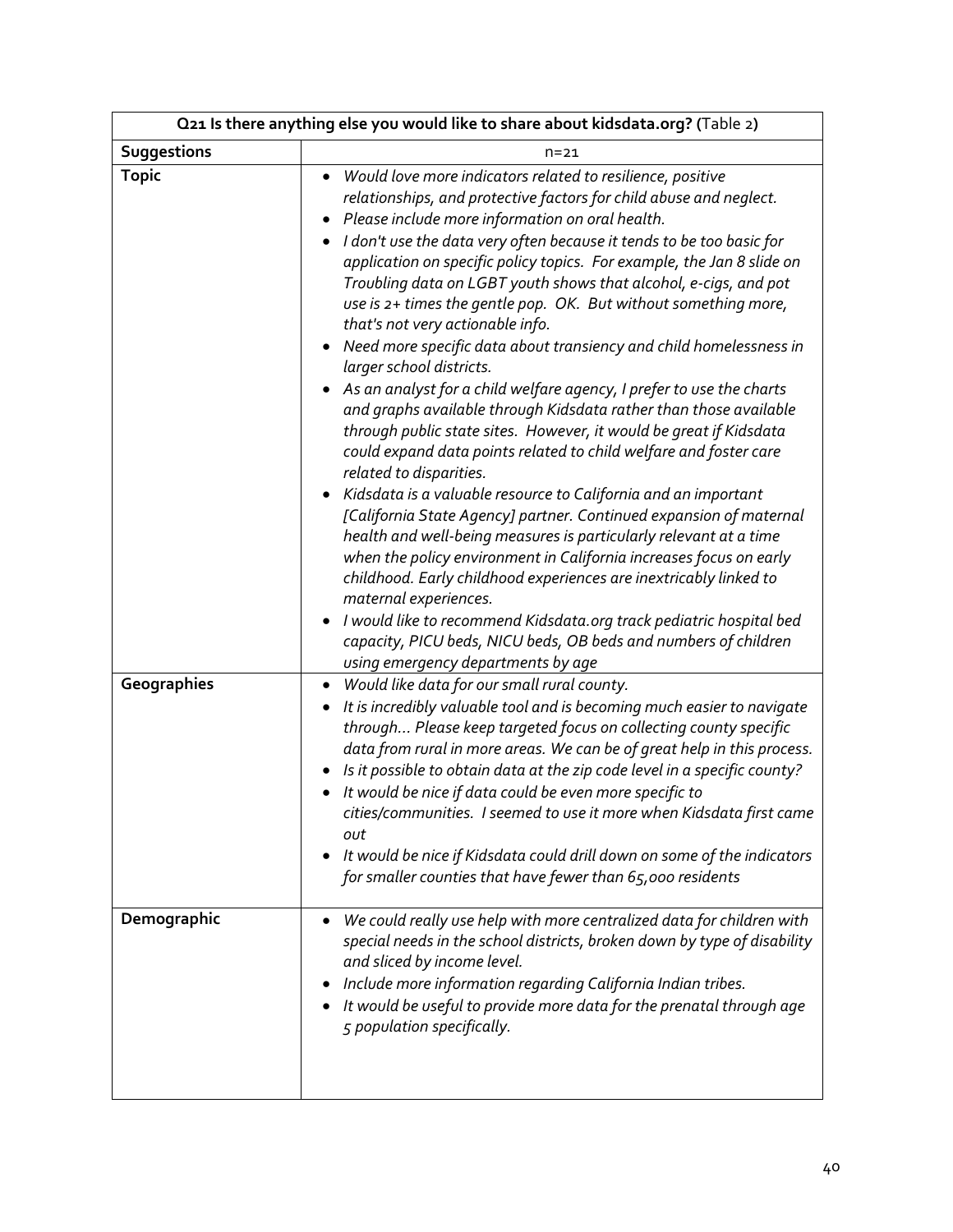| Q21 Is there anything else you would like to share about kidsdata.org? (Table 2) |                                                                                                                                                                                                                                                                                                                                                                                                                                                                                                                                                                                                                                                                                                                     |  |
|----------------------------------------------------------------------------------|---------------------------------------------------------------------------------------------------------------------------------------------------------------------------------------------------------------------------------------------------------------------------------------------------------------------------------------------------------------------------------------------------------------------------------------------------------------------------------------------------------------------------------------------------------------------------------------------------------------------------------------------------------------------------------------------------------------------|--|
| <b>Suggestions</b>                                                               | $n = 21$                                                                                                                                                                                                                                                                                                                                                                                                                                                                                                                                                                                                                                                                                                            |  |
| <b>Timeliness</b>                                                                | This is a great resource. It would be more helpful if the data were<br>$\bullet$<br>more timely and there were more historical data points.<br>I feel that some of your data, particularly school-related data, is<br>more outdated than it needs to be. Why is that?<br>In addition, the information available through Kidsdata on child<br>$\bullet$<br>welfare/safety is generally 2-3 years behind compared to available<br>state data which generally reports within 1 year, depending on data<br>point.<br>Sometimes the data is not as up to date as what else I can find.                                                                                                                                   |  |
| Outreach                                                                         | The website is flexible and cumbersome at the same time but it may<br>$\bullet$<br>be that I am not competent in using it. Maybe a tutorial on how to<br>use the reports, and modify them. Thanks.<br>Talk more about root causes; more advocacy<br>Define developmental phases and dedicate one topic on children's<br>$\bullet$<br>health per month. For example, January is dental health month. So<br>come up with a sentence for school age, pre-teen, and teens about<br>oral health. This would be an idea in addition to your already great<br>newsletter email. Thank you!<br>Great resource. But after taking the survey, would appreciate a TA<br>chat to learn how to better incorporate into our work. |  |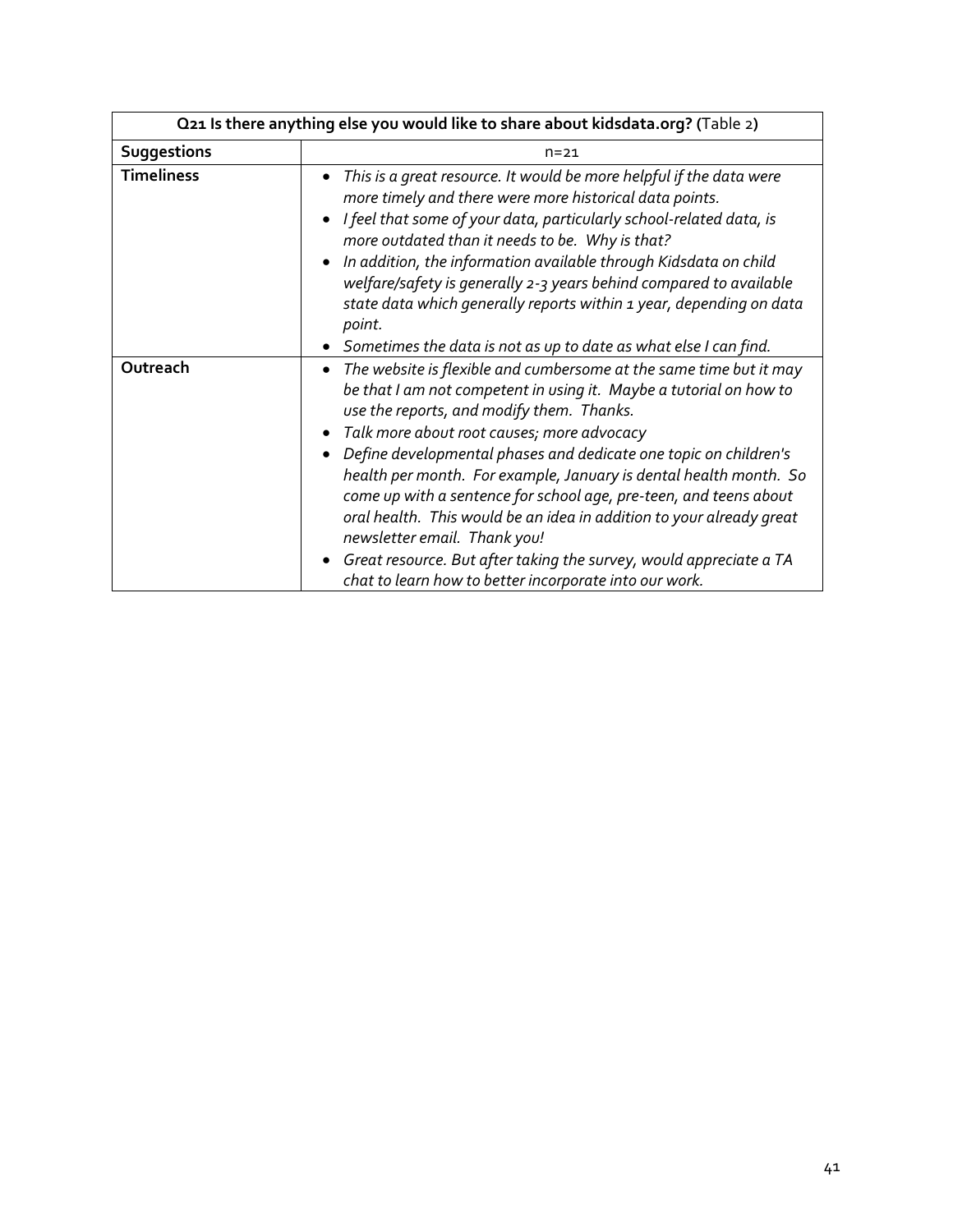| Q21 Is there anything else you would like to share about kidsdata.org? (Not referenced in body |                                                                                                                   |          |
|------------------------------------------------------------------------------------------------|-------------------------------------------------------------------------------------------------------------------|----------|
|                                                                                                | of report; quotes included throughout report)                                                                     |          |
| <b>Accolades</b>                                                                               |                                                                                                                   | $n = 17$ |
|                                                                                                | Kidsdata.org website is one of the finest and well-developed websites out there. Ease of                          |          |
|                                                                                                | use and wealth of information on children health issues are pluses.                                               |          |
|                                                                                                | You are an invaluable part of the data community, which I fear gets less attention than                           |          |
|                                                                                                | needed or deserved. Facts matter, if people are paying attention                                                  |          |
|                                                                                                | I think it's great, and an amazing resource to have all the indicators in one place!!! But                        |          |
|                                                                                                | the data is almost nonexistent for [County], and the regional data doesn't always help,                           |          |
|                                                                                                | although it's certainly better than NO data.                                                                      |          |
|                                                                                                | Your 2010 publication, Children with Special Health Care Needs, was a game changer for                            |          |
|                                                                                                | us. The information it contained allowed us to be more successful in finding funding for                          |          |
|                                                                                                | our programs.                                                                                                     |          |
|                                                                                                | I find the data very interesting and informative. I share with others who may not know                            |          |
|                                                                                                | about it and/or with people who are interested in certain topics and in decision making                           |          |
|                                                                                                | positions. though I am not a decision maker in my org, Kidsdata allows me to advocate                             |          |
|                                                                                                | for positions in an informed way. Find it very easy to usegraphics are clear, summaries                           |          |
|                                                                                                | are excellent, links to further details always helpful.                                                           |          |
|                                                                                                | Kidsdata has been instrumental in encouraging my organization to use data specific to                             |          |
|                                                                                                | children by geography and demographics, versus using estimates based on federal data<br>and/or adult data proxies |          |
|                                                                                                | I rely on this resource and am so appreciative for this service.                                                  |          |
|                                                                                                | Thank you for your commitment to families and children.                                                           |          |
|                                                                                                | Great data source = obviously I under-utilize it                                                                  |          |
|                                                                                                | Keep up the good work. Thank you                                                                                  |          |
|                                                                                                | Keep up with this great resource.                                                                                 |          |
|                                                                                                | Keep up the great work                                                                                            |          |
|                                                                                                | Keep up the great work!                                                                                           |          |
|                                                                                                | Thank you for your work!                                                                                          |          |
|                                                                                                | Keep doing a great work                                                                                           |          |
|                                                                                                | Thank you for what you do                                                                                         |          |
|                                                                                                | Thank you!                                                                                                        |          |
| <b>Other Comments</b>                                                                          |                                                                                                                   | $n = 9$  |
|                                                                                                | The awareness of the numbers behind fiscal investment or lack of in Child Development                             |          |
|                                                                                                | and its consequences is the most powerful thing I have used with Kidsdata for policy                              |          |
|                                                                                                | makers in California.                                                                                             |          |
|                                                                                                | We don't have much interaction in this community with Kidsdata.org. Lucile Packard                                |          |
|                                                                                                | Foundation doesn't support my area with the type of work we do.                                                   |          |
|                                                                                                | Would love to see more funding opportunities for community behavioral health for early                            |          |
|                                                                                                | childhood mental health, transition age youth                                                                     |          |
|                                                                                                | I knew it was foundation funded but I get mixed up. The other day I told someone it was                           |          |
|                                                                                                | Annie E. Casey Foundation. Sorry!                                                                                 |          |
|                                                                                                | We get most of our data from the Family Health Outcomes Project through UCSF instead                              |          |
|                                                                                                | of Kidsdata                                                                                                       |          |
|                                                                                                | I have not used the site extensively, but am exploring it more with this survey                                   |          |
|                                                                                                | I'm not active in the field at this time, but still interested in the information.                                |          |
|                                                                                                | The average person living in the Bay Area is not aware that Kidsdata exists.                                      |          |
|                                                                                                | Your website was better in aggregating data before it merged beyond [County]                                      |          |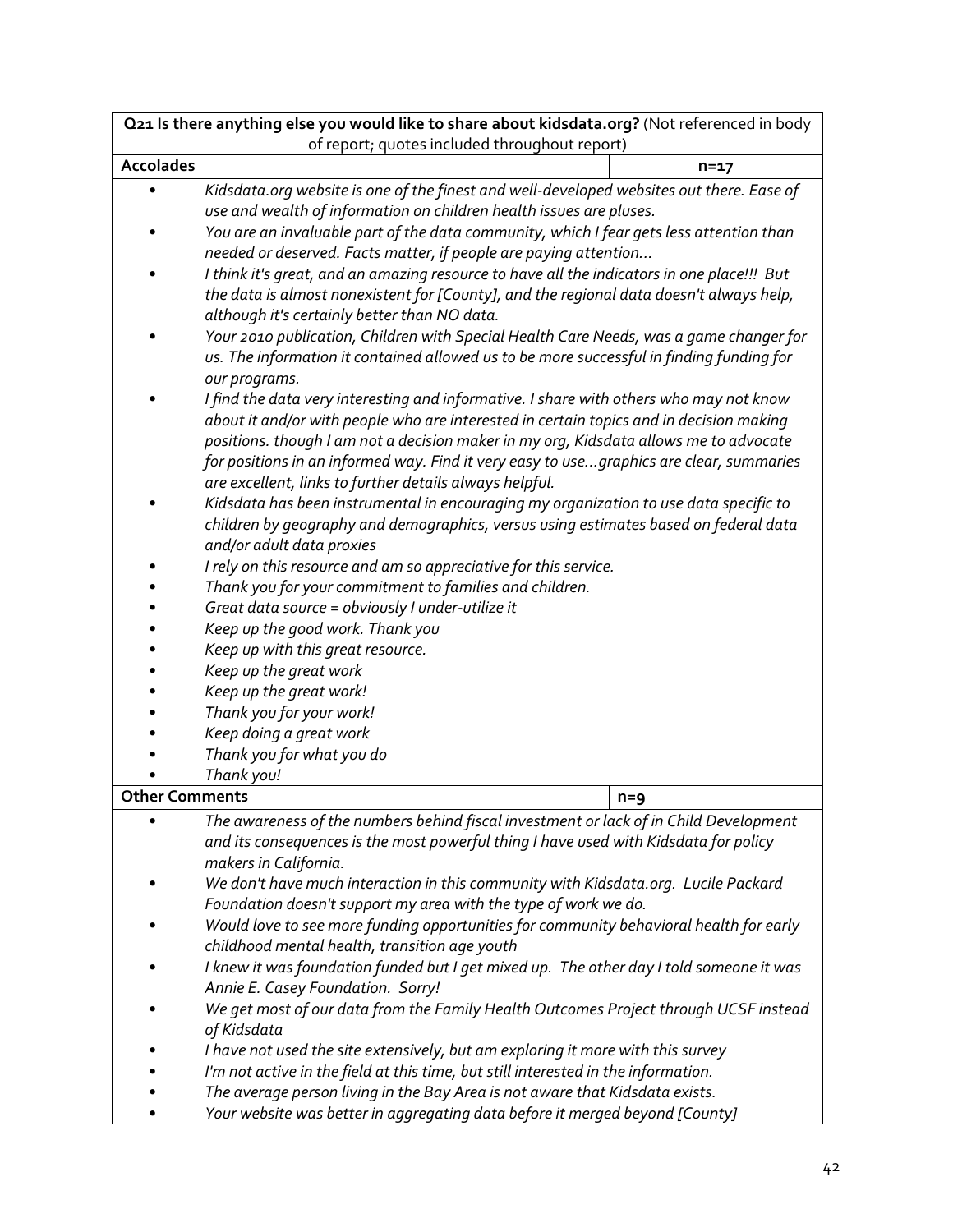<span id="page-46-0"></span>Appendix III: Survey Instrument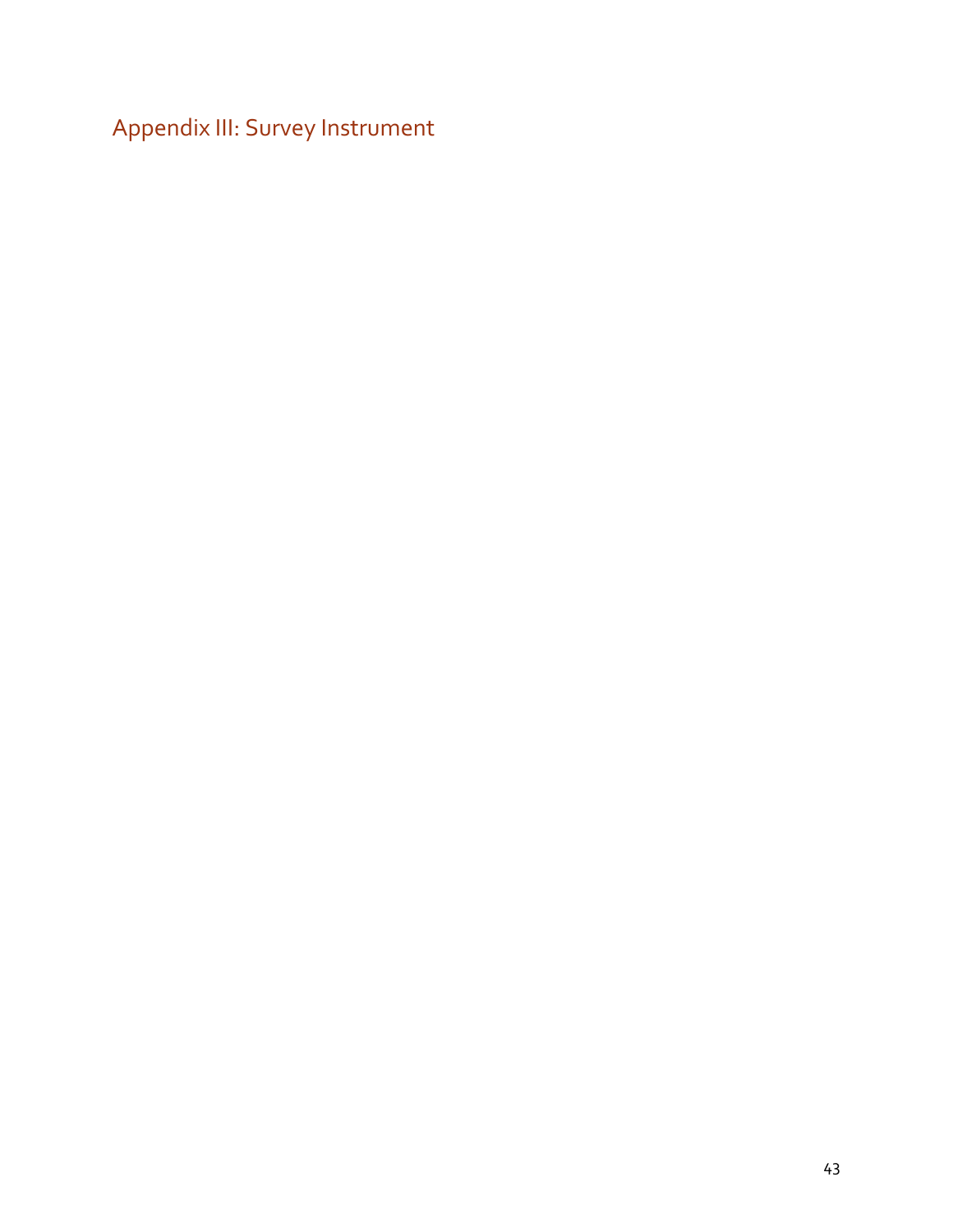# kidsdata.org A Program of **XX** Lucile Packard Foundation

Kidsdata Survey

**Thank you for sharing your thoughts about Kidsdata. Your responses will help us refine kidsdata.org.**

**This survey covers the following content:**

- **How do you use kidsdata.org?**
- **What is your role in children's health and well-being?**
- **Does Kidsdata meet your expectations as an information resource?**

**Your responses are confidential. We estimate that this survey will take about 10 minutes to complete. The survey will close on Monday, January 28.**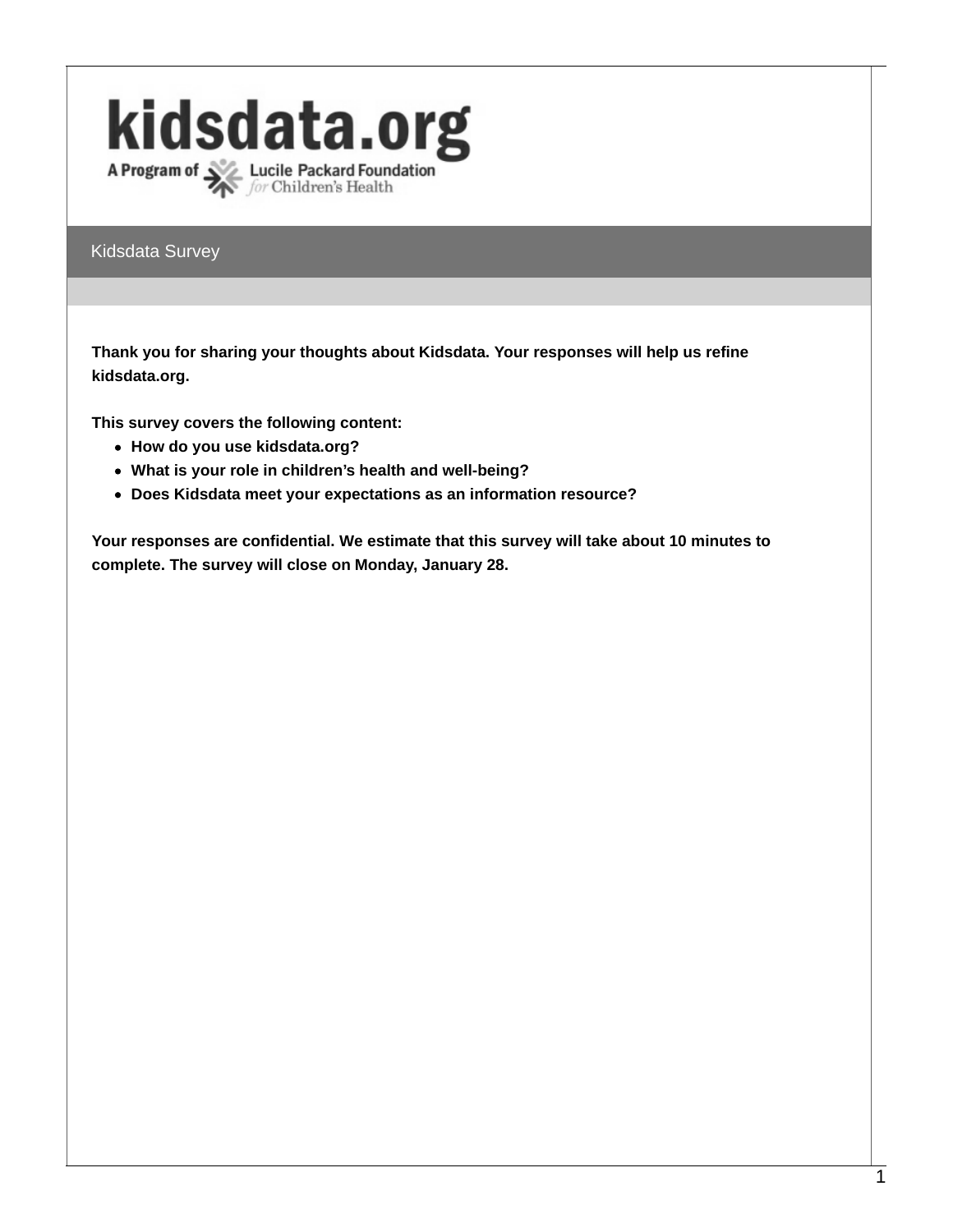# kidsdata.org A Program of  $\sum_{for \text{ Children's Health}}$

#### Kidsdata Survey

\* 1. What is the primary role in which you use kidsdata.org for your work? Please select one.

- Legislator or legislative staff
- State agency administrator or staff
- County agency administrator or staff
- City agency administrator or staff
- Non-profit or other program staff (not a part of a state, county, or city agency)
- Health care provider or staff
- Child or family service provider or staff
- Pre-K-12 educator or staff
- College educator or staff
- Journalist or other communications professional
- Other (please specify)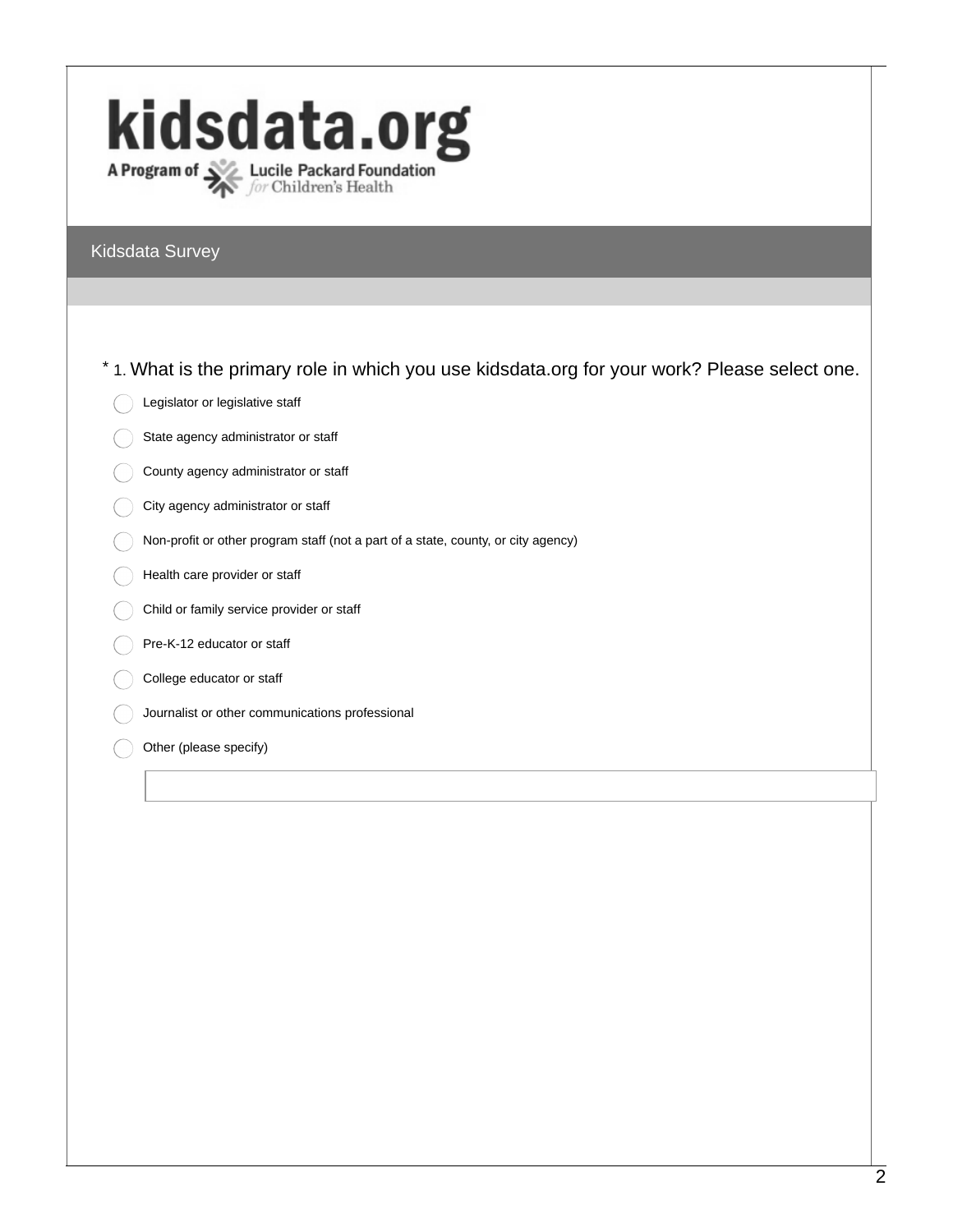# \* 2. Which of the following topic areas best describe the primary focus of your work? Please select one. Physical health Mental, emotional or behavioral health

- Child care and education
- Child and youth safety
- Family economics
- Environmental health
- Other (please specify)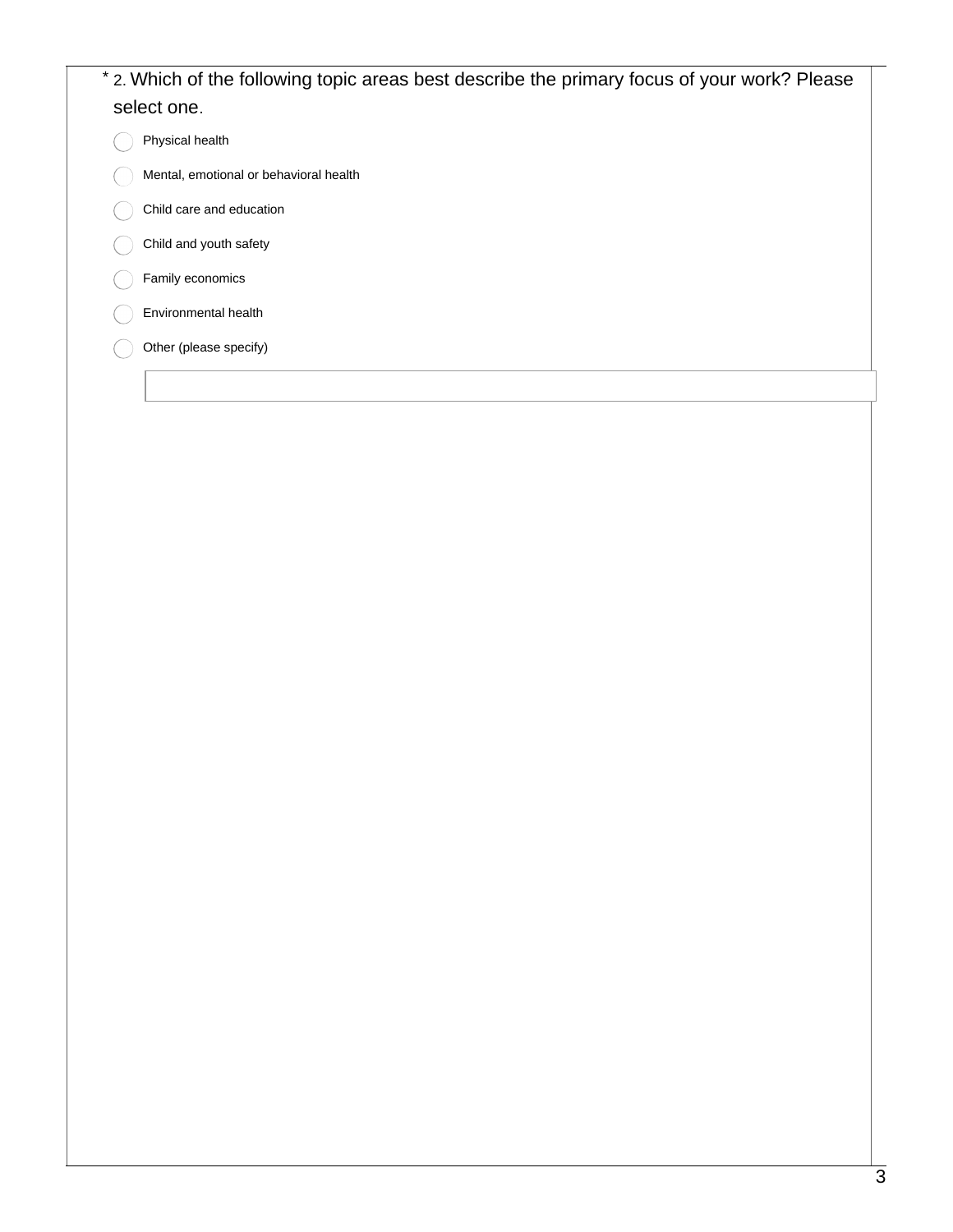| kidsdata.org<br>A Program of <b>Source Lucile Packard Foundation</b><br>for Children's Health                                                   |
|-------------------------------------------------------------------------------------------------------------------------------------------------|
| Kidsdata Survey                                                                                                                                 |
|                                                                                                                                                 |
| * 3. Does your work involve providing or improving services for children with special health<br>care needs?<br>Yes<br>No<br>Not Sure/Don't Know |
|                                                                                                                                                 |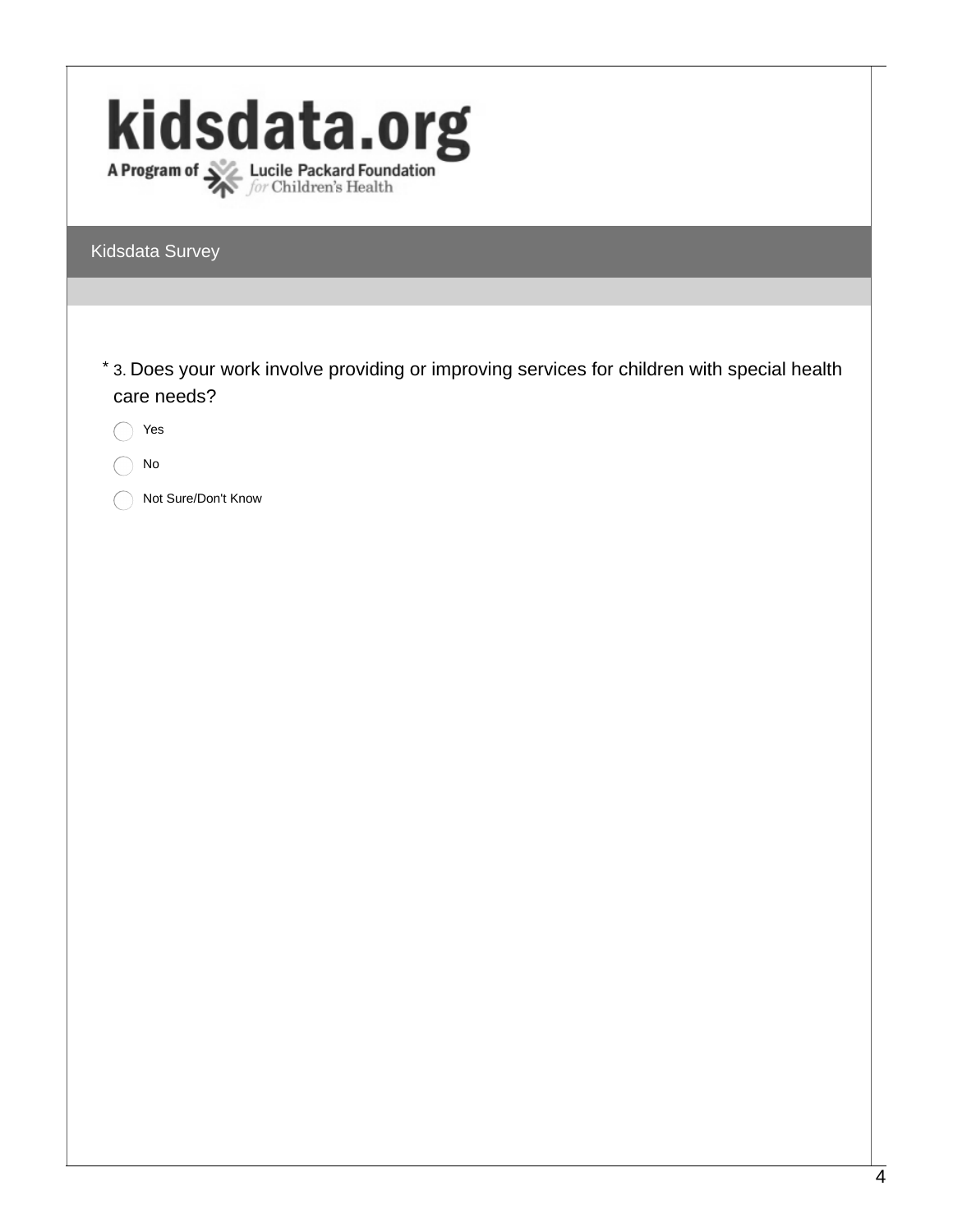| kidsdata.org<br>A Program of Section Lucile Packard Foundation                          |
|-----------------------------------------------------------------------------------------|
| Kidsdata Survey                                                                         |
|                                                                                         |
|                                                                                         |
| *4. For which of the following purposes do you use kidsdata.org? Select all that apply. |
| Writing reports                                                                         |
| Writing news or feature articles                                                        |
| Writing newsletters, brochures, or other informational material                         |
| Writing grant proposals                                                                 |
| Preparing presentations                                                                 |
| Posting to social media (e.g., Facebook, twitter)                                       |
| Planning to meet community, programmatic or organizational goals                        |
| Evaluating community, programmatic or organizational outcomes                           |
| Conducting policy work                                                                  |
| Personal interest                                                                       |
| Other (please specify)                                                                  |
|                                                                                         |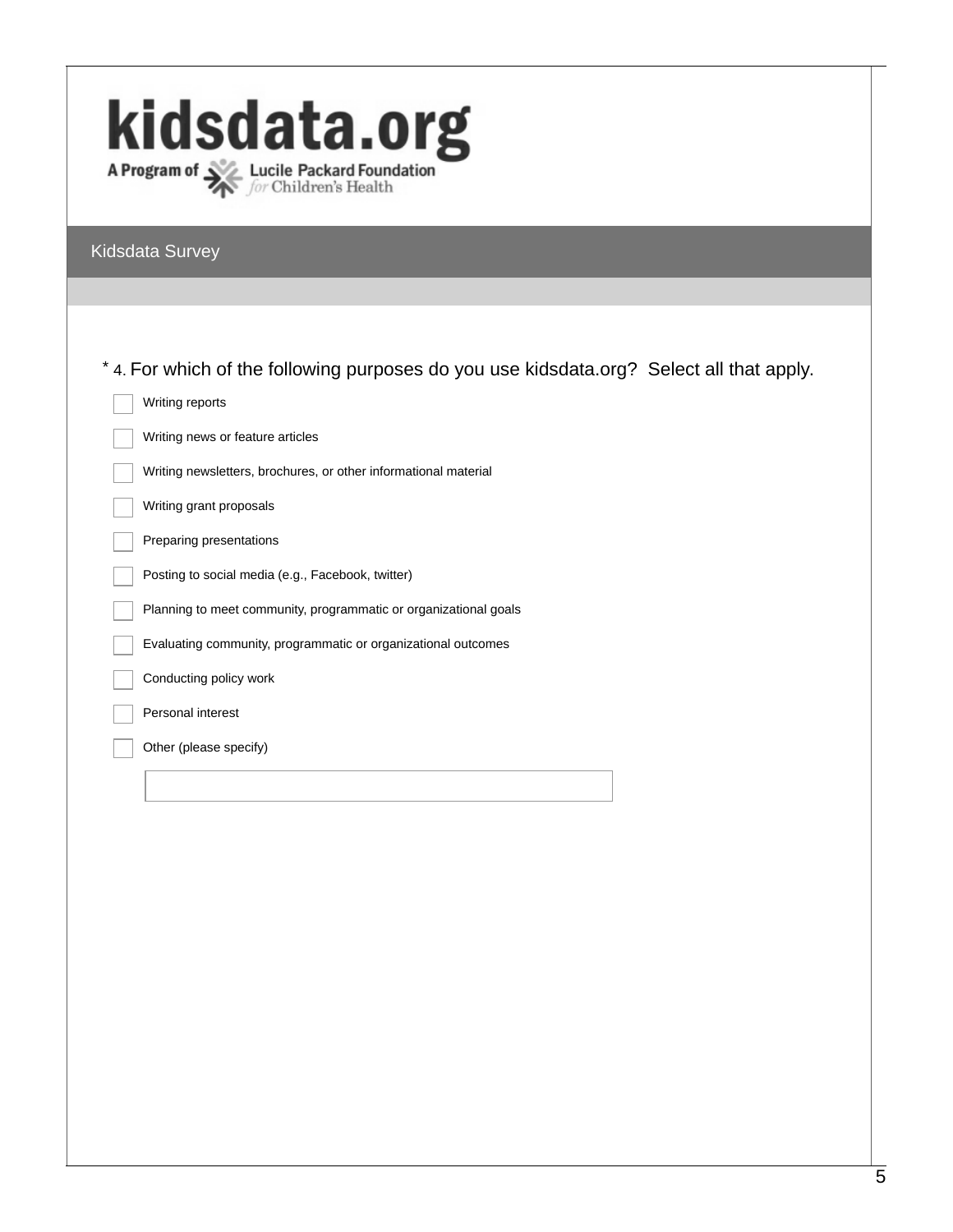|  | * 5. What is the primary purpose for which you use kidsdata.org? Please select one. |
|--|-------------------------------------------------------------------------------------|
|  | Writing reports                                                                     |
|  | Writing news or feature articles                                                    |
|  | Writing newsletters, brochures, or other informational material                     |
|  | Writing grant proposals                                                             |
|  | Preparing presentations                                                             |
|  | Posting to social media (e.g., Facebook, twitter)                                   |
|  | Planning to meet community, programmatic or organizational goals                    |
|  | Evaluating community, programmatic or organizational outcomes                       |
|  | Conducting policy work                                                              |
|  | Personal interest                                                                   |
|  | Other (please specify)                                                              |
|  |                                                                                     |
|  |                                                                                     |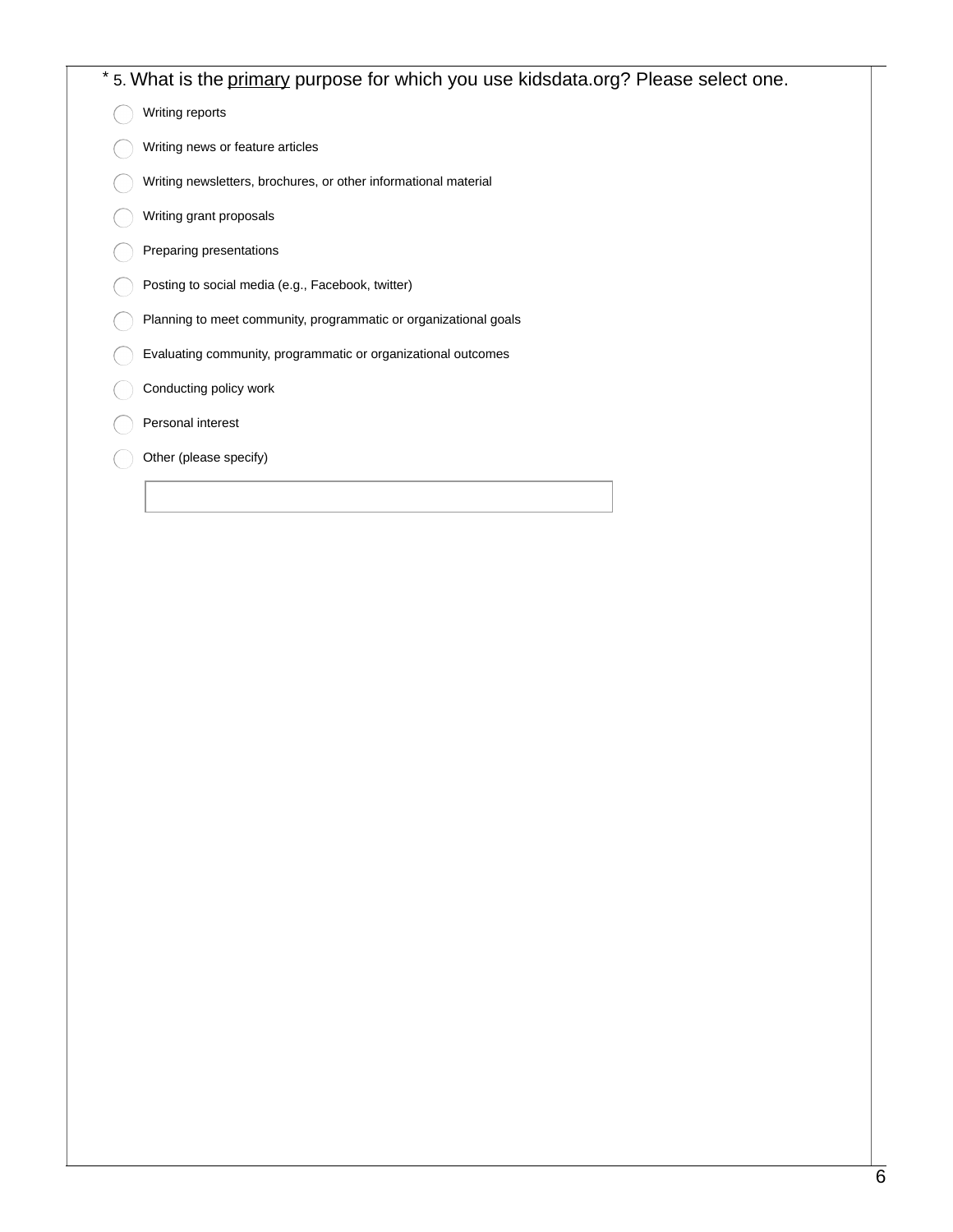# kidsdata.org A Program of Section Lucile Packard Foundation

#### Kidsdata Survey

| Kiusuala Survey                                                                                            |
|------------------------------------------------------------------------------------------------------------|
|                                                                                                            |
|                                                                                                            |
| * 6. How often do you use kidsdata.org?                                                                    |
| Daily                                                                                                      |
| Weekly                                                                                                     |
| Monthly                                                                                                    |
| Several times a year                                                                                       |
| Once a year or less                                                                                        |
|                                                                                                            |
| * 7. At what point in your search for information do you typically access kidsdata.org?                    |
| It is the first online resource I check                                                                    |
| It is among the first online resources that I check                                                        |
| I check it if I can't find the information elsewhere                                                       |
|                                                                                                            |
| * 8. Which of these kidsdata.org website features have you used? Select all that apply.                    |
| Export visualizations into Word or Power Point                                                             |
| Export data into Excel                                                                                     |
| Embed visualization onto my website                                                                        |
| Topic, region or demographic fact sheet                                                                    |
| Social media sharing                                                                                       |
| Narrative section (why topic is important, how children are faring, policy implications, research & links) |
| Data in Action section (Kidsdata users' data stories, how to effectively use data)                         |
| None of the above                                                                                          |
|                                                                                                            |
|                                                                                                            |
|                                                                                                            |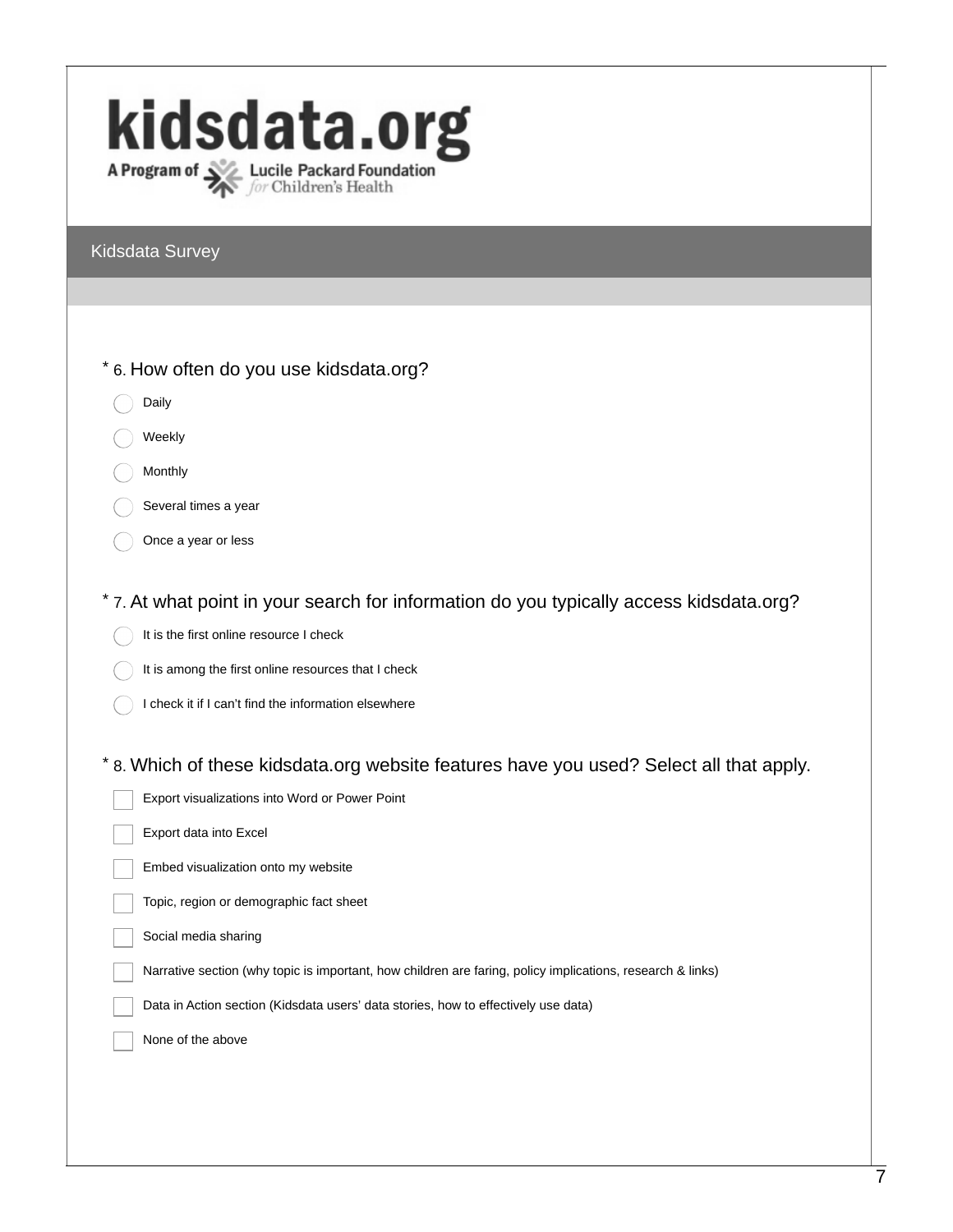# kidsdata.org A Program of **XX** Lucile Packard Foundation

Kidsdata Survey

- \* 9. How well does kidsdata.org meet your needs?
	- Very well
	- Somewhat well
	- Not so well
	- Not well at all
- \* 10. Which of the following phrases would you use to describe kidsdata.org? Select all that apply.

Comprehensive across topics Comprehensive across geographies Easy to use Up-to-date Credible High quality Limited in geographies Limited in topics Cumbersome Out-of-date Unreliable Low quality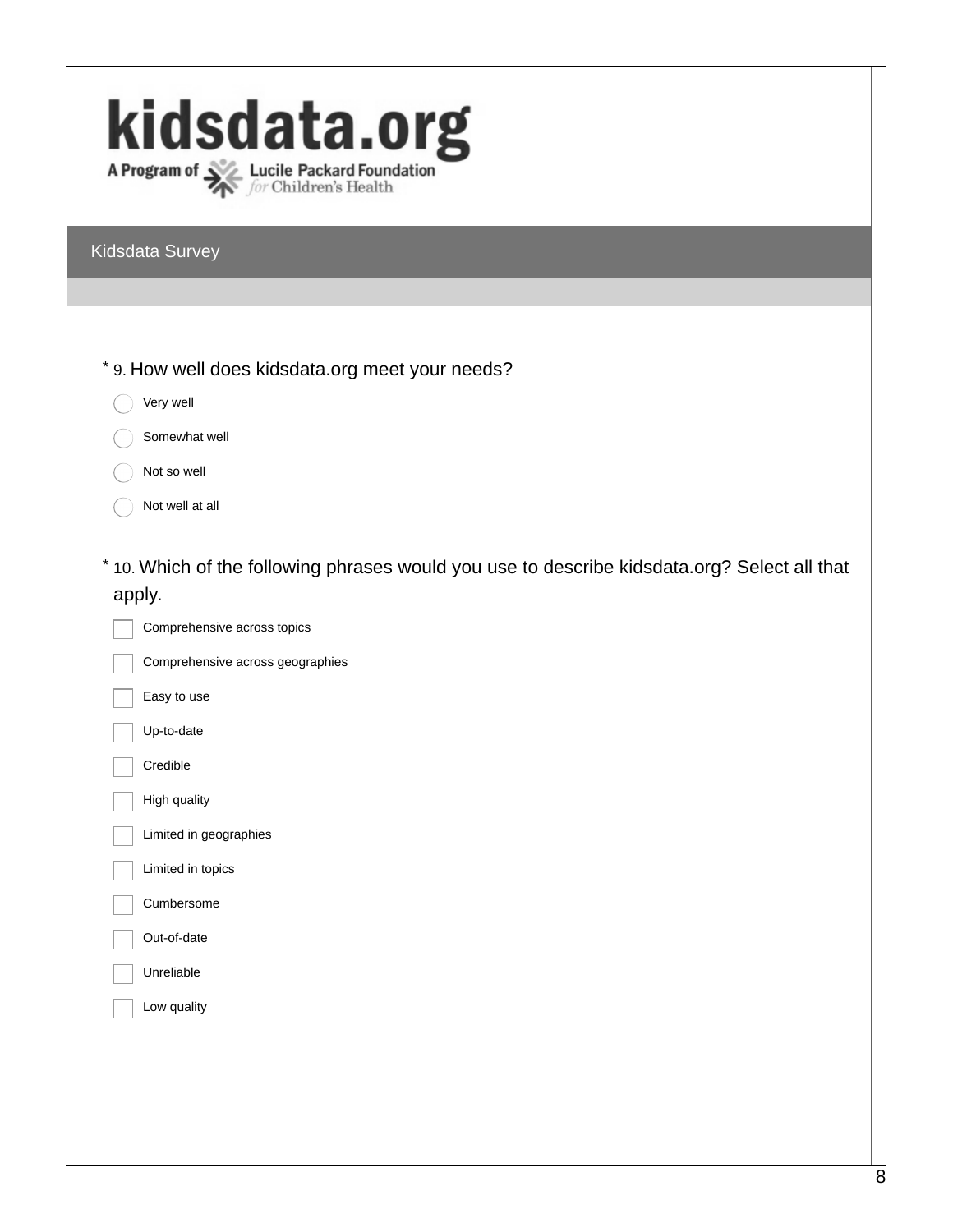

Kidsdata Survey

## **For the following questions, please think about the website, kidsdata.org, as well as other features of the Kidsdata program.**

## \* 11. How useful are these Kidsdata resources in your work?

|                                                            | Very Useful | Somewhat Useful | Not Very Useful | Not Useful | Not Applicable |
|------------------------------------------------------------|-------------|-----------------|-----------------|------------|----------------|
| Website                                                    |             |                 |                 |            |                |
| Fact sheets, issue<br>briefs, Data in Action tip<br>sheets |             |                 |                 |            |                |
| Presentations or<br>webinars by Kidsdata<br>staff          |             |                 |                 |            |                |
| Kidsdata News<br>(the twice monthly<br>email)              |             |                 |                 |            |                |
| Social media (tweets)                                      |             |                 |                 |            |                |
| Interactions directly with<br>Kidsdata staff               |             |                 |                 |            |                |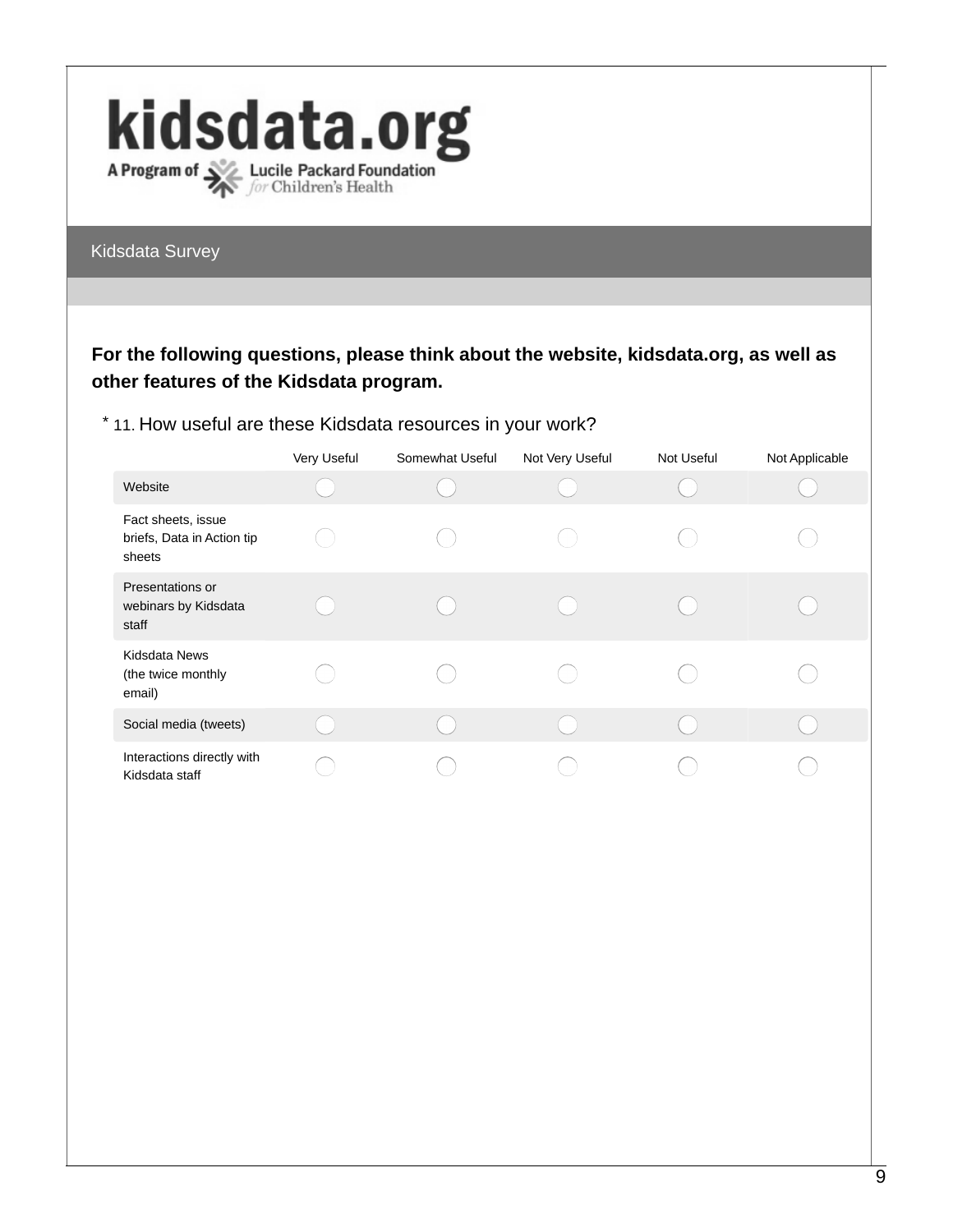# kidsdata.org A Program of **X** Lucile Packard Foundation

#### Kidsdata Survey

#### \* 12. What effects does Kidsdata have on your work? Select all that apply.

Increased my understanding of child health and well-being

Increased my understanding of factors affecting children's health and well-being

Improved my ability to convey information

Increased my visibility and influence

Increased my organization's visibility and influence

Allowed me to identify issues that need addressing

Allowed me to make more informed decisions

Other (please specify)

\* 13. What is the primary effect of Kidsdata on your work? Select one.

- Increased my understanding of child health and well-being
- Increased my understanding of factors affecting children's health and well-being
- Improved my ability to convey information
- Increased my visibility and influence
- Increased my organization's visibility and influence
- Allowed me to identify issues that need addressing
- Allowed me to make more informed decisions
- Other (please specify)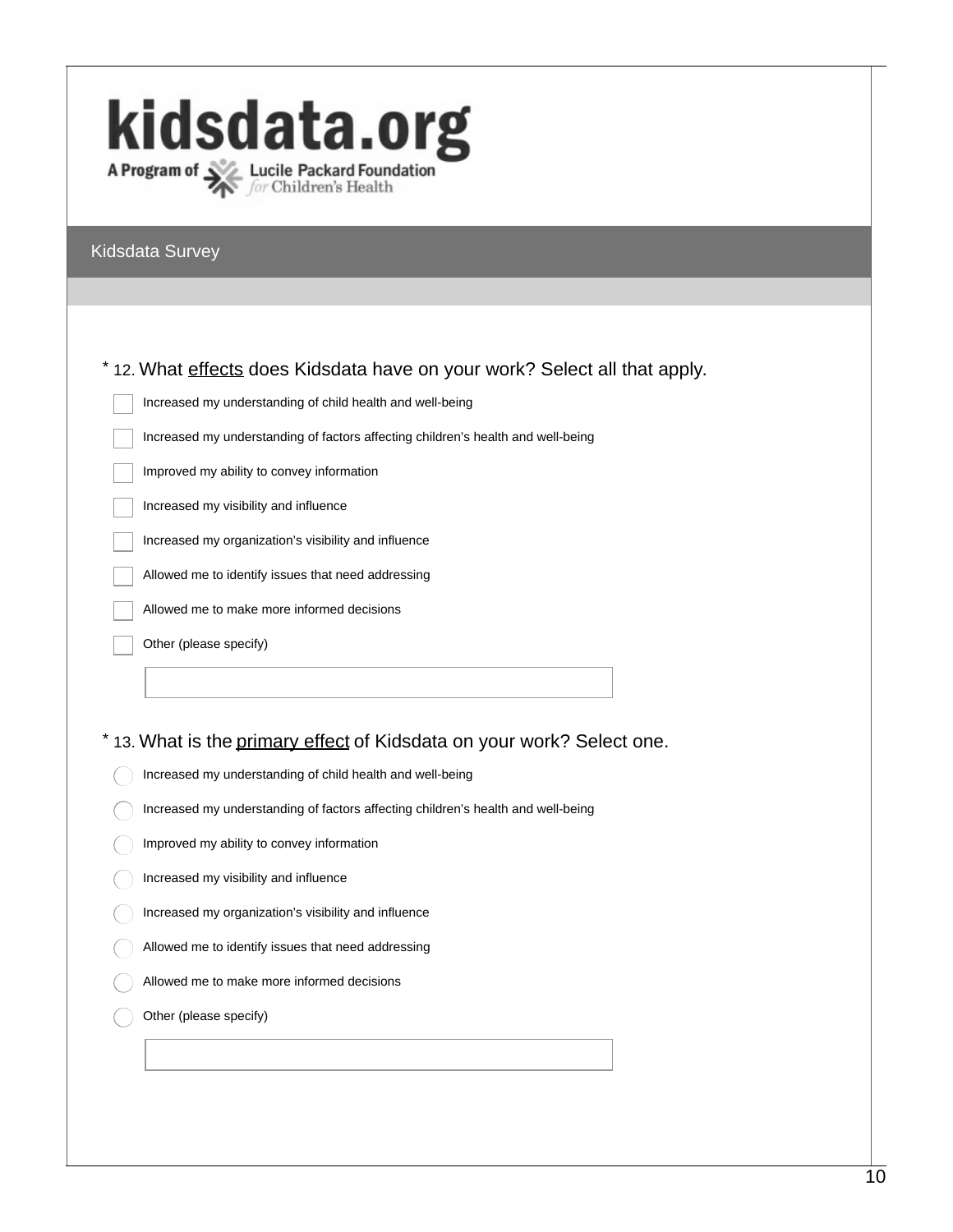| kidsdata.org                                                                   |
|--------------------------------------------------------------------------------|
| A Program of <b>Algebra Lucile Packard Foundation</b><br>for Children's Health |

Kidsdata Survey

| * 14. What <u>outcomes</u> has your organization achieved, in part because of Kidsdata? Select all |  |
|----------------------------------------------------------------------------------------------------|--|
| that apply.                                                                                        |  |

Increased collaboration among agencies

New programs developed

New policies developed

Better informed public policy development

Improved services for children and families

Measurable improvements in child health

Other (please specify)

\* 15. What primary outcome has your organization achieved, in part because of Kidsdata? Select one.

| $\mu$ Increased collaboration among agencies |  |
|----------------------------------------------|--|
|                                              |  |

New programs developed

- New policies developed
- Better informed public policy development
- Improved services for children and families
- Measurable improvements in child health
- Other (please specify)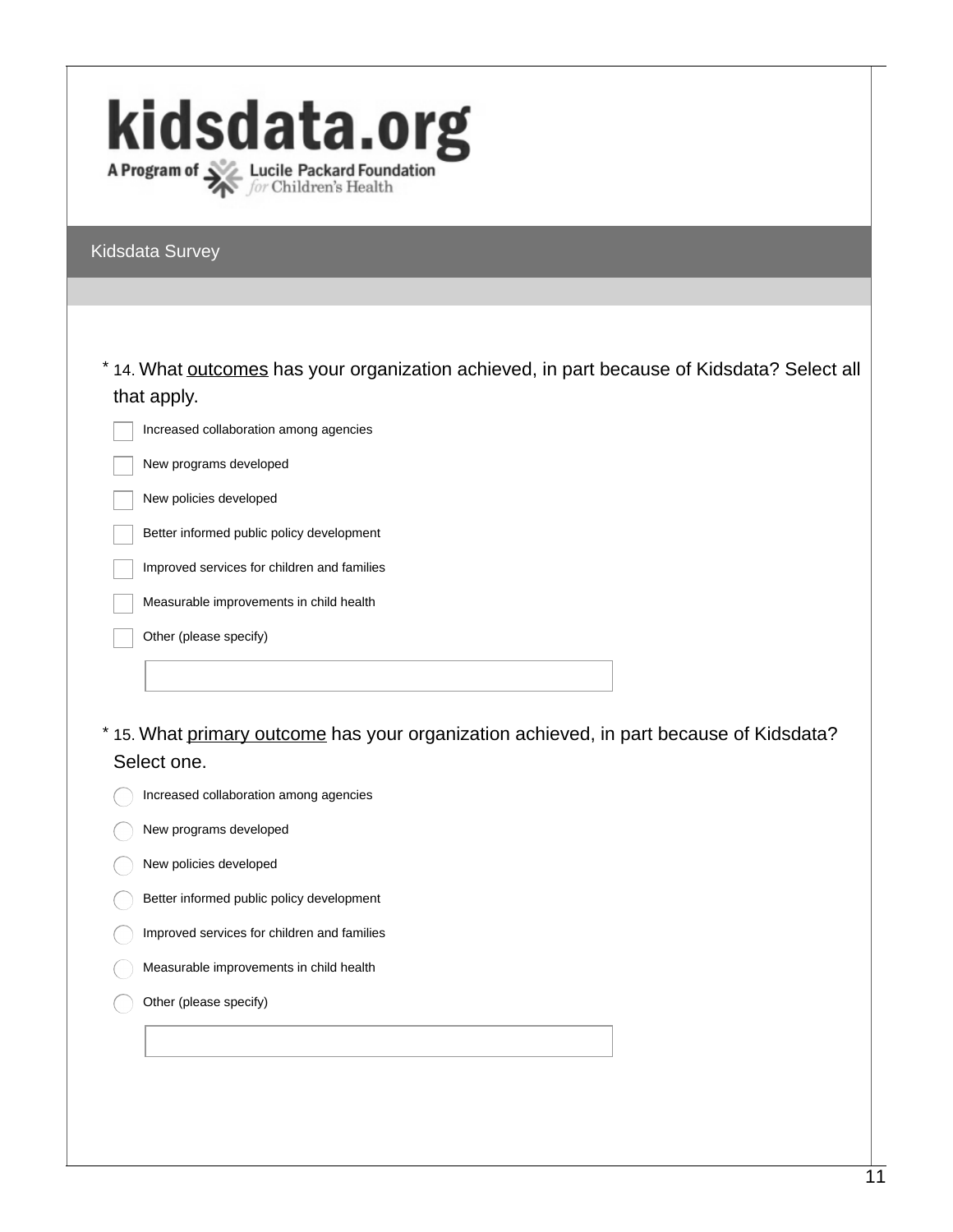| kidsdata.org                                                                               |
|--------------------------------------------------------------------------------------------|
| A Program of <b>Department Contains A Program of Section</b> Children's Health             |
| Kidsdata Survey                                                                            |
|                                                                                            |
|                                                                                            |
| * 16. How would you gather data for your work without kidsdata.org? Select all that apply. |
| Access federal and state public databases                                                  |
| Access publicly available survey data                                                      |
| Collect new data                                                                           |
| I would not gather some data                                                               |
| Other (please specify)                                                                     |
|                                                                                            |
|                                                                                            |
|                                                                                            |
|                                                                                            |
|                                                                                            |
|                                                                                            |
|                                                                                            |
|                                                                                            |
|                                                                                            |
|                                                                                            |
|                                                                                            |
|                                                                                            |
|                                                                                            |
|                                                                                            |
|                                                                                            |
|                                                                                            |
|                                                                                            |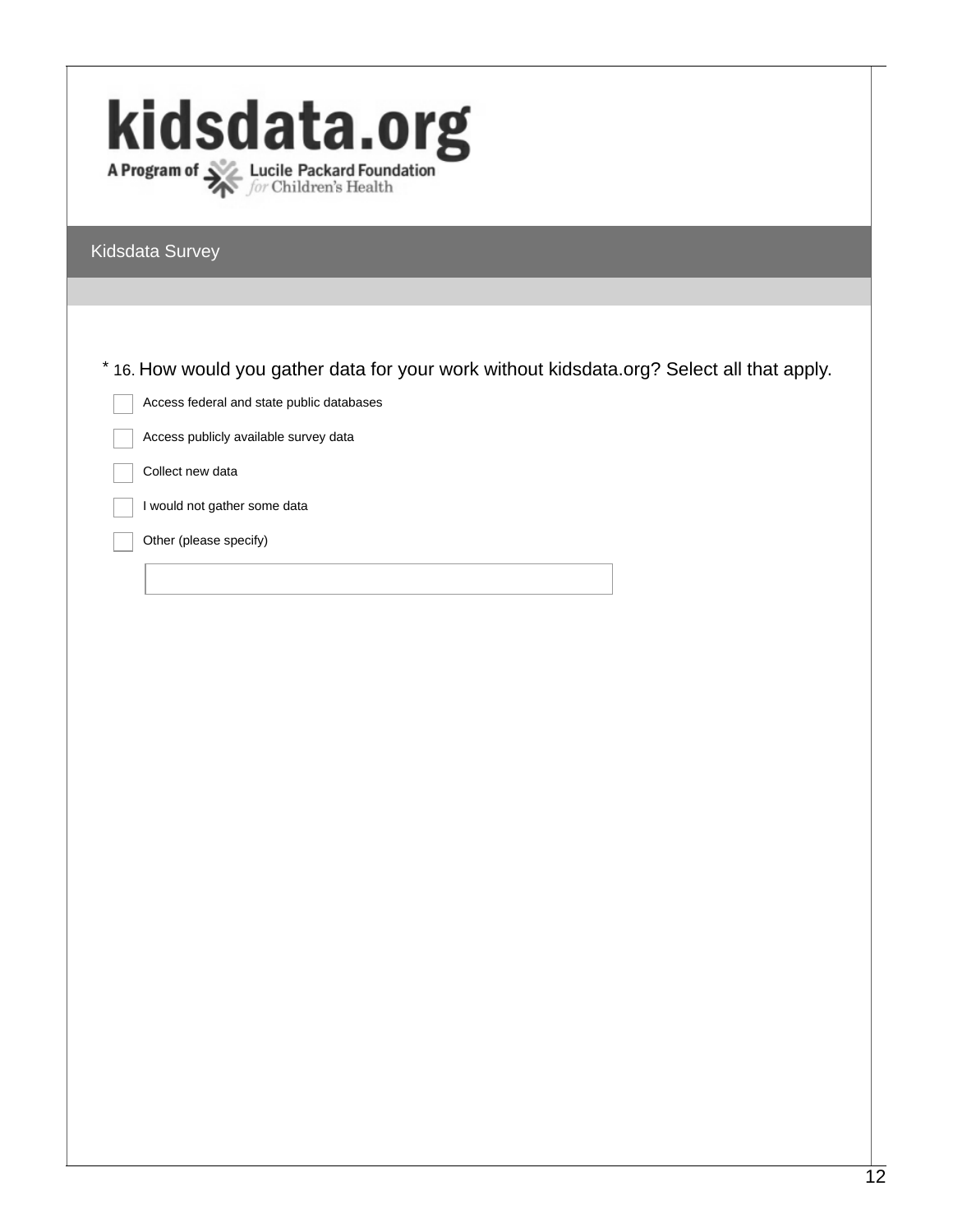| kidsdata.org                                                                                |
|---------------------------------------------------------------------------------------------|
|                                                                                             |
|                                                                                             |
|                                                                                             |
| Kidsdata Survey                                                                             |
|                                                                                             |
|                                                                                             |
| * 17. If you would stop gathering some data without access to kidsdata.org, why? Select all |
| that apply.                                                                                 |
| I cannot get the data I use from kidsdata.org anywhere else                                 |
| The time it takes to collect data is too much                                               |
| The expertise to gather data is not at my organization                                      |
| Not applicable                                                                              |
| Other (please specify)                                                                      |
|                                                                                             |
|                                                                                             |
|                                                                                             |
|                                                                                             |
|                                                                                             |
|                                                                                             |
|                                                                                             |
|                                                                                             |
|                                                                                             |
|                                                                                             |
|                                                                                             |
|                                                                                             |
|                                                                                             |
|                                                                                             |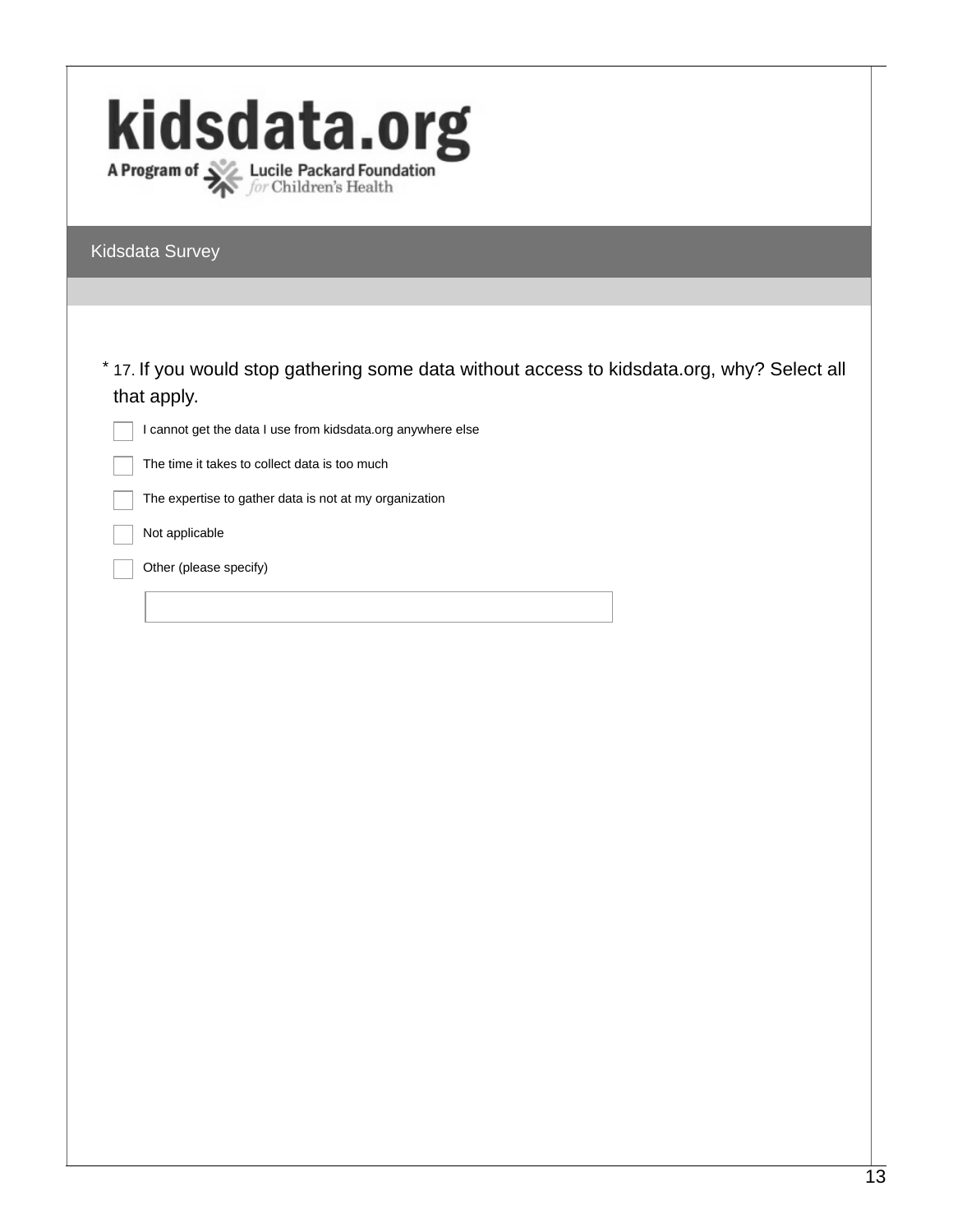| kidsdata.org<br>A Program of <b>Department Contains A Program of Section</b> Children's Health                                                |
|-----------------------------------------------------------------------------------------------------------------------------------------------|
| Kidsdata Survey                                                                                                                               |
|                                                                                                                                               |
| Please state your level of agreement with the following statements:                                                                           |
| * 18. Kidsdata.org provides data to support programs and policies that improve children's<br>health and well-being in California.             |
| Strongly Agree                                                                                                                                |
| Agree                                                                                                                                         |
| <b>Disagree</b>                                                                                                                               |
| <b>Strongly Disagree</b>                                                                                                                      |
| Don't Know                                                                                                                                    |
| * 19. The Kidsdata program has had an impact on public awareness of issues related to the<br>health and well-being of children in California. |
| Strongly Agree                                                                                                                                |
| Agree                                                                                                                                         |
| <b>Disagree</b>                                                                                                                               |
| <b>Strongly Disagree</b>                                                                                                                      |

Don't Know  $\bigcap$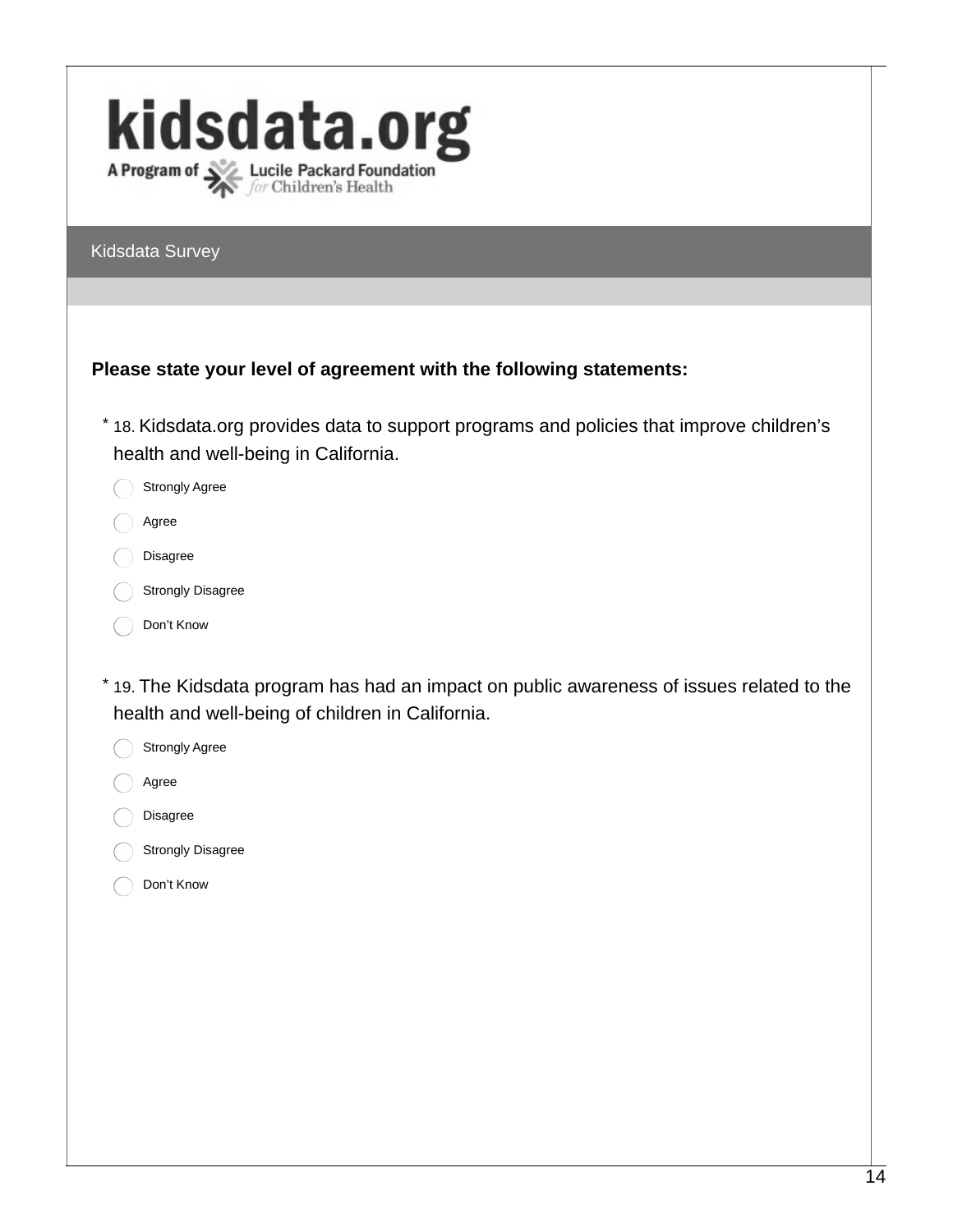| kidsdata.org<br>A Program of Section Lucile Packard Foundation                                                                                  |
|-------------------------------------------------------------------------------------------------------------------------------------------------|
| Kidsdata Survey                                                                                                                                 |
|                                                                                                                                                 |
| * 20. Before taking this survey, were you aware that Kidsdata is a part of the Lucile Packard<br>Foundation for Children's Health?<br>Yes<br>No |
| 21. Is there anything else you would like to share about kidsdata.org?                                                                          |
|                                                                                                                                                 |